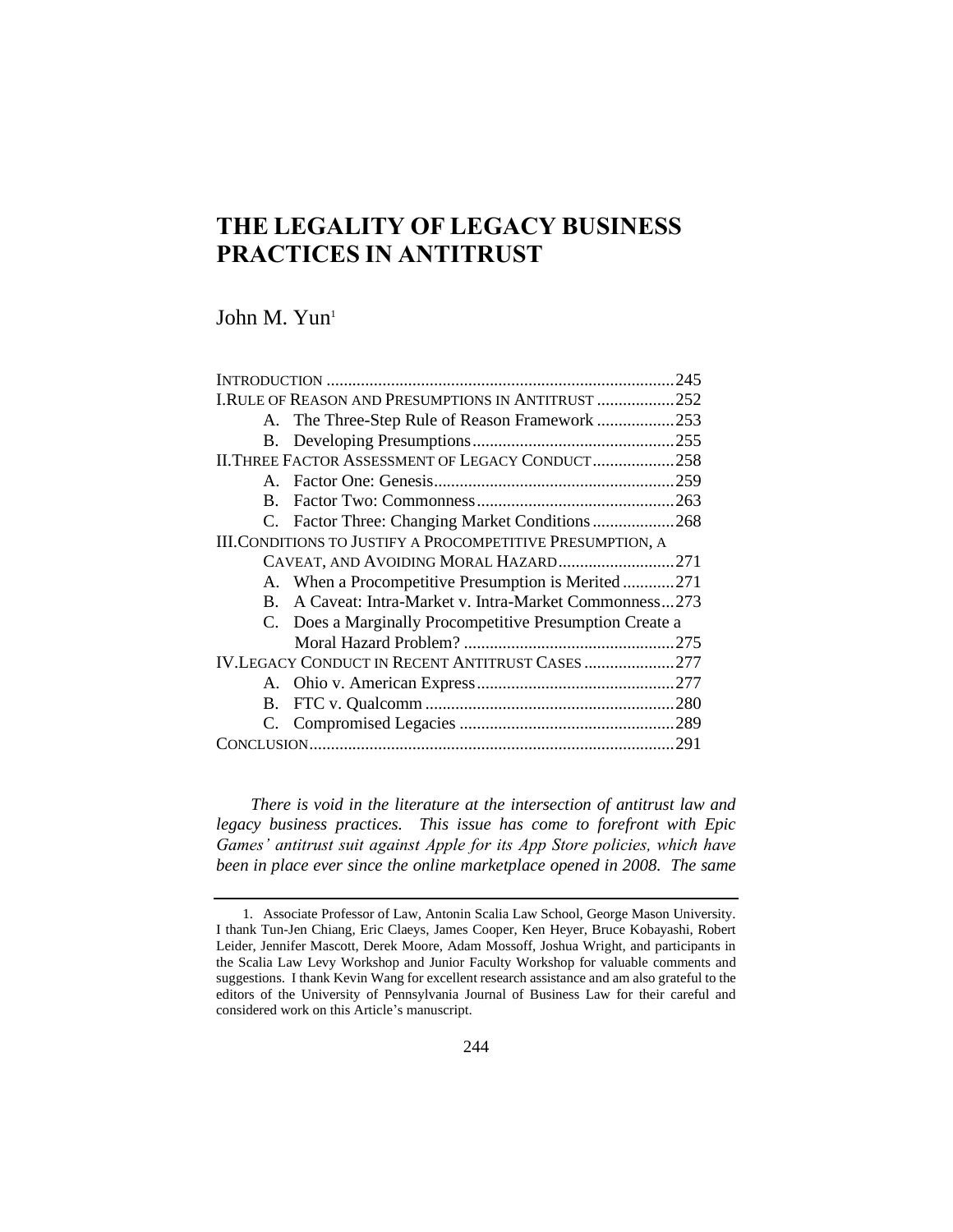*issues are at the center of the current Apple v. Pepper litigation and in regulatory proposals to alter Apple's business practices both at the state and federal levels. Legacy conduct has also played a role in the Supreme Court's controversial Ohio v. American Express decision and the* Ninth Circuit's *FTC v. Qualcomm decision.*

*This raises a question as to how antitrust should treat long-standing business practices*⎯*practices that this Article labels "legacy conduct"*—*that initially were benign or even procompetitive, but which come under heavy scrutiny once the firm employing it obtains considerable market power. The fundamental question raised here is whether the fact that a product has become highly successful turns a previously legitimate business practice into one that antitrust should treat as objectionable.*

*This Article contends that three fundamental considerations should govern the proper assessment of cases involving legacy conduct under a rule of reason analysis. Further, this Article advances a policy recommendation that legacy conduct instituted long before a firm achieves substantial market power (particularly at the time of entry) and is common across competitors who do not themselves possess substantial market power, should be considered probative evidence that the practice is procompetitive. When these conditions are satisfied, defendants should be afforded a substantially reduced burden in proving the restraint is procompetitive under a rule of reason analysis commensurate with the strength of the legacy evidence.*

### **INTRODUCTION**

On June 8, 2015, Epic Games unveiled a live demo of Fortnite, its popular massive-multiplayer online game, onstage at Apple's Worldwide Developers Conference (WWDC) to illustrate the power of the Mac desktop operating system and graphics processing.<sup>2</sup> On April 2, 2018, Epic and Apple extended their relationship and began to distribute Fortnite on Apple's mobile operating system (iOS) through Apple's App Store.<sup>3</sup> The partnership

<sup>2.</sup> Rob Lefebvre, *Everything You Need to Know from WWDC 2015*, CULT OF MAC, (June 8, 2015), https://www.cultofmac.com/325350/everything-you-need-to-know-from-wwdc-20 15/ [https://perma.cc/V4JM-PV7X]. *See also* Benjamin Hiors, *Apple WWDC Keynote 2015: The Highlights*, CREATIVEPOOL, (June 9, 2015), https://creativepool.com/magazine/leaders/a pple-wwdc-keynote-2015-the-highlights.5022 [https://perma.cc/5K9Q-CCLY] ("Speaking of games, Apple also brought in 'Gears of War' and Fortnite developer Epic Games to showcase what Metal can do in El Capitan.").

<sup>3.</sup> Cody Lee, *Fortnite Now Available on iOS for Everyone*, IDOWNLOADBLOG.COM, (Apr. 2, 2018), https://www.idownloadblog.com/2018/04/02/fortnite-available-to-everyone/ [https://perma.cc/Q5VA-8LFN].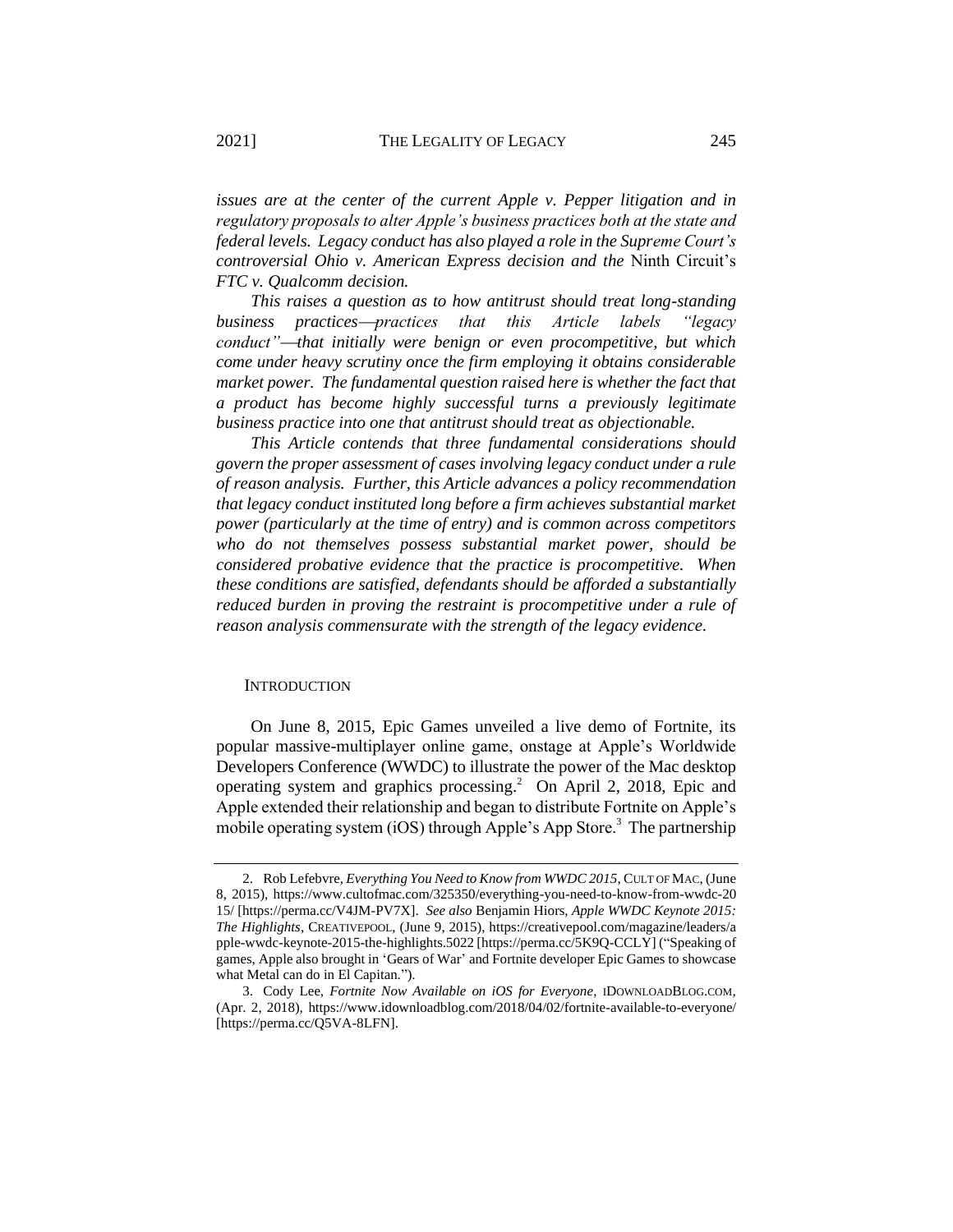on iOS was an immediate, and continuing, success.<sup>4</sup>

Yet, on August 13, 2020, roughly two years after Fortnite first appeared on the iPhone, Epic Games filed a private antitrust suit in the Northern District of California against Apple.<sup>5</sup> Epic alleges that Apple's App Store policies violate U.S. antitrust laws through the use of a series of restraints of trade and monopolistic practices.<sup>6</sup> Specifically, Epic contends that Apple uses control over the iOS mobile operating system to protect its App Store monopoly, which affords Apple exclusive access to iPhone users.<sup>7</sup> The alleged harm from these practices is a reduction in the welfare of consumers through higher prices and less app store variety; a reduction in the welfare of developers, who receive a lower return on their proprietary software; and a reduction in the overall level of innovation in app development and payment processing services.<sup>8</sup> These same issues are also in play in the current *In re Apple iPhone Antitrust Litigation* case,<sup>9</sup> where the Supreme Court has ruled that iPhone users have standing to sue Apple for its App Store policies, and the case has been remanded to the lower courts.<sup>10</sup> Further, regulatory proposals to fundamentally alter how Apple governs its App Store have been made at both the federal and state levels.<sup>11</sup>

5. Compl. for Inj. Relief, Epic Games v. Apple, Case 3:20-cv-05640 (N.D. Cal., Aug. 13, 2020) [hereinafter the Epic Complaint].

6*. Id.* at ¶ 3.

9. In re Apple iPhone Antitrust Litigation, Docket No. 4:11-cv-06714 (N.D. Cal. Dec 29, 2011).

10. Apple v. Pepper, 139 S. Ct. 1514, 1519 (2019) (holding that iPhone users were direct purchasers under the Court's prior precedent in *Illinois Brick Co. v. Illinois*).

11*. See* MAJORITY STAFF REPORT AND RECOMMENDATIONS, SUBCOMMITTEE ON ANTITRUST, COMMERCIAL AND ADMINISTRATIVE LAW OF THE COMMITTEE ON THE JUDICIARY 16 (2020) [hereinafter the Majority Staff House Report] ("Apple leverages its control of iOS and the App Store to create and enforce barriers to competition and discriminate against and exclude rivals while preferencing its own offerings."). *See also* Proposed House of Representatives Amendments to H.B. 2005, 55th Leg., 1<sup>st</sup> reg. Sess. (Ariz. 2021) https://www .azleg.gov/legtext/55leg/1R/proposed/H.2005COBB.pdf [https://perma.cc/3CAA-E35W]

<span id="page-2-0"></span><sup>4</sup>*. See, e.g.*, Jay Casteel, *"Fortnite" Finally Available to All iOS Users, Made \$1.8M So Far*, BALLERSTATUS, (Apr. 6, 2018), https://www.ballerstatus.com/2018/04/06/fortnitefinally-available-to-all-ios-users-made-1-8m-so-far/ [https://perma.cc/7Q8L-QLBV] ("Now available to the general public, the official Fortnite iOS app is a smash hit, sitting at No. 1 on Apple's App Store, ahead of Instagram and Facebook, as of press time."). *See also* Pl.'s Notice of Mot. for a Prelim. Inj. and Mem. of Points and Authorities in Supp. Thereof at 28, Epic Games v. Apple, Case No. 4:20-CV-05640-YGR (N.D. Cal., Sep. 4, 2020) ("Over 116 million registered users have accessed Fortnite through iOS—more than any other platform.").

<sup>7</sup>*. Id.*

<sup>8.</sup> The stated goal of Epic's lawsuit is injunctive, rather than monetary, relief, so that app developers can bypass both the App Store and Apple's payment processing system. *See* Epic Complaint, *supra* note 5, at ¶ 6.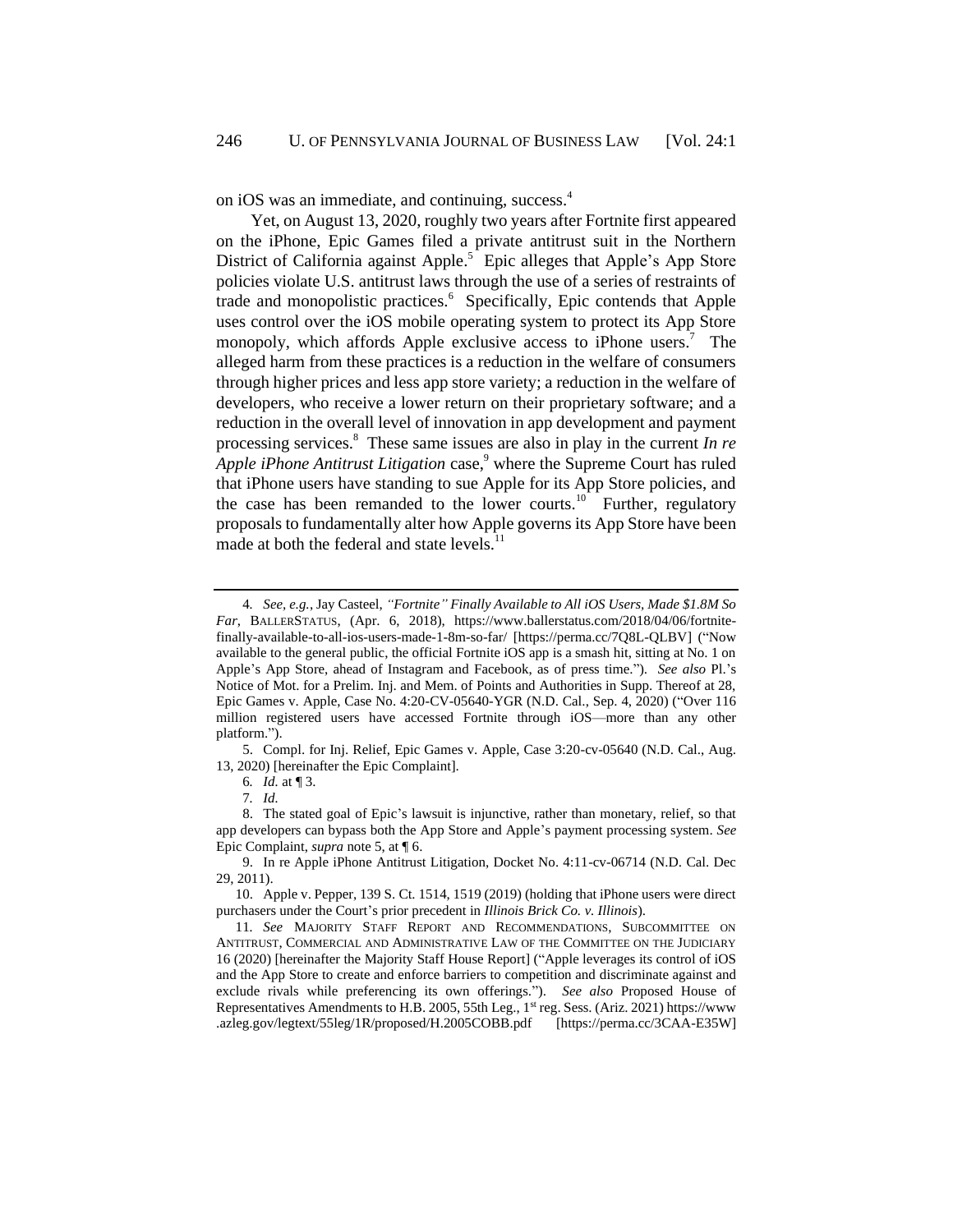This case has brought to the forefront an understudied "gray area" in antitrust. An area of uncertainty due not so much to the fact-intensive nature of such cases, but due to uncertainty in the state of the law itself.<sup>12</sup> Specifically, the Epic complaint raises the following question: What role does, and should, legacy play in determining antitrust liability? If a practice has been in place since a product's entry, or before a product obtained substantial market power, when does that practice become anticompetitive as the firm's market power increases? What are the considerations that help make this determination?

Apple's introduction of the App Store on July 10, 2008,<sup>13</sup> involved, by all accounts, an innovative and closely controlled delivery of first-party and third-party software for mobile devices. $14$  While perhaps hard to believe today, before its release, there were calls for Apple to "pull the plug" on the iPhone as the mobile phone market was then dominated by Nokia and Motorola.<sup>15</sup> In 2008, Apple's market share in the U.S. for mobile operating

14*. See* Seth Weintraub, *Apple's Biggest Innovation for 2008? The iPhone App Store*, COMPUTERWORLD, (Aug. 7, 2008), https://www.computerworld.com/article/2478691/apples-biggest-innovation-for-2008---the-iphone-app-store.html/ [https://perma.cc/7C73-B5NS] (commenting on the most important Apple innovation that year:

I know 2008 is far from over and we have many more Apple products to look forward to. It just seems to me that Apple has already profoundly changed the technology landscape again, and people are starting to realize it. In a few years time when we are drawing up the yearly Apple timeline, 2008 will be known for one thing . . . the game changer isn't some shiny, sleek hardware or innovative new ways of making an operating system hum, it is the way that Apple's thirdparty developer environment has been set up. The iPhone App store simply makes the old way of distributing software seem primitive.)

15*. E.g.,* John C. Dvorak, *Apple Should Pull the Plug on the iPhone*, MARKETWATCH: JOHN DVORAK'S SECOND OPINION, (Mar. 28, 2007), https://www.marketwatch.com /story/apple-should-pull-the-plug-on-the-iphone/ [https://perma.cc/42NJ-TBEM] ("[T]he mobile handset business . . . is not an emerging business. In fact it's gone so far that it's in the process of consolidation with probably two players dominating everything, Nokia Corp. . . . and Motorola Inc."). *Cf.,* Ben Thompson, *Apple, Epic, and the App Store*, STRATECHERY, (Aug. 17, 2020), https://stratechery.com/2020/apple-epic-and-the-app-store/ [https://perma. cc/ZX5W-ZT7Y] (noting that:

[I]n 2013, the media was filled with predictions of the iPhone's imminent demise

<span id="page-3-0"></span><sup>(</sup>proposing the ability for app developers to pick their own payment processor and bypass Apple's commission on all transactions).

<sup>12</sup>*. See* Philip Elman, *Antitrust Enforcement: Retrospect and Prospect*, 53 AM. BAR ASSOC. J. 609, 609 (1967) ("[T]he vast and largely unexplored middle of the antitrust spectrum, however, lie the difficult and complex gray problem areas.").

<sup>13</sup>*. See, e.g.*, Jason Snell & Peter Cohen, *Apple Opens iTunes App Store*, MACWORLD (July 10, 2008), https://www.macworld.com/article/1134380/app\_store.html/ [https://perma. cc/HT7P-KLG8] ("At launch the App Store included 552 apps, including 135 free programs.").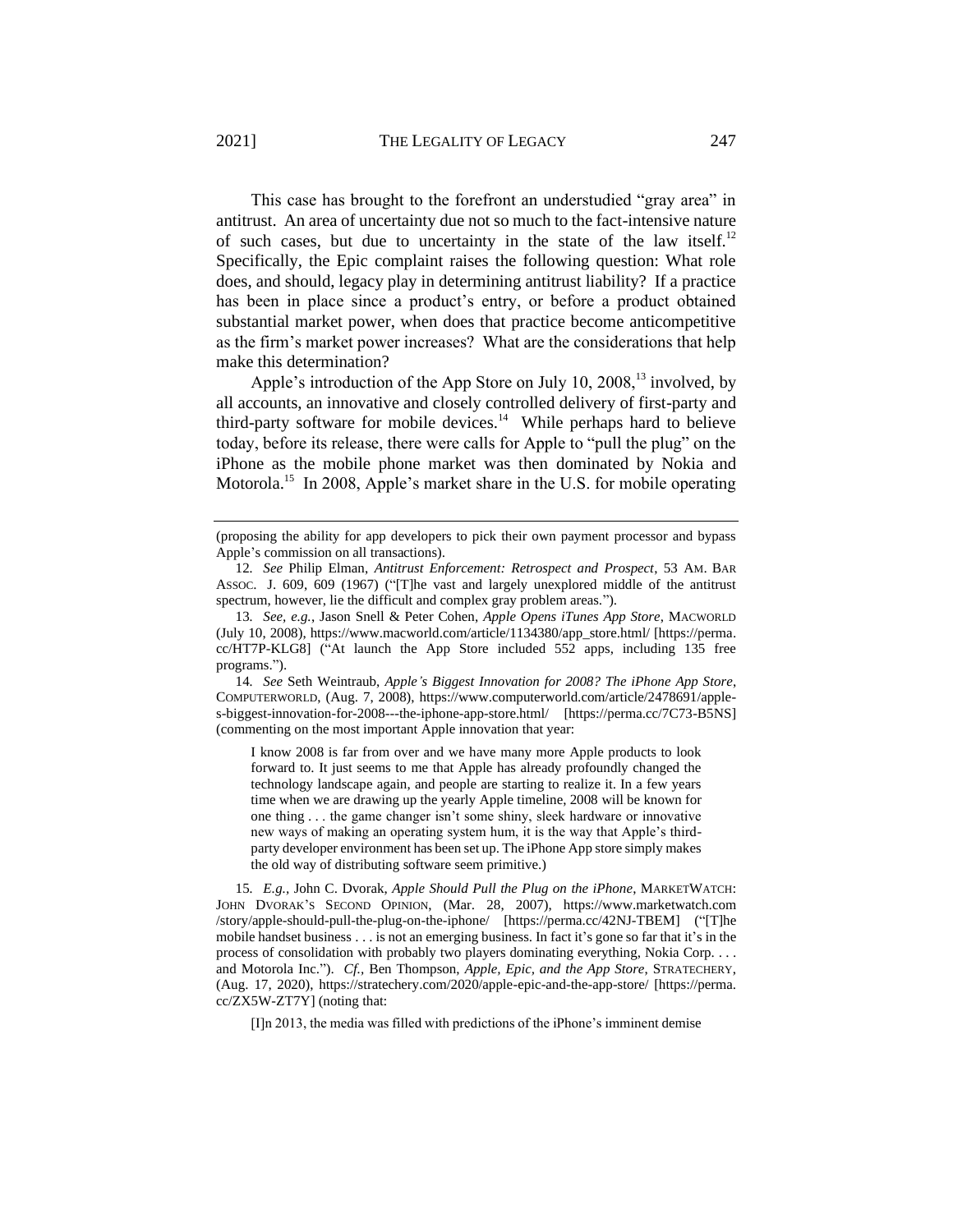<span id="page-4-0"></span>systems was approximately fifteen percent.<sup>16</sup> Today, Apple's U.S. share stands at forty five percent.<sup>17</sup> Since its inception, distribution through the App Store involved a transaction fee of thirty percent for paid apps, which, with a few notable exceptions, has remained the same since.<sup>18</sup> While the history of a firm's challenged practice is something that courts routinely examine when determining liability, $19$  there is a void in the literature on how to systematically assess legacy conduct, that is, practices that have been in place well before a firm obtained substantial market power. Relevant to this inquiry, and an issue that is discussed in some detail below, is whether the firm's use of the practice in question has been an important contributor to the firm's success over time. Has the practice helped legitimately drive market success and consumer benefits, or does it constitute an artificial barrier to competition whose primary consequence is to harm consumers and the competitive process?

The goal of this Article is twofold. The first is to offer a three-factor assessment to govern the assessment of legacy conduct. The intent is to

at the hands of Android: there were simply too many other manufacturers making too many smartphones at too many price points that Apple could not or would not match, which would inevitably lead to developers fleeing iOS and Apple fighting for its life.

16. iClarified, *The History of the Smartphone Market From 2005-2012 [Chart]*, ICLARIFIED (Mar. 21, 2013), https://www.iclarified.com/28457/the-history-of-the-smartphon e-market-from-20052012-chart/ [https://perma.cc/V7Y4-X724].

17. S. O'Dea, *iPhone users as share of smartphone users in the United States 2014-2021*, STATISTA (Mar. 31, 2021), https://www.statista.com/statistics/236550/percentage-of-us-popu lation-that-own-a-iphone-smartphone/ [https://perma.cc/H8UM-TYET].

18*. See* Def. Apple's Opp'n to Epic Games Mot. for T.R.O. and Order to Show Cause Why a Prelim. Inj. Should Not Issue at 4, Epic v. Apple, Case No. 4:20-cv-05640-YGR (N.D. Cal. Aug. 21, 2020) (" $\Pi$ ]n 2016, Apple lowered its commission from 30% to 15% on subscriptions that renew after the first year."). Recently, however, Apple has reduced the fee to 15 percent for developers that earn less than \$1 million annually. *See, e.g.*, Tim Higgins & Sarah E. Needleman, *Apple Slashes App Store Fees for Smaller Developers*, WALL ST. J., Nov. 18, 2020, https://www.wsj.com/articles/apple-under-antitrust-scrutiny-halves-app-store -fee-for-smaller-developers-11605697203/ [https://perma.cc/R6DU-J9JF].

19*. See* Chicago Board of Trade v. United States, 246 U.S. 231, 238 (1918) ("The history of the restraint, the evil believed to exist, the reason for adopting the particular remedy, the purpose or end sought to be attained, are all relevant facts . . . because knowledge of intent may help the court to interpret facts and predict consequences."). *See also* Kimble v. Marvel Entertainment, 135 S. Ct. 2401, 2408 (2015)

Used in antitrust law, the rule of reason requires courts to evaluate a practice's effect on competition by 'taking into account a variety of factors, including specific information about the relevant business, its condition before and after the [practice] was imposed, and the [practice's] history, nature, and effect.' State Oil Co. v. Khan, 522 U.S. 3, 10, 118 S. Ct. 275, 139 L.Ed.2d 199 (1997).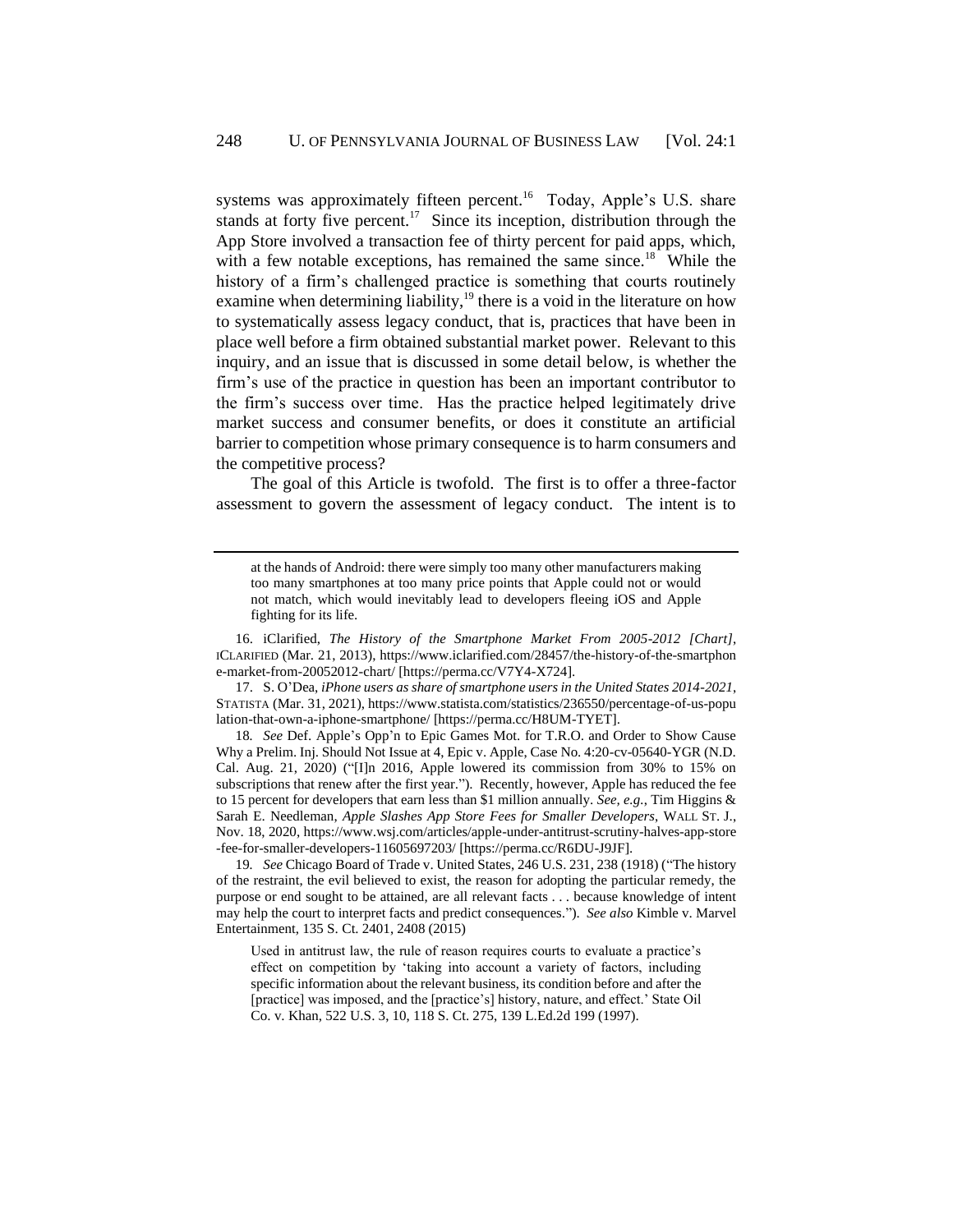establish a reliable, and systematic, heuristic to guide agencies and courts and to contend that legacy evidence, when applicable, should be an integral part of antitrust fact finding. The second is to assert that legacy conduct instituted long before a firm achieved substantial market power (particularly at the time of entry), which is common across competitors within a relevant market,<sup>20</sup> should be taken as evidence that the practice is highly likely to be procompetitive. Consequently, defendants should be afforded a substantially reduced burden in proving the restraint is procompetitive under a rule of reason analysis commensurate with the strength of the legacy evidence.

This Article proceeds in four Parts. Part I provides background on the rule of reason framework and the role of presumptions in administering antitrust cases—focused primarily on the Sherman Act.<sup>21</sup> Presumptions aid courts in navigating the often difficult task of weighing the potential anticompetitive and procompetitive effects from various business practices. The discussion will tee up how an analysis of legacy business practices fit into the larger rule of reason framework.

Part II proposes and develops a justification for applying a three-factor assessment to evaluate legacy conduct. The first factor determines whether a practice was instituted before substantial market power was achieved, and, if so, how long before. The second factor considers the commonness of a practice within a relevant market. Do competitors across the market power spectrum engage in the same, or similar, practices? If so, when did the other competitors adopt the practice? What level of market power do those competitors have, or did have, when they adopted the practice? The third factor examines whether there is credible evidence that market conditions have changed to the degree that the prior procompetitive justification no longer obtains (or is, at the very least, significantly weaker). Taken together, these factors offer courts a framework to determine how much weight to afford a firm's procompetitive justification for a particular restraint.

<sup>20.</sup> Brown Shoe v. United States, 370 U.S. 294, 293-294 (1962); *See* United States v. E. I. Dupont, 351 U.S. 377, 395 (1956) (explaining a "relevant market" is a specific legal and economic construct designed to delineate the competitive boundaries of a playing field, so courts can assess the competitive effects of a disputed practice); *See generally* Jonathan B. Baker, *Market Definition: An Analytical Overview*, 74 ANTITRUST L.J. 129 (2007) (providing a review of various economic approaches to delineate relevant markets).

<sup>21</sup>*. See* 15 U.S.C. § 1 (2018) ("Every contract, combination . . . , or conspiracy, in restraint of trade or commerce among the several States, or with foreign nations, is declared to be illegal."); *see also* 15 U.S.C. § 2 (2018) ("Every person who shall monopolize, or attempt to monopolize, or combine or conspire with any other person or persons, to monopolize any part of the trade or commerce among the several States, or with foreign nations, shall be deemed guilty of a felony. . . .").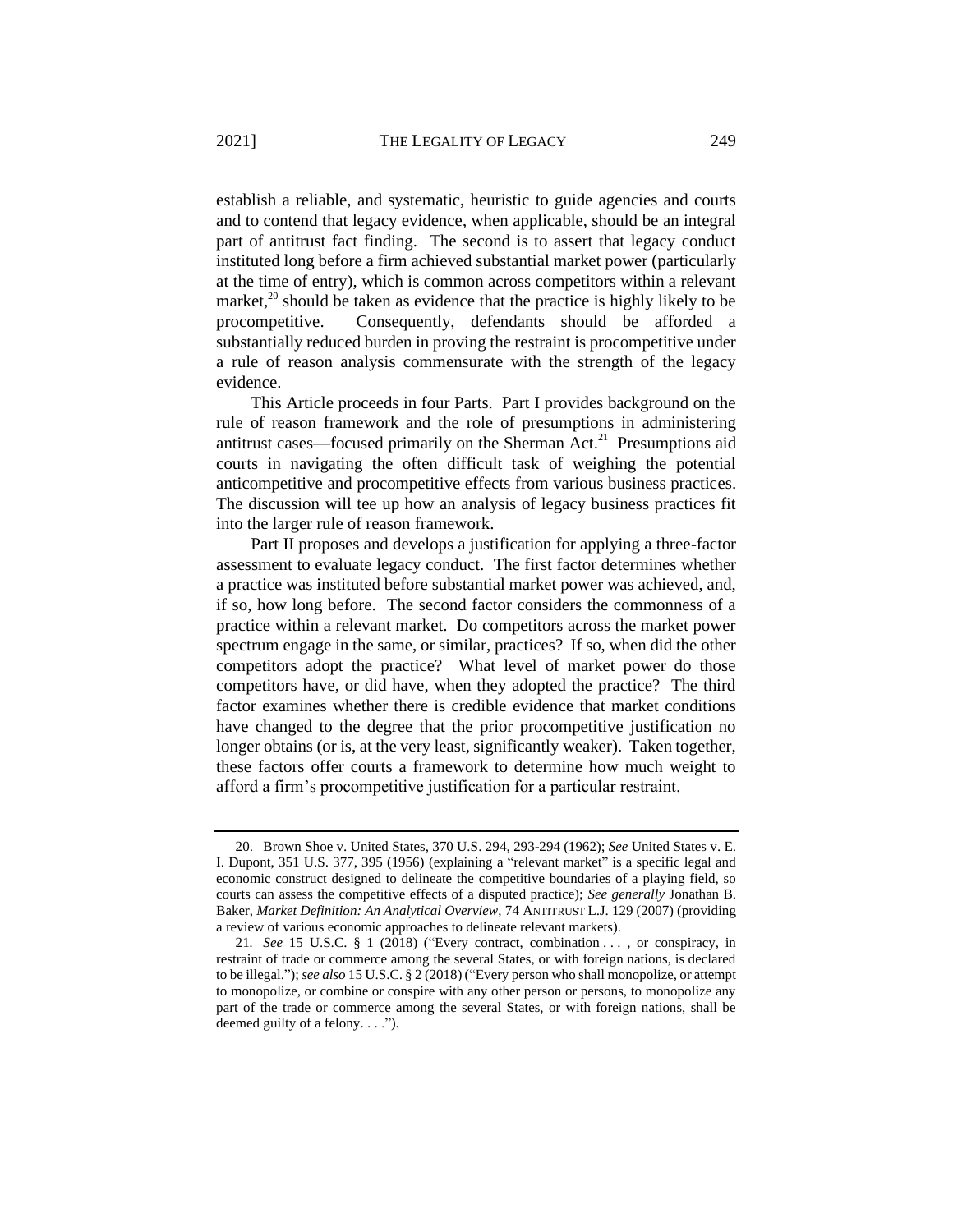<span id="page-6-3"></span><span id="page-6-1"></span><span id="page-6-0"></span>Part III considers when there are sufficient elements to establish a marginal presumption that a given practice is likely to be procompetitive.<sup>22</sup> In practice, this proposal would not disturb the three-step rule of reason framework.<sup>23</sup> Rather, it would impact the degree and quality of proof required at each step—particularly at the stage where defendants offer a procompetitive justification.<sup>24</sup> Legacy should be considered a fact in favor of defendants, which ought to be afforded weight in proportion with the strength of the legacy evidence. Courts routinely establish presumptions in order to operationalize the rule of reason framework and economize on a cost-benefit assessment of a restraint—as the goal is to determine whether the restraint is reasonably necessary to achieve greater output, lower costs, enhanced quality, and greater innovation.<sup>25</sup>

<span id="page-6-2"></span>Part III also discusses a key caveat and a moral hazard concern regarding this proposal. The caveat is that courts should only consider the commonness of a practice when it is within a relevant market, that is, intra-

<sup>22</sup>*. See* Steven C. Salop, *An Enquiry Meet for the Case: Decision Theory, Presumptions, and Evidentiary Burdens in Formulating Antitrust Legal Standards*, (SSRN, Working Paper Nov. 6, 2017), https://papers.ssrn.com/sol3/papers.cfm?abstract\_id=3068157/ [https://perma .cc/4UR4-69KL] at 45 (stating that within the rule of reason framework, a "marginally procompetitive presumption would place only a marginal 'thumb on the scale.'").

<sup>23</sup>*. See* Ohio v. Amex, 138 S. Ct. 2274, 2284 (2018) ("To determine whether a restraint violates the rule of reason, the parties agree that a three-step, burden-shifting framework applies."). *See also* Herbert Hovenkamp, *The Rule of Reason*, 70 FLA L. REV. 81, 103–04 (2018). *See infra* Section [I.A.](#page-9-0) for a detailed discussion of the administration of the rule of reason framework.

<sup>24</sup>*. See* Cal. Dental Ass'n. v. Federal Trade Com'n, 119 S. Ct. 1604, 1617 (1999) (quoting Professor Phillip Areeda's insight that '''[t]here is always something of a sliding scale in appraising reasonableness. . . .'"). *See also* PHILLIP AREEDA, AN ANALYSIS OF ANTIRUST PRINCIPLES AND THEIR APPLICATION 302 (1978) ("The law might vary the necessary proofs . . . according to the sanctions at issue and according to the relationship of the defendant's power to his conduct."). *Cf.,* Thomas A. Piraino, Jr., *Making Sense of the Rule of Reason: A New Standard for Section 1 of the Sherman Act*, 47 VAND. L. REV. 1753, 1771 (1994) (explaining that:

<sup>[</sup>T]o determine the substantive economic effect of defendants' conduct . . . the courts will have to undertake varying degrees of inquiry depending upon the type of restraint at issue. The legality of certain restraints will be easy to determine because their competitive effects are obvious. Other restrictions will require a more detailed analysis because their competitive impact is more ambiguous.

<sup>25</sup>*. See, e.g.*, Frank H. Easterbrook, *Limits of Antitrust*, 63 TEX. L. REV. 9 (1984) ("The judge should employ some presumptions and filters that will help to separate pro- and anticompetitive explanations."); JONATHAN B. BAKER, THE ANTITRUST PARADIGM 74 (2019) ("Many of the rules that courts have developed for deciding antitrust cases can be interpreted as presumptions."). *See als*o Lindsey M. Edwards & Joshua D. Wright, *The Death of Antitrust Safe Harbors: Causes and Consequences*, 23 GEO. MASON L. REV. 1205 (2016) (describing how presumptions can evolve over time including the rise and fall of antitrust safe harbors).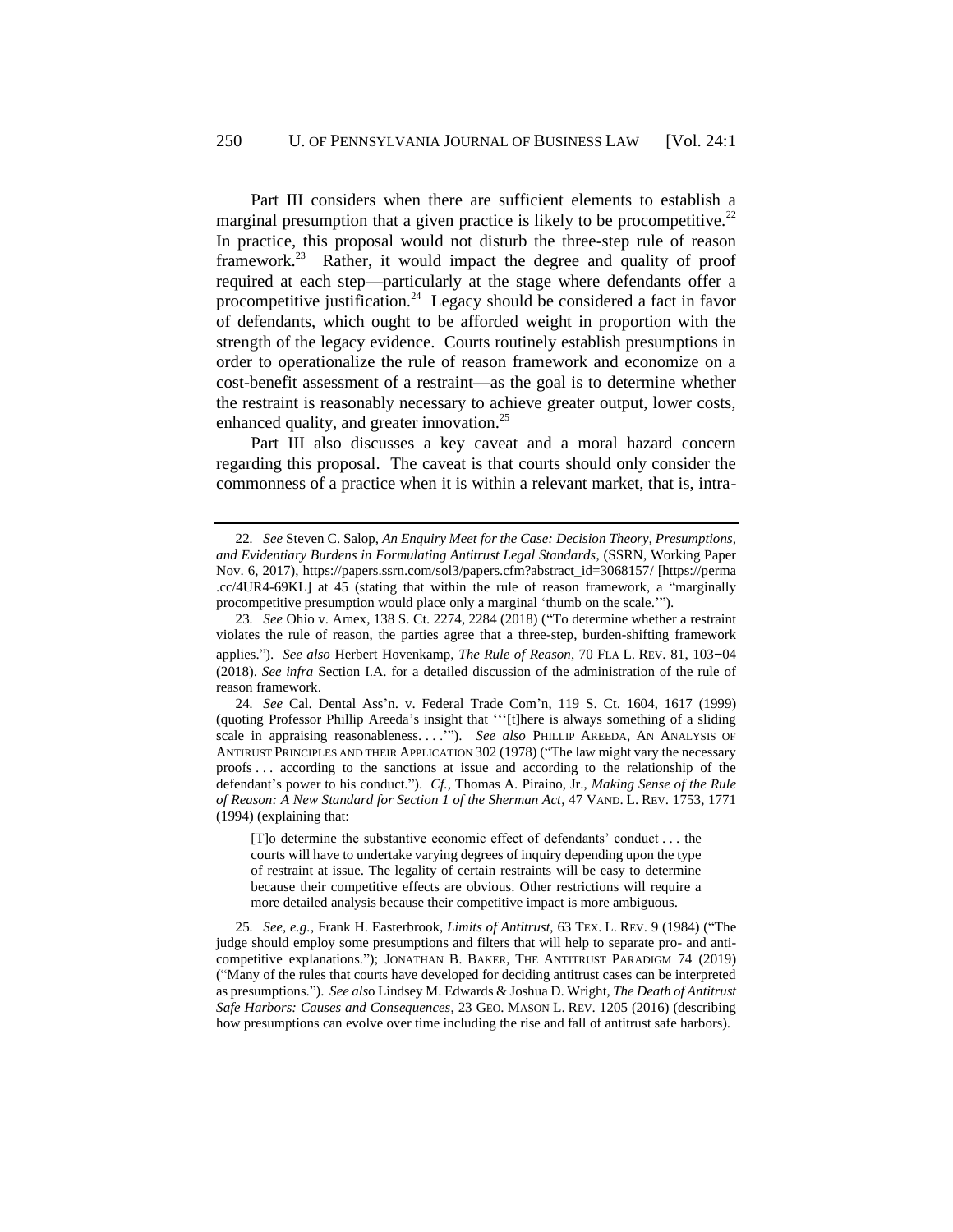market commonness—not whether it is also common across other industries or markets, that is, inter-market commonness. This is not to suggest intermarket commonness is irrelevant for the decision-maker or for antitrust policy more generally—far from it—but, as far as implementing a presumption founded on legacy considerations in a particular case, it should be based on intra-market practices. The basic rationale is that inter-market use of a practice is more likely to violate the ceteris paribus assumption and have confounding factors that make the information value noisier.

The moral hazard concern is that having a marginally procompetitive presumption could incentivize firms to stick with a legacy practice—even if it would be welfare-enhancing to deviate from it—lest the firms lose the benefit of reducing the burden of production to demonstrate efficiencies. In other words, can such a presumption inefficiently disincentivize innovative or evolutionary business practices? While a legitimate concern, ultimately, the disincentive effects are likely to be minimal because the alternative is that the practice is considered under a full rule of reason. Thus, if a practice is truly welfare-enhancing, then the firm will have ample opportunity to demonstrate that in court.

Finally, Part IV evaluates recent cases that involved issues of legacy conduct. The first case is *Ohio v. American Express*, where the Supreme Court ruled that American Express' ("Amex") anti-steering provision was not an unreasonable restraint of trade in violation of Section 1 of the Sherman Act.<sup>26</sup> The Court began its assessment by noting that Amex had its antisteering provision in place since the 1950s.<sup>27</sup> The second case is *Federal Trade Commission (FTC) v. Qualcomm*, where the FTC alleged that Qualcomm engaged in anticompetitive licensing practices regarding its modem chipsets and standard essential patents (SEPs).<sup>28</sup> While the case involves a fairly intricate theory of harm, a central element of Qualcomm's defense was that it had engaged in the same licensing practice for three decades—namely charging an ad valorum royalty rate (an amount based on the value of the product) on the final price of the mobile phone.<sup>29</sup> The third case is *Broadcast Music v. Columbia Broadcasting System*, which involves

<sup>26.</sup> 138 S. Ct. at 2274 (2018). Anti-steering provisions prevent merchants from incentivizing cardholders to switch to a different credit card at the point-of-sale (namely, to a card that the merchant pays a lower transaction, or "swipe," fee).

<sup>27</sup>*. Id.* at 2283 ("Amex has prohibited steering since the 1950s by placing antisteering provisions in its contracts with merchants.").

<sup>28.</sup> 969 F.3d 974 (9th Cir. 2020).

<sup>29.</sup> Opening Brief for Appellant Qualcomm at 27, F.T.C. v. Qualcomm, 969 F.3d 974  $(9<sup>th</sup> Cir. Aug. 23, 2019)$  (No. 19-16122) ("Qualcomm has not changed its practices. It has always recovered the value of its intellectual property through OEM licensing, while (as a result) its chip rivals have had only non-exhaustive access to its SEPs.").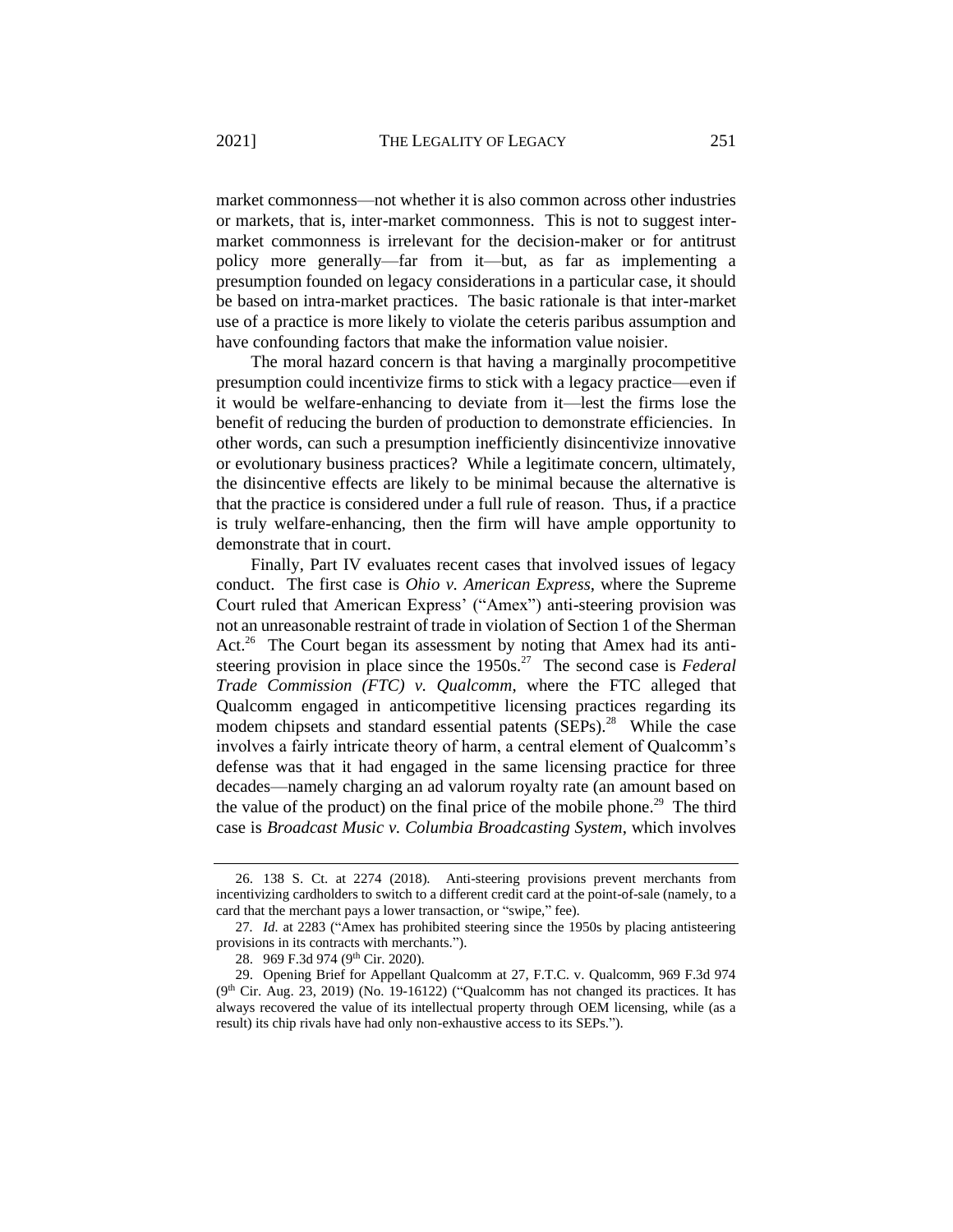a "compromised" legacy.<sup>30</sup> The case is best known for the Supreme Court's ruling that collective, "blanket" music licenses for the copyrighted works of member artists is not a per se illegal price fixing scheme.<sup>31</sup> It is perhaps less well known that the formation of these music licensing collectives in the early 20<sup>th</sup> century was almost immediately challenged by the Department of Justice (DOJ) as anticompetitive.<sup>32</sup> This led to a series of consent decrees designed to minimize the potentially harmful effects of these collectives, while preserving the potential benefits from economizing on transaction costs.<sup>33</sup> When the Court assessed the antitrust claims of the plaintiff, Columbia Broadcasting System (CBS), in 1979, it property afforded no weight to the long history of the licensing practice—as the collective action behind the formation of these licensing cooperatives surely gave them substantial market power. Thus, blanket licenses were never a legacy practice in the first place, as defined in this Article.

Ultimately, legacy and commonness are important to the extent that they give information to antitrust decisionmakers. In the language of empirical economics, legacy conduct provides "time series" data, and commonness provides "cross sectional" data. $34$  If a practice has both a long legacy and is common across firms within a market, then there is "panel" data.<sup>35</sup> The fundamental idea is that if the evidence leads to opportunities to reduce judicial burdens without substantially sacrificing accuracy, whether it be for finding harm or showing benefits, then we should explore those possibilities.

### I. RULE OF REASON AND PRESUMPTIONS IN ANTITRUST

This Part provides a brief background on the three-step rule of reason framework utilized by courts to administer antitrust cases that fall outside of a per se condemnation. In order to prevent each antitrust inquiry from turning into a full-blown cost benefit analysis and the associated administrative costs, courts have adopted presumptions to help assess various business practices. What is of particular interest, for the purposes of

<sup>30.</sup> 999 S. Ct. 1551 (1979).

<sup>31</sup>*. Id.*

<sup>32</sup>*. Id.*

<sup>33</sup>*. Id.*

<sup>34</sup>*. See* ORLEY ASHENFELTER, PHILLIP B. LEVINE, & DAVID J. ZIMMERMAN, STATISTICS AND ECONOMETRICS: METHODS AND APPLICATIONS 246 (2003) (explaining time series data as a set of time ordered observations of the same variable, such as the price of a product over time)*; id.* at 262 (explaining cross-sectional data is a set of observations for multiple subjects at a point in time, such as the price of a product on a given day for all the firms in the market).

<sup>35.</sup> See *id.* (explaining panel data is a set of observations for multiple subjects over time).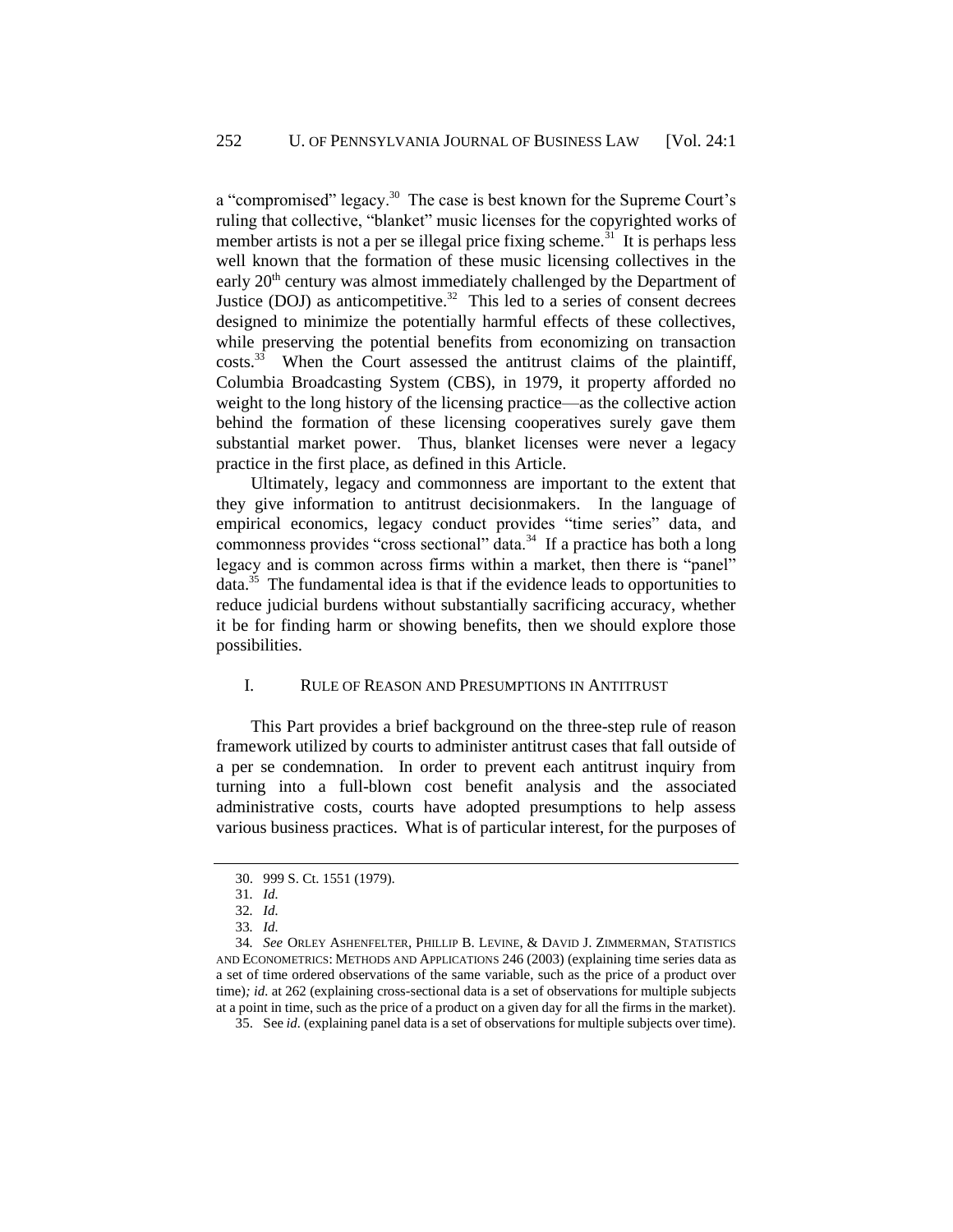this Article, is how presumptions are formed and changed. What type of evidence is required? This will inform the subsequent discussion regarding if or when courts should use presumptions as it relates to legacy conduct.

### <span id="page-9-0"></span>*A. The Three-Step Rule of Reason Framework*

U.S. antitrust laws are governed under the consumer welfare standard.<sup>36</sup> Under this standard, courts assess the legality of various practices, whether it be for mergers, joint ventures, or unilateral conduct, based on the ultimate impact on consumers and the competitive process. Since the beginning, antitrust laws have always had an adaptability driven by new economic learning and insights. $37$ 

Within this standard, certain types of conduct are considered per se illegal as they are almost always harmful to consumers and the competitive process.<sup>38</sup> The canonical example is price fixing among rivals—as there is little redeeming social value in allowing competitors to set the joint terms of trade to the detriment of consumers.<sup>39</sup> Of course, some categories of coordination, such as, joint ventures and other cooperatives, can lead to innovative products that would not exist but for the coordination and, thus, are not per se illegal. $40$ 

<sup>36</sup>*. See* Reiter v. Sonotone Corp., 442 U.S. 330, 343 (1979) ("Congress designed the Sherman Act as a 'consumer welfare prescription.'"); Nat'l Collegiate Athletic Ass'n v. Bd. of Regents of Univ. of Okla., 468 U.S. 85, 107 (1984) ("A restraint that has the effect of reducing the importance of consumer preference in setting price and output is not consistent with this fundamental goal of antitrust law."). *See also* Hospital Corp. of America v. FTC, 807 F.2d 1381, 1386 (7th Cir. 1986) (explaining the consumer welfare standard as the "lodestar that shall guide the contemporary application of the antitrust laws"). *See generally* Joshua D. Wright & Douglas H. Ginsburg, *The Goals of Antitrust: Welfare Trumps Choice*, 81 FORDHAM L. REV. 2405 (2013) (detailing the evolution of antitrust jurisprudence to the current consumer welfare standard).

<sup>37</sup>*. See, e.g.*, Appalachian Coals, Inc. v. United States, 288 U.S. 344, 359–60 (1933) (explaining that antitrust laws have always had an evolutionary character that is more in-line with the common law: "As a charter of freedom, the [Sherman] Act has a generality and adaptability comparable to that found to be desirable in constitutional provisions."); United States v. Topco, 405 U.S. 596, 620–21 (1972) (Burger, J., dissenting) ("Senator Sherman [stated] 'I admit that it is difficult to define in legal language the precise line between lawful and unlawful combinations. This must be left for the courts to determine in each particular case.'" (quoting 21 Cong. Rec. 2457, 2460)).

<sup>38</sup>*. See, e.g.*, Copperweld Corp. v. Independence Tube Corp., 467 U.S. 752, 771, 104 S. Ct. 2731, 81 L.Ed.2d 628 (1984); FTC v. Superior Court Trial Lawyers Ass'n, 493 U.S. 411, 432–36 (1990).

<sup>39</sup>*. See* United States v. Socony–Vacuum Oil Co., 310 U.S. 150 *passim* (1940).

<sup>40</sup>*. See, e.g.*, Broadcast Music v. Columbia Broadcasting System, 999 S. Ct. at 1564 ("Joint ventures and other cooperative arrangements are also not usually unlawful, at least not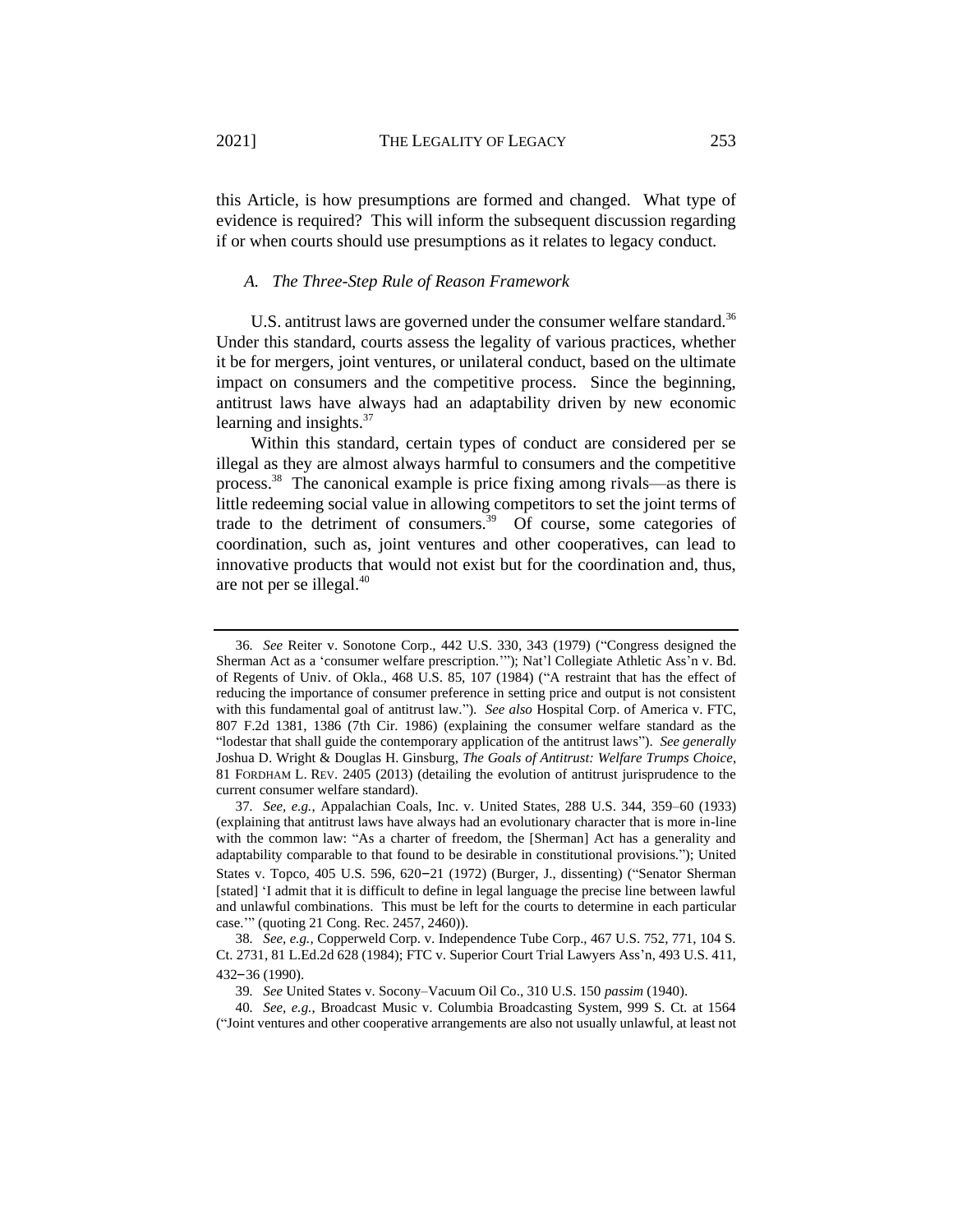<span id="page-10-0"></span>Everything outside of a per se condemnation, however, falls under the rule of reason umbrella. $41$  Conceptually, this means the conduct is neither per se illegal nor per se legal. In practice, rule of reason is more of a "sliding scale."<sup>42</sup> Depending on the nature of the conduct and established precedents, the slide can move very close to a per se condemnation<sup>43</sup> or to one closer to a per se legality.<sup>44</sup>

While the plaintiff always maintains the burden of persuasion, in order to administer the rule of reason, courts have developed a three-step burden shifting framework.<sup>45</sup> Step One is a determination of whether there is harm to competition from a practice,<sup>46</sup> where the burden of production is on the plaintiff. If this burden is met, then the plaintiff has met its *prima facia* burden. In Step Two, the burden of production shifts to the defendant, who

as price-fixing schemes, where the agreement on price is necessary to market the product at all."); American Needle v. National Football League, 130 S. Ct. 2201, 2206–07 (2010) (ruling that NFL merchandise licensing activities, when coordinated across all the teams in the league, should be considered under a rule of reason).

<sup>41</sup>*. See* Standard Oil Co. v. United States, 222 U.S. 1, 58 (1911); Cal. Dental Ass'n, 526 U.S. 756, at 758 (1998) ("What is required . . . is an enquiry meet for the case, looking to the circumstances, details, and logic of a restraint."). Notably, one could frame per se illegality as a presumption within a larger rule of reason framework. *See also* Andrew I. Gavil & Steven C. Salop, *Probability, Presumptions and Evidentiary Burdens in Antitrust Analysis: Revitalizing the Rule of Reason for Exclusionary Conduct*, 168 U. PA. L. REV. 2107, 2117 (2017) ("A more precise statement of the 'per se rule,' for example, is 'per se unreasonableness'—an application of the rule of reason that involves an irrebuttable presumption that the conduct is highly likely to unreasonably restrain competition."); GREGORY J. WERDEN, THE FOUNDATIONS OF ANTITRUST 277 (2020) (calling the per se rule "a special case of the rule of reason.").

<sup>42</sup>*. See* Cal. Dental Ass'n. v. Federal Trade Com'n, 526 U.S. 1604, 1617 (1999).

<sup>43</sup>*. See, e.g.*, Nat'l Soc'y of Pro. Engineers v. United States, 435 U.S. 679 (1978). *See also* Hovenkamp, *supra* note [23,](#page-6-0) at 128 ("While the Court [in *Engineers*] did not speak of a 'quick look' or articulate its mode of analysis, it was clearly applying something that fell between per se and full rule of reason analysis.").

<sup>44</sup>*. See, e.g.*, Verizon Commc'n v. Law Off. of Curtis Trinko, 124 S. Ct. 872, 881 (2004) ("[T]he few existing exceptions from the proposition that there is no duty to aid competitors.").

<sup>45</sup>*. See, e.g.*, Amex, 138 S. Ct. at 2284. *See generally* Hovenkamp, *supra* note [23,](#page-6-0) at 103–04.

<sup>46</sup>*. See* Brunswick Corp. v. Pueblo Bowl-O-Mat, Inc., 429 U.S. 477, 488 (1977) (quoting Brown Shoe Co. v. United States, 370 U.S. 294, 320 (1962)) (explaining that anticompetitive harm is an injury that impairs the competitive process, which focuses on consumers and not competitors); *see also id.* ("The antitrust laws, however, were enacted for 'the protection of competition not competitors.'"); United States v. Microsoft Corp., 253 F.3d 34, 58 (D.C. Cir. 2001) ("[T]o be condemned as exclusionary, a monopolist's act must have an 'anticompetitive effect.' That is, it must harm the competitive process and thereby harm consumers. In contrast, harm to one or more competitors will not suffice.").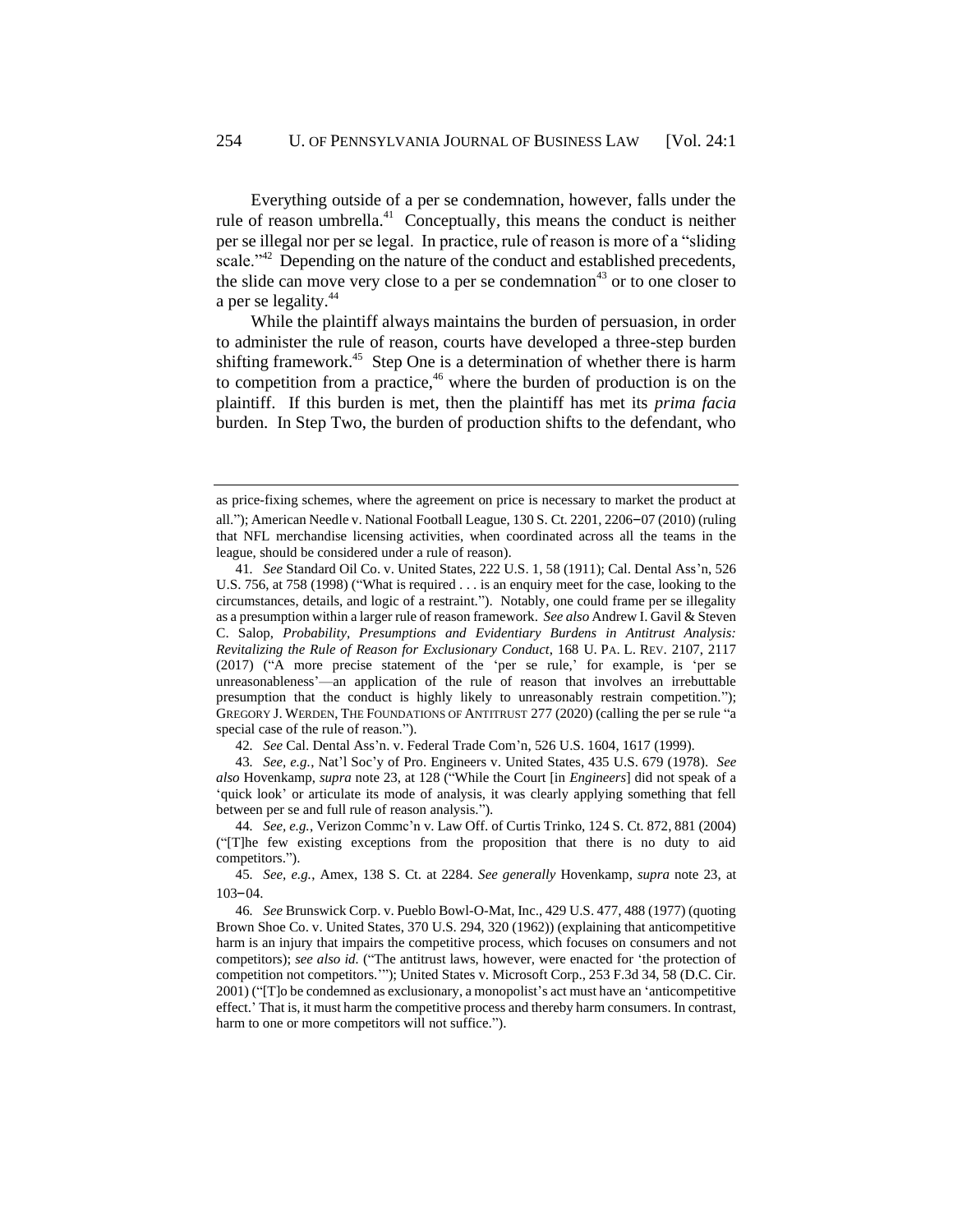offers evidence of procompetitive efficiencies.<sup>47</sup> Finally, if such efficiencies are identified, the burden of production shifts back to the plaintiff in Step Three to argue that the benefits from Step Two could be achieved through less restrictive means. There is arguably a Step Four, where the court weighs these various effects.<sup>48</sup>

The three-step rule of reason framework is a useful paradigm for courts to order and consider the various anticompetitive and procompetitive evidence. Yet, this ordering is more of a conceptual idea rather than a strict blueprint on how cases proceed.<sup>49</sup> For example, if there is a strong efficiency justification, then this will color how courts will consider the anticompetitive harm and vice versa. Inevitably, there will be a degree of backwards induction, where the defendant will anticipate the plaintiff's rebuttal in Step Three and, thus, will incorporate that anticipated rebuttal in Step Two. In turn, in Step One, the plaintiff will anticipate and incorporate the defendant's rebuttal to the rebuttal.<sup>50</sup> All the while, the court is likely continually updating its priors, perhaps in a Bayesian manner, based on the evidence developed at each stage.

### <span id="page-11-0"></span>*B. Developing Presumptions*

While the basic infrastructure and scaffolding of an antitrust case is the three-step burden shifting framework, how do courts actually weigh all the various pieces of evidence? One approach is to explicitly consider all the relevant benefits and costs from a given practice. Even so, rarely would such an exercise boil down to a precise mathematical balancing.<sup>51</sup> On this point, Judge Robert Bork explained that "[w]eighing effects in any direct sense will

<sup>47</sup>*. See generally* Gavil & Salop, *supra* note [41,](#page-10-0) at 2110:

The plaintiff, public or private, must meet an initial burden of production sufficient to show that the conduct is likely to be anticompetitive. If it makes that showing, the burden of production shifts to the defendant, who can undermine the plaintiff's evidence . . . and/or offer affirmative evidence showing a recognized procompetitive justification likely to eliminate any anticompetitive tendency of its conduct.

<sup>48</sup>*. See* Michael A. Carrier, *The Four-Step Rule of Reason*, 33 ANTITRUST 50, 50–55 (2019).

<sup>49</sup>*. See, e.g.*, Herbert Hovenkamp, *Antitrust Balancing*, 12 N.Y.U. J.L. & BUS. 369, 373 (2016) ("[B]alancing is a very poor label for what courts actually do.").

<sup>50</sup>*. Id.* at 381 ("[W]hen the government makes a prima facie case, it already takes into account what might be considered 'ordinary' or typical efficiency gains that mergers are likely to produce.").

<sup>51</sup>*. See, e.g.*, Gregory J. Werden, *Cross-Market Balancing of Competitive Effects: What Is the Law, and What Should It Be?*, 43 J.CORP. L. 119, 139–140 (2017) ("[T]he rule of reason asks only which competitive effect from a restraint predominates . . . the determination of a restraint's predominant effect on competition need not be quantitative or precise.").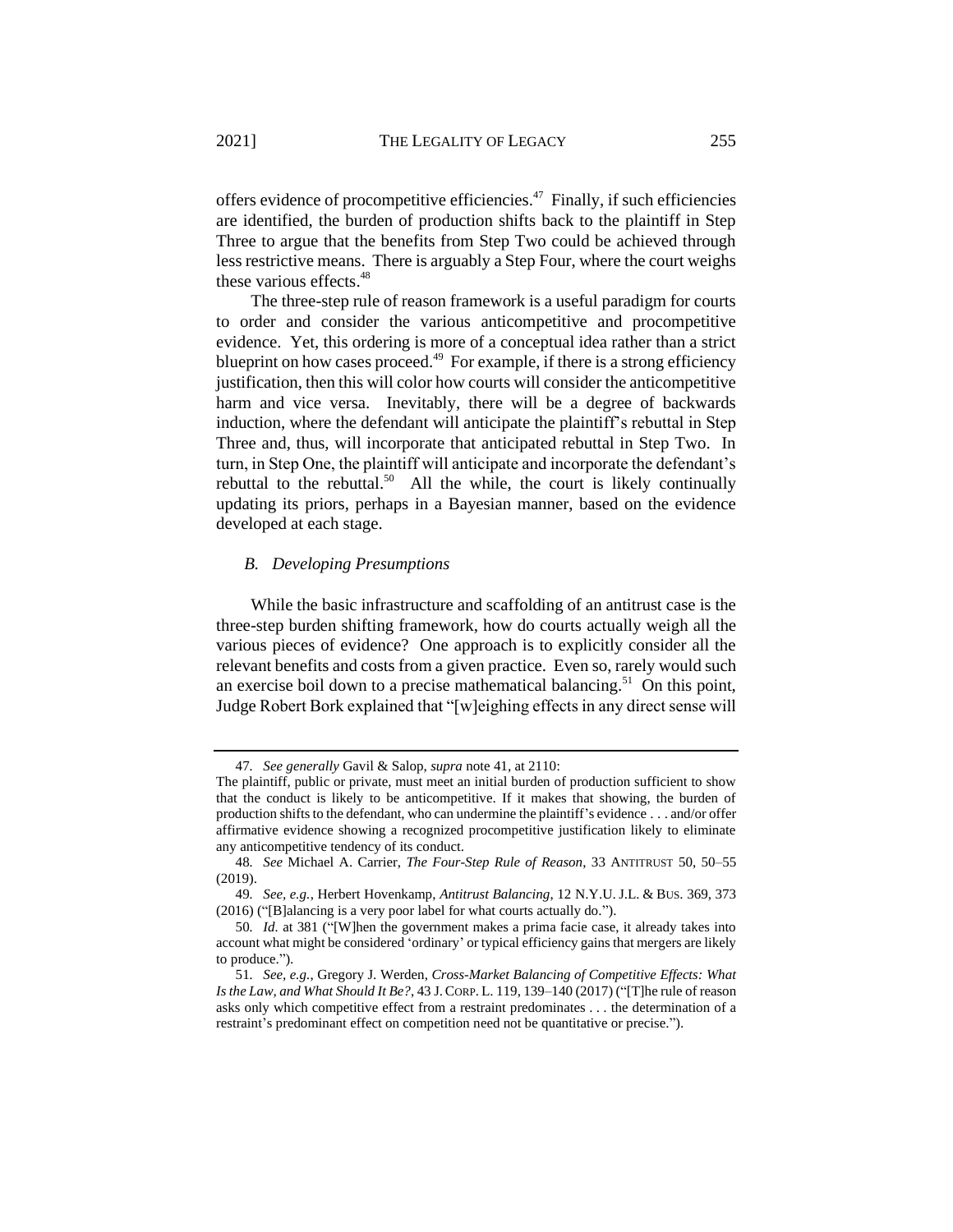usually be beyond judicial capabilities."<sup>52</sup>

Given the limitations of courts, and even agencies, to fully consider the benefits and costs of a given practice, the real question for antitrust jurisprudence is how to best determine the impact of various practices on consumer welfare knowing these limitations.<sup>53</sup> This is where presumptions come into play.<sup>54</sup> When should courts adopt presumptions, and, given a presumption, how should courts assess their efficacy and value? Currently, the most widely held normative approach is the error cost framework.<sup>55</sup> This involves considering the administrative cost savings as well as the probability and costs of falsely condemning a procompetitive practice, that is, a Type I error, against the probability and costs of improperly allowing anticompetitive practices, that is, a Type II error.

Under this framework, the clearest case for implementing a presumption is when it would lower administrative costs while not changing, or even perhaps lowering, the likelihood of a false positive or negative.<sup>56</sup> The harder cases are when presumptions significant lower administrative costs while increasing the likelihood of either a false positive or negative. Naturally, presumptions should be based on readily available information.<sup>57</sup>

[W]hile technical economic discussion helps to inform the antitrust laws, those laws cannot precisely replicate the economists' (sometimes conflicting) views. For, unlike economics, law is an administrative system the effects of which depend upon the content of rules and precedents only as they are applied by judges and juries in courts and by lawyers advising their clients. Rules that seek to embody every economic complexity and qualification may well, through the vagaries of administration, prove counter-productive, undercutting the very economic ends they seek to serve.

54*. See generally* Salop, *supra* note [22,](#page-6-1) at 3 ("Many antitrust presumptions are based on and represent the court's view of the likely competitive impact of a category of restraint inferred from market facts.").

55*. See* Easterbrook, *supra* note [25,](#page-6-2) at 4. *See generally* Isaac Ehrlich & Richard A. Posner, *An Economic Analysis of Legal Rulemaking*, 3 J. LEGAL STUD. 257 (1974); Richard A. Posner, *An Economic Approach to Legal Procedure and Judicial Administration*, 2 J. LEGAL STUD. 399 (1973).

56*. See* Jonathan B. Baker, *Promoting Innovation Competition through the* Aspen/Kodak *Rule*, 7 GEO. MASON L. REV. 495, 495 (1999) ("[I]n some cases bright-line rules can reduce the transactions costs of operating the judicial system without markedly increasing the likelihood or costs of judicial errors.").

57*. See id.* at 495–96 ("The key to developing good truncated rules is to base them on readily observable conduct whose presence or absence is highly correlated with the conclusion a court would reach were it to conduct a full analysis."). *See also* C. Frederick

<sup>52.</sup> Rothery Storage & Van Co. v. Atlas Van Lines, Inc., 792 F.2d 210, 230 n.11 (D.C. Cir. 1986).

<sup>53</sup>*. See* Barry Wright Corp. v. ITT Grinnell Corp., 724 F.2d 227, 234 (1st Cir. 1983). As Justice (then Judge) Breyer stated: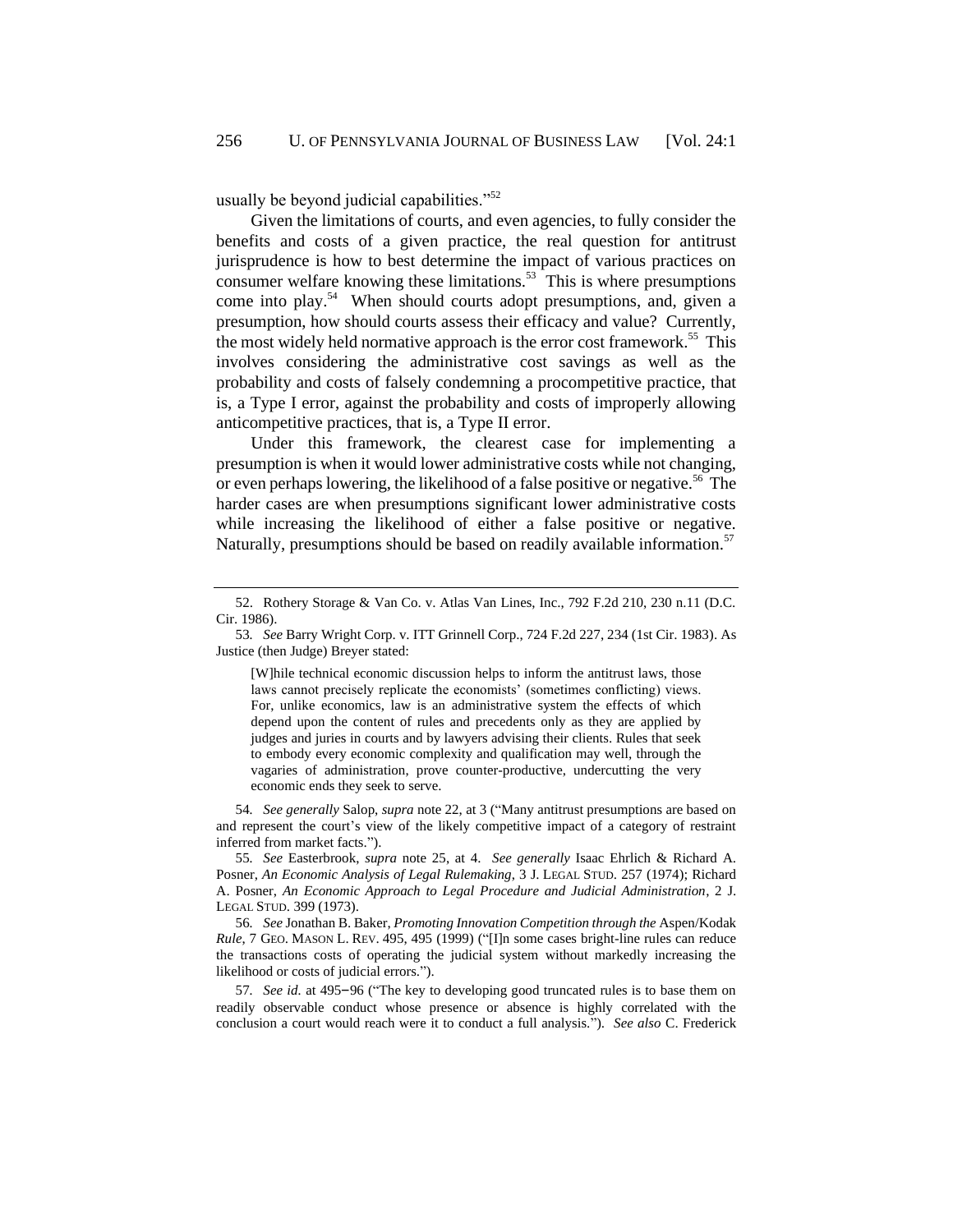<span id="page-13-0"></span>What is the impact of a presumption on error costs?<sup>58</sup> These debates are almost never ending<sup>59</sup> and have only intensified with the growth of digital markets.<sup>60</sup> Undoubtedly, a principled presumption has to be based on some estimate on error costs: the better the estimate, the better the presumption. For example, economic research—both theoretical and empirical—can be a catalyst to either develop new presumptions, discard old ones, or defend existing ones. The point is that courts need some basis to adopt or modify a presumption that go beyond mere conjecture and speculation.

One of the most fundamental presumptions is that conduct should be considered under a different lens when a firm has substantial market power.<sup>61</sup> This presumption is logically based on the recognition that the presence of substantial market power implies a non-trivial probability that business practices can be used to achieve anticompetitive ends—whereas, without market power, these practices are not able to achieve that same effect. A related presumption is that courts can infer substantial market power from market shares.<sup>62</sup> Thus, in monopolization cases, a plaintiff can meet its prima

Beckner III & Steven C. Salop, *Decision Theory and Antitrust Rules*, 67 ANTITRUST L.J. 41 (1999) (detailing decision theory and the process of making decisions with imperfect information).

<sup>58.</sup> This Article uses the phrase "error costs" to broadly capture both the social harm from a false positive or negative as well as the probability that the error will occur.

<sup>59</sup>*. See, e.g.*, Dennis W. Carlton & Robert H. Gertner, *Intellectual Property, Antitrust, and Strategic Behavior*, 3 INNOVATION POL'Y & ECON. 29, 47 (2003) ("Analyses and arguments over the choice of the best rule for particular types of conduct have filled volumes of law and economics journals.").

<sup>60</sup>*. See, e.g.*, Gavil & Salop, *supra* note [41,](#page-10-0) at 2112 ("Continued reliance on what are now exaggerated fears of 'false positives,' and failure adequately to consider the harm from 'false negatives,' have led courts to impose excessive demands of proof on plaintiffs that belie both established procedural norms and sound economic analysis."); Majority Staff House Report, *supra* note [11,](#page-2-0) at 395 ("Furthermore, the Subcommittee should examine the creation of a statutory presumption that a market share of 30% or more constitutes a rebuttable presumption of dominance by a seller, and a market share of 25% or more constitute a rebuttable presumption of dominance by a buyer.").

<sup>61</sup>*. See* Broadcast Music v. Columbia Broad. Sys., 99 S. Ct. 1567 at 1567 ("And, of course, it is well settled that a sales practice that is permissible for a small vendor, at least when no coercion is present, may be unreasonable when employed by a company that dominates the market."). *See also* Areeda, *supra* note [24,](#page-6-3) at 301 ("A given act might be significantly anticompetitive only when the actor possesses substantial market power."). *See infra* Section I[I.A](#page-15-0) for a detailed discussion of antitrust market power.

<sup>62</sup>*. See, e.g.*, Baker, *supra* note [25,](#page-6-2) at 74 ("In monopolization cases . . . courts often presume that defendants with high market share have monopoly power[.]"). Importantly, while market share is often used as a proxy for market power, it is only that—a proxy. *See* W. Parcel Express v. UPS, 190 F.3d 974, 975 (9th Cir. 1999) (finding that although a firm owns a dominate share in the market, it does not possess market power unless there are significant barriers to enter that market); *see also* Harrison Aire, Inc. v. Aerostar Int'l, Inc., 423 F.3d 374, 381 (3d Cir. 2005).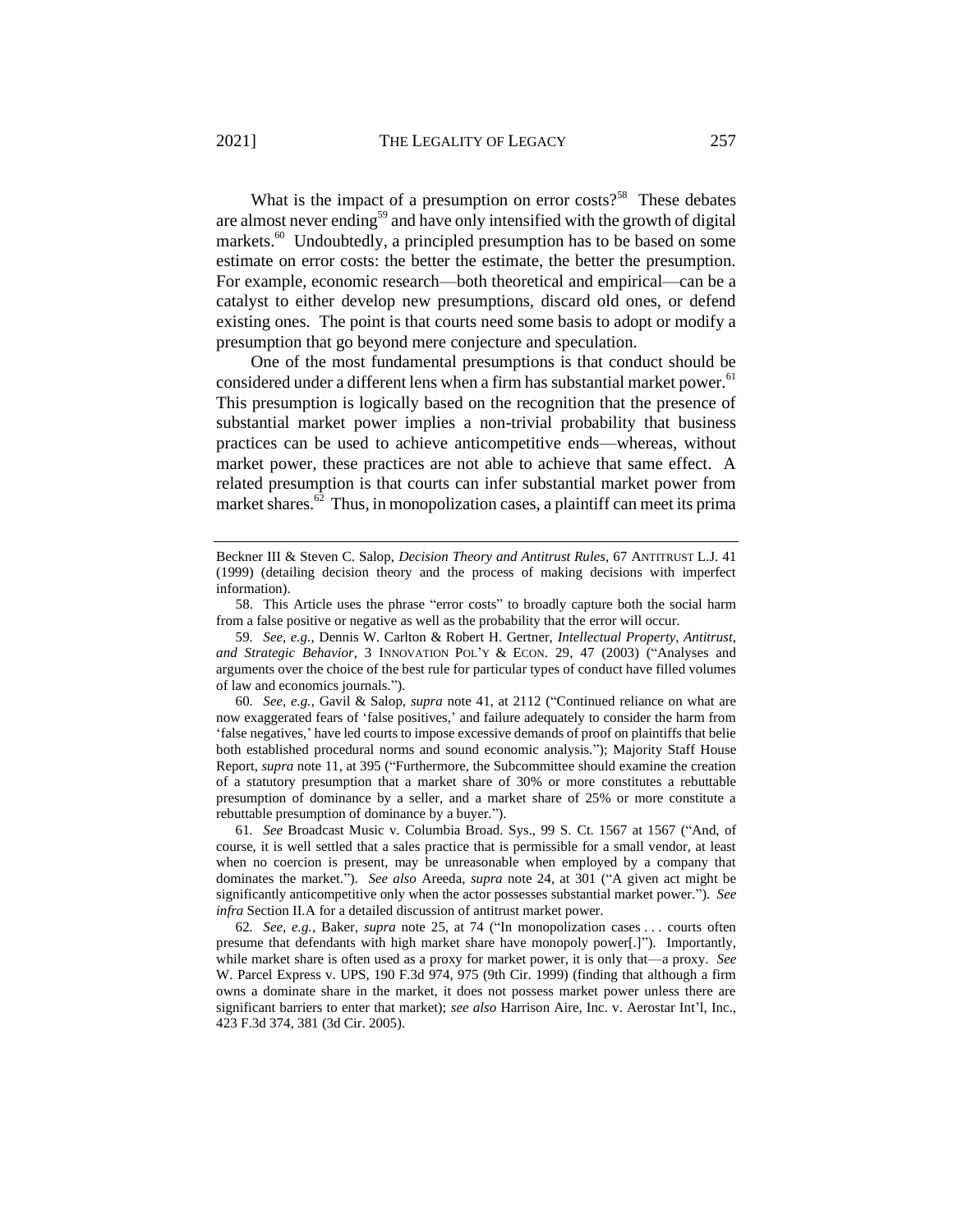facie burden by (a) showing high market shares and (b) demonstrating that the conduct at issue "has a tendency to be anticompetitive."<sup>63</sup>

In sum, substantial market power gives a firm the "capability" to inflict antitrust injury under the Sherman Act. However, what if the firm engaged in the same practice before and after obtaining market power? While this fact does not negate the proposition that the practice, coupled with market power, can be used for an anticompetitive end—all else equal, it reduces the likelihood. In effect, the presence of legacy lowers the suspicion relative to the counterfactual where the practice was solely adopted after the firm achieved market power. The history of a firm's conduct *is* the empirical evidence that is directly applicable to case, market, and industry at hand. This is the "time series" data. A fuller discussion of presumptions for legacy conduct is reserved for *infra* Section III.A.

### II. THREE FACTOR ASSESSMENT OF LEGACY CONDUCT

At the core of antitrust law is an attempt to understand the effect of various business practices on consumer welfare. Given this objective, a rule of reason analysis can involve intricate economic modeling and empirical studies, which significantly increase litigation and administration costs.<sup>64</sup> Consequently, courts benefit from having reliable, conceptual guidelines to evaluate conduct without having to generate a full welfare analysis from the ground up for each case.

This Part explores whether examining the history and commonness of a practice reduces litigation costs without increasing judicial error. While the role of legacy is already part of antitrust, its use is often without a clear blueprint.

In *Grinnell*, the Court explicitly invoked legacy when it explained what is required if conduct is to be considered an antitrust violation under a monopolization claim: "The offense of monopoly under  $\S 2$  of the Sherman Act has two elements: (1) the possession of monopoly power in the relevant

<sup>63</sup>*. See* Gavil & Salop, *supra* note [41,](#page-10-0) at 2116.

Courts also recognized that a plaintiff could meet its burden of production for competitive harm with a 'double inference': courts could infer market power from high market shares and other factors in a defined market; combining this inference with conduct that has a tendency to be anticompetitive, competitive harm could then be inferred—precisely because that tendency increases in the presence of market power.

<sup>64</sup>*. See, e.g.*, Note, *A Suggested Role for Rebuttable Presumptions in Antitrust Restraint of Trade Litigation*, 1972 DUKE L.J. 595, 596 (1972) ("Thus, the typical suit involves the presentation by the Government or by a private party plaintiff of a massive collection of material, a presentation by the defendant of equally massive amounts of rebuttal material, followed by an exhaustive legal-economic analysis of all the evidence by the court.").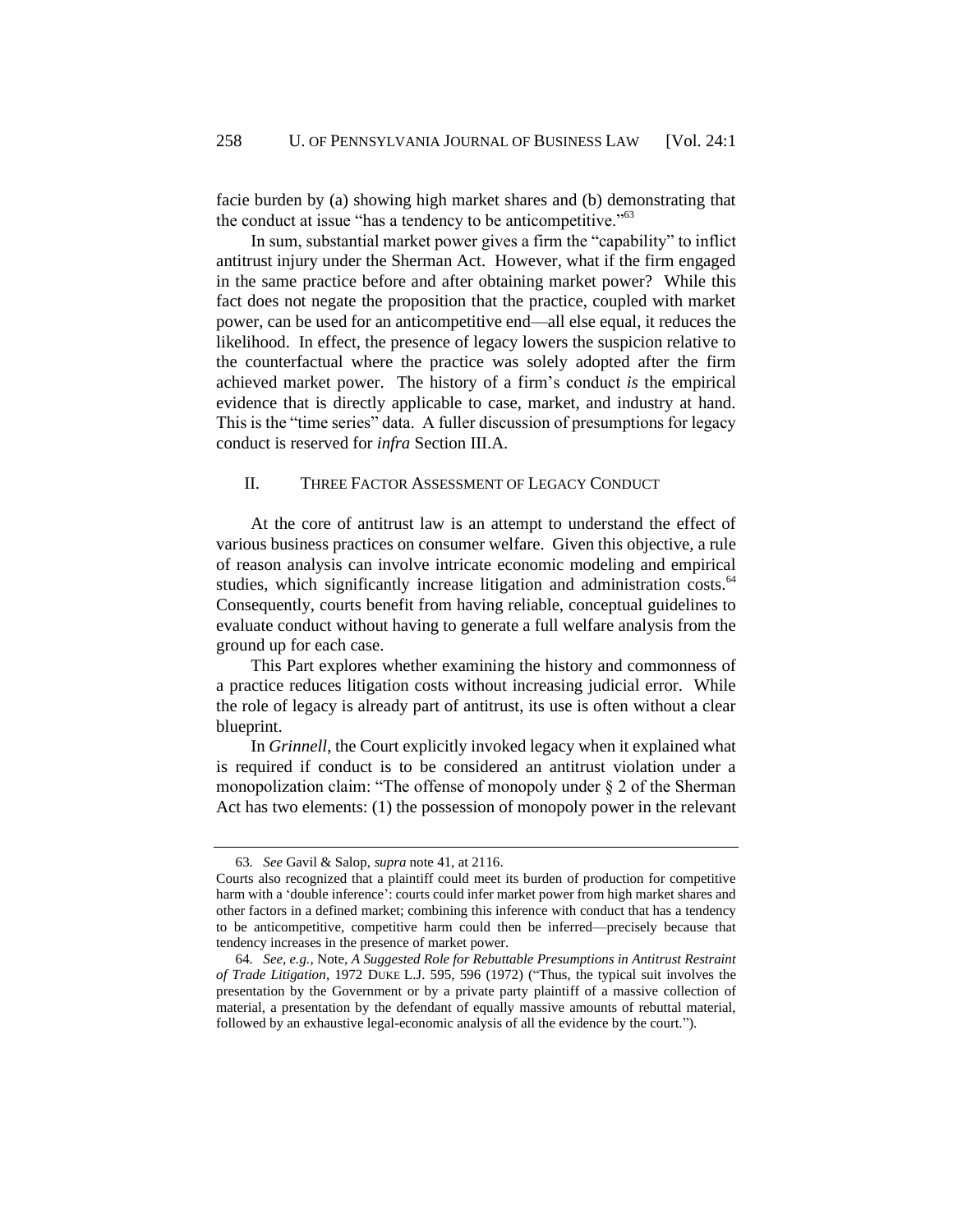market and (2) the willful acquisition or maintenance of that power as distinguished from growth or development as a consequence of a superior product, business acumen, or historic accident."<sup>65</sup> This oft-quoted language is central to our understanding of the enforcement of antitrust law. In essence, legitimately obtained market power, in of itself, is not a violation.<sup>66</sup>

According to *Grinnell*, legitimate market power is business success "as a consequence of a superior product, business acumen, or historic accident." Could practices that were in place well before "the possession of monopoly power" be reasonably considered part of the growth or development of product as a consequence of superior product, business acumen, or historic accident? This is the key question and a potential justification for a procompetitive presumption for firms who have market power and are accused of engaging in unreasonable restraints of trade.

This Part proposes three considerations that should govern the proper assessment of cases involving legacy conduct under a rule of reason: (1) the genesis of a practice and its relationship to when a firm obtained market power; (2) the commonness of the practice within the market at issue; and (3) the degree to which market conditions have changed over time and whether such changes weaken efficiency claims that may once have been compelling. While we can never reduce uncertainty to zero,  $67$  these factors can help courts reduce the need for more costly and complex analyses.

### <span id="page-15-1"></span><span id="page-15-0"></span>*A. Factor One: Genesis*

Legacy conduct can serve as a defense under the Sherman Act, Section 2 because the conduct was practiced before substantial market power was achieved by the firm.<sup>68</sup> Historic information can provide valuable insight

<sup>65.</sup> United States v. Grinnell Corp., 384 U.S. 563, 570–71 (1966).

<sup>66</sup>*. See also* United States v. Am. Tobacco Co., 221 U.S. 106, 179–83 (1911); Standard Oil Co. v. United States, 221 U.S. I, 60-62 (1911); United States v. United States Steel Corp., 251 U.S. 417, 450–51 (1920); United States v. Int'l Harvester Co., 274 U.S. 693, 708 (1927); United States v. Aluminum Co. of Am. (Alcoa), 148 F.2d 416, 429–32 (2d Cir. 1945); Verizon Commc'ns Inc. v. Law Offs. of Curtis V. Trinko, LLP, 540 U.S. 398, 407 (2004) ("The mere possession of monopoly power, and the concomitant charging of monopoly prices, is not only not unlawful; it is an important element of the free-market system.").

<sup>67</sup>*. See, e.g.*, Joseph Farrell, *Complexity, Diversity, and Antitrust*, 51 ANTITRUST BULL. 165, 170 (2006) ("[I]n a complex market, even diligent enquiry will not bring the posterior probability close to zero or to one: there will often be irreducible uncertainty, as scholars in complexity science stress.").

<sup>68</sup>*. Cf.*, Tim Wu, *Taking Innovation Seriously: Antitrust Enforcement if Innovation Mattered Most*, 78 ANTITRUST L.J. 313, 324 (2012). Nevertheless, competition law should not somehow declare closed platforms illegal, or make every successful platform a utility. There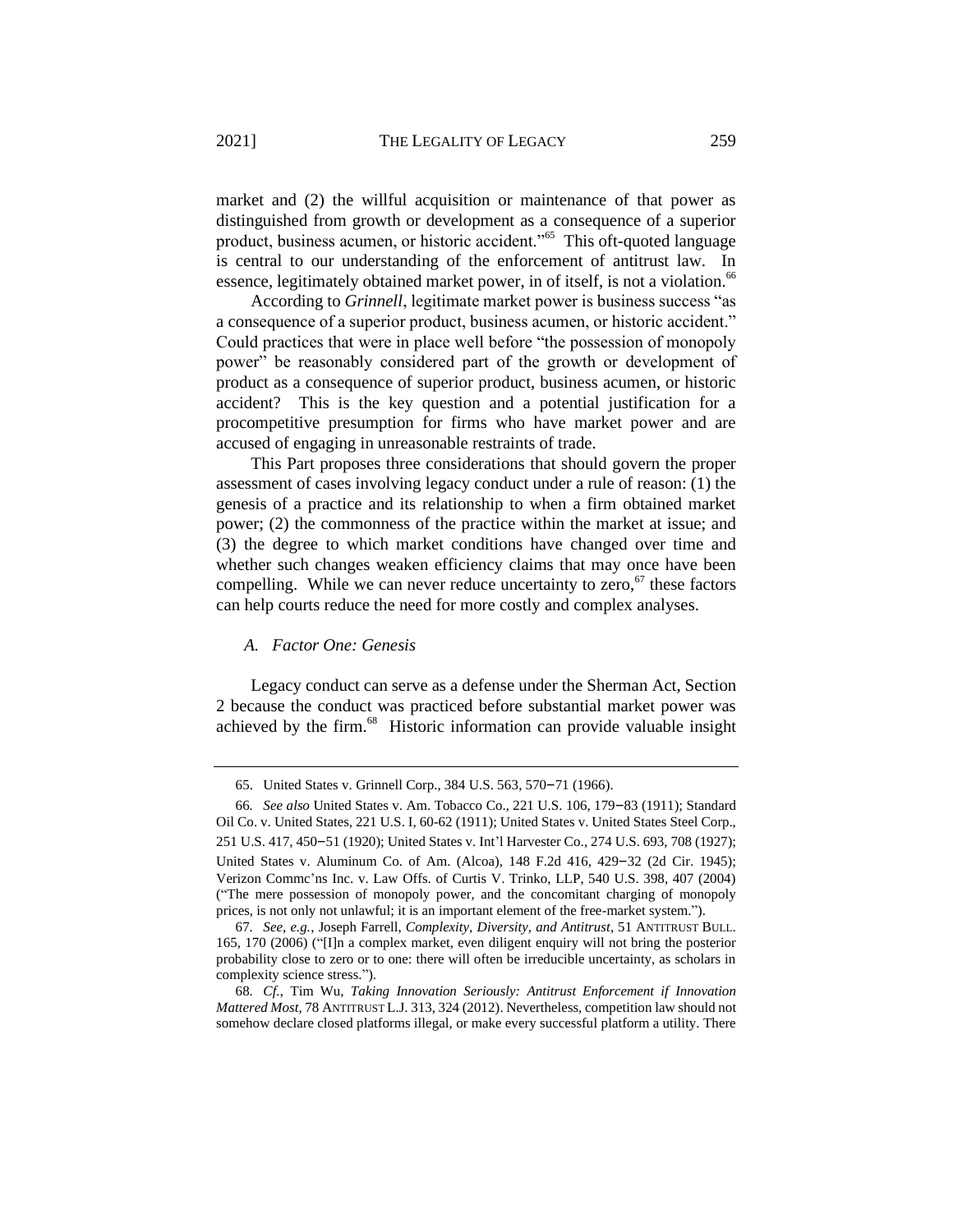into a business practice and, in particular, whether its use is efficient and procompetitive, rather than anticompetitive. To that end, determining precisely *when* the practice was implemented—relative to when a firm achieved market power—is the first consideration. Figure 1 provides a visualization of this idea.

#### *Figure 1: Business Practice Over Time*



All practices that are implemented before a firm achieves market power are legacy practices. Of course, this begs the question: what is "market power"? Within antitrust, the term means more than simply having control over one's own price—as most firms with differentiated products have this ability.<sup>69</sup> Rather, it is the ability to control significant parts of commerce within a relevant product market, which includes the ability to raise the market price and exclude competitors.<sup>70</sup> Thus, the term "monopoly" does

[I]nstead of defining the degree of antitrust market power possessed by a firm in terms of the firm's *own* elasticity of demand, it is more useful to define a firm's antitrust market power in terms of whether changes in the firm's prices have any significant effect on *market* quantities and prices.

70. The threshold to have market power is not a specific market share number; although, courts and agencies use a general rule of thumb of fifty percent or more in a well-defined relevant market. *See* FED. TRADE COMM'N, GUIDE TO ANTITRUST LAWS: SINGLE FIRM CONDUCT: MONOPOLIZATION DEFINED, https://www.ftc.gov/tips-advice/competition-guidanc e/guide-antitrust-laws/single-firm-conduct/monopolization-defined/ [https://perma.cc/T22H-M69U] Courts do not require a literal monopoly before applying rules for single firm conduct; that term is used as shorthand for a firm with significant and durable market power—that is, the long term ability to raise price or exclude competitors. . . . In addition, that leading position must be sustainable over time: if competitive forces or the entry of new firms could discipline

must be important allowances for both non-arbitrary exclusion and for platforms that are closed or semi-closed to begin with, and stay that way. The platform that declares itself closed from the outset does not gain the advantages of inviting development on an open platform.

<sup>69</sup>*. See* Benjamin Klein, *Market Power in Aftermarkets*, 17 MANAGERIAL & DECISION ECON. 143, 156 (1996)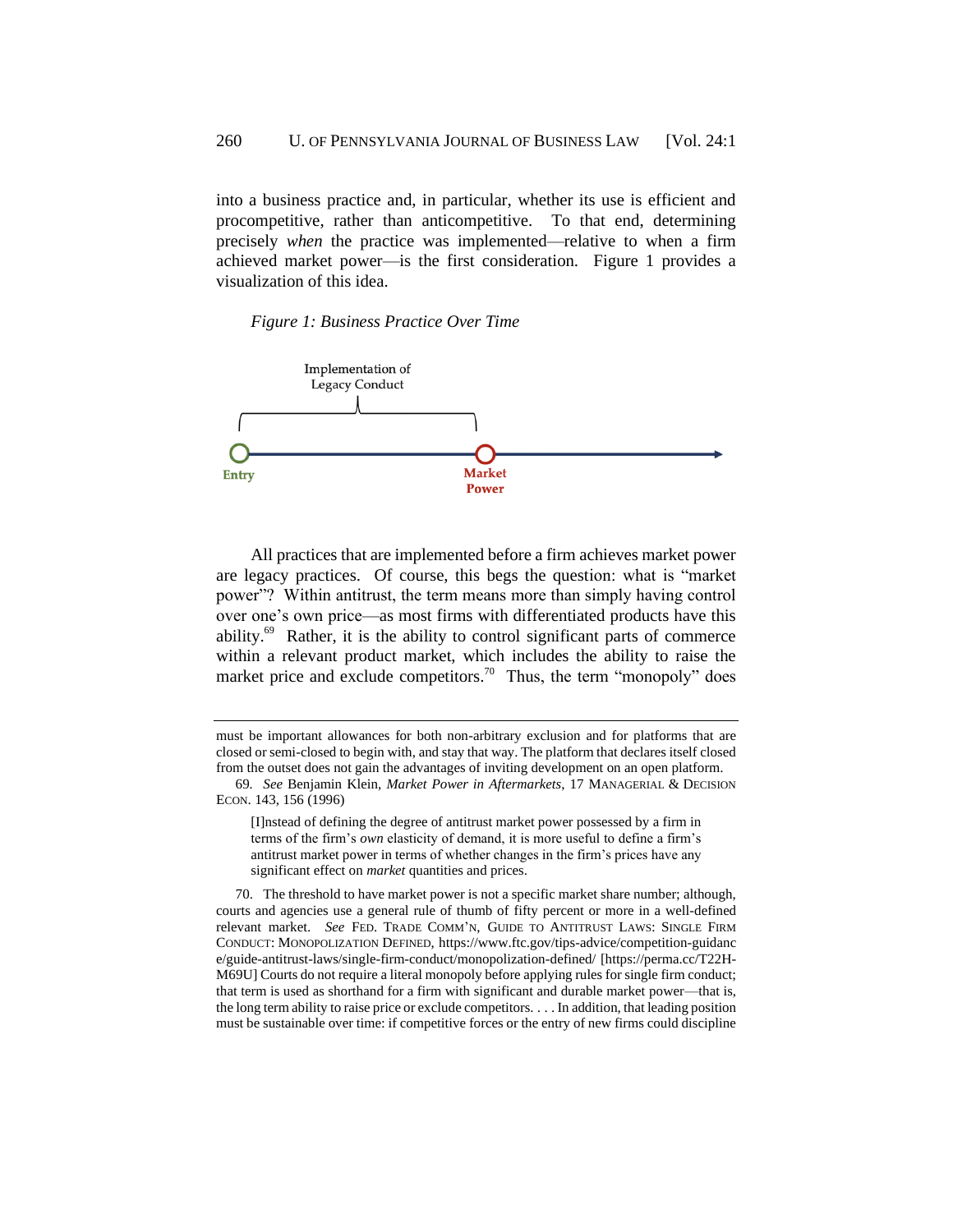not necessarily mean a single seller but a firm with substantial and durable market power.

The reality is that market power is a continuum with no set threshold. Nonetheless, a central component of monopolization claims under Section 2 of the Sherman Act involves precisely this question: does a firm have substantial market power or not?<sup>71</sup> With this question in mind, we can delineate the establishment of a practice into three possible zones of implementation.





The first zone captures practices that are associated with market entry. All else equal, this is where a legacy defense would be the strongest.<sup>72</sup> The second zone is still legacy conduct, but the strength of the legacy diminishes as the gap between implementation and the obtaining of market power gets smaller.<sup>73</sup> Finally, the third zone represents practices implemented after market power is achieved. These are not legacy practices. Similar to the second zone, for the third zone, the gap between market power and implementation might matter. An example of a practice implemented in the third zone is Microsoft's response to Netscape's entry, documented in *U.S. v. Microsoft*, which involved, inter alia, exclusive agreements and tying.<sup>74</sup> Of course, even if a practice is instituted after substantial market power is

the conduct of the leading firm, courts are unlikely to find that the firm has lasting market power.

<sup>71.</sup> United States v. Grinnell Corp., 384 U.S. 563, 570–71.

<sup>72</sup>*. See* Areeda, *supra* note [24,](#page-6-3) at 301 ("If a practice can be harmful, the magnitude of the firm's power bears on the magnitude of the harmful effects. And the less the actor's power, the greater the likelihood that any claimed legitimate purpose is the defendant's true motivation and the conduct's true effect.").

<sup>73.</sup> Implementing a practice in the second zone does not necessarily mean the legacy defense is more marginal. For instance, suppose a firm entered and did not do all that well for a while, but then employed the practice at issue and its success skyrocketed. Thus, focusing solely on practices that facilitated the original entry can be unduly limiting.

<sup>74.</sup> United States v. Microsoft Corp., 253 F.3d 34, 55 (D.C. Cir. 2001).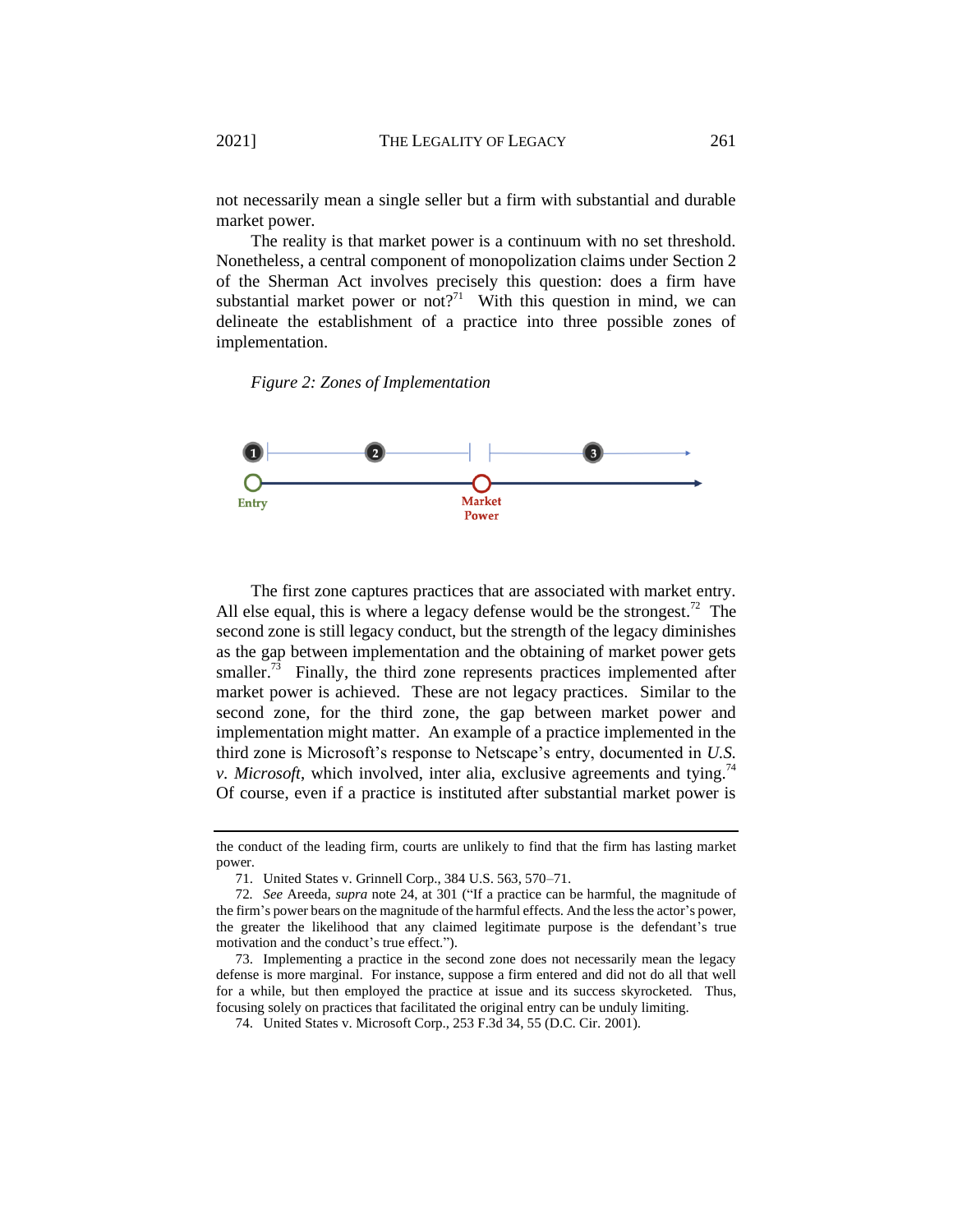achieved, this does not create a presumption of anticompetitive harm. For instance, the practice could be a procompetitive response to entry, which benefit consumers while harming less efficient rivals.<sup>75</sup>

We can think of condemning a practice as anticompetitive as weighing two outcomes—the gains from stopping the practice if it is anticompetitive (G) and the social loss from stopping the practice if it is actually procompetitive (L):  $EV = pG + (1-p)L$ , where *p* is the probability that the practice is anticompetitive.<sup>76</sup> Under this simple framing, agencies and courts should intervene when the expected value (EV) is positive. Various evidence, however, can provide us with insights into the values of G, L, and *p*. All else equal, the longer and stronger the legacy (that is, the greater the gap between implementation and market power), the lower the probability that the practice is anticompetitive, *p*.

In *Epic v. Apple*, Apple instituted the App Store and its various policies one year after its entry. Thus, Apple's practices would be considered to have occurred in the second zone of Figure 2 (though pretty close to the first zone). Did Apple have substantial market power in 2008? This is the key consideration in assessing the relevance of legacy conduct—as it is for virtually all Sherman Act allegations. Assuming Apple did not have substantial market power in 2008, then the App Store policies of exclusivity and a 30 percent transaction fee would be considered legacy practices.<sup>77</sup> While Apple has modified its App Store polices since 2008, the changes have been to loosen the original restrictions rather than implement new ones.<sup>78</sup>

There are two possibilities for a practice that was instituted long before a firm achieved substantial market power. The first is that the practice was procompetitive and remains procompetitive. The second is that the practice

<sup>75</sup>*. See*, e.g., Olympia Equip. Leasing v. W. Union Tel., 797 F.2d 370, 375 (7th Cir. 1986) ("[T]he emphasis of antitrust policy shifted from the protection of competition as a process of rivalry to the protection of competition as a means of promoting economic efficiency.").

<sup>76.</sup> Farrell, *supra* note [67,](#page-15-1) at 169.

<sup>77.</sup> Sven B. Völcker & Daniel Baker, *Why there is No Antitrust Case against Apple's App Store*, *A Response to Geradin & Katsifis*, working paper at 6, July 26, 2020, https://pape rs.ssrn.com/sol3/papers.cfm?abstract\_id=3660896 [https://perma.cc/PS7J-LCNL]

Apple has consistently applied a commission since the launch of the App Store in 2008, shortly following the release of the original iPhone in 2007. At that point, by definition, Apple lacked market power. . . . Indeed, it is a hallmark of effective competition that commercial terms do not change depending on the market power of the actor.

<sup>78</sup>*. Id*. at 7 ("The few changes that Apple has made to its App Store policies—notably the reader rule and lower rates for subscriptions—have tended to facilitate competitive entry and expansion of third-party apps on the iOS platform rather than the reverse.").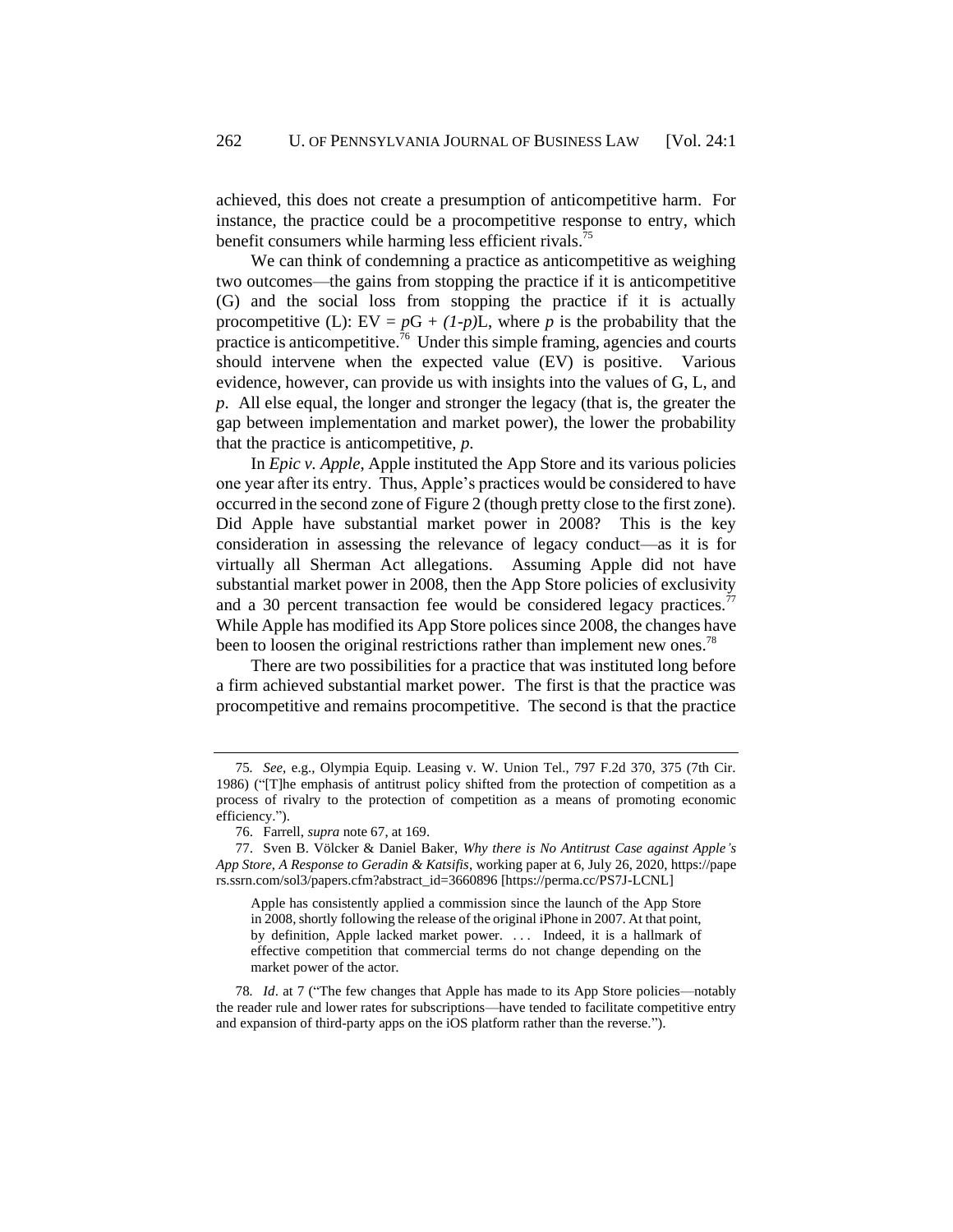was procompetitive and is now anticompetitive.<sup>79</sup> This latter possibility is similar to a point made by Justice Antonin Scalia when he wrote his dissent in *Eastman Kodak*. <sup>80</sup> While Justice Scalia was not discussing legacy practices per se, he highlights the fundamental point that the same practice can have different effects depending on the level of market power.<sup>81</sup>

Certainly, an exclusive agreement practiced by a monopolist should be viewed through a different lens due to the monopolist's market position and ability to exclude others. Yet, there is no magical mechanism that moves a previously procompetitive practice to an anticompetitive one. $82$  The possibility remains that a previously procompetitive practice remains procompetitive. That is the point of assessing legacy. It is one thing to implement a new practice after achieving substantial market power, and it is quite another to have implemented that same practice before reaching the aforementioned market power. Assessing legacy offers more information to a court and can lower the probability that a practice is anticompetitive.<sup>83</sup> The ultimate goal of assessing the strength of a legacy practice is not to prove that it is procompetitive but to add an element to a court's inquiry.

### *B. Factor Two: Commonness*

The second consideration in assessing legacy business practices is determining its commonness or ubiquity. What information does commonness give to courts? Even on its own, commonness indicates a

<sup>79.</sup> Of course, this is a simplification. A practice could be competitively neutral both before and after market power—such as being part of a price discrimination scheme. *In Re*  Brand Name Prescription Drugs Antitrust Litigation, 288 F.3d 1028 (7th Cir. 2002).

<sup>80</sup>*. Cf*. Eastman Kodak v. Image Technical Services, 112 S. Ct. 2072, 2093 (1992) ("Where a defendant maintains substantial market power, his activities are examined through a special lens: Behavior that might otherwise not be of concern to the antitrust laws—or that might even be viewed as procompetitive—can take on exclusionary connotations when practiced by a monopolist.").

<sup>81.</sup> In fact, initially, Kodak did not have its restrictive policy regarding aftermarket servicing. Indeed, the fact that it changed its policy is what led to the litigation and, ultimately, liability. *Id.* Of course, the facts in *Kodak* are the opposite of maintaining a legacy practice that gets challenged only after the firm obtains market power.

<sup>82.</sup> For instance, undoubtedly, a diaper manufacturer with a ninety percent share that uses exclusive agreements presents very different issues from a manufacturer that has a ten percent share. In this assessment, however, efficiency justifications are materially more credible if the manufacturer with a ninety percent share originally implemented the agreements when it had a ten percent share.

<sup>83</sup>*. Cf.*, Gavil & Salop, *supra* note [41,](#page-10-0) at 2117 ("In moving away from reliance on bright line approaches, the courts continued to use probability assessments to apply the rule of reason flexibly, depending on the strength of the evidence presented by the parties and by recognizing appropriate presumptions.").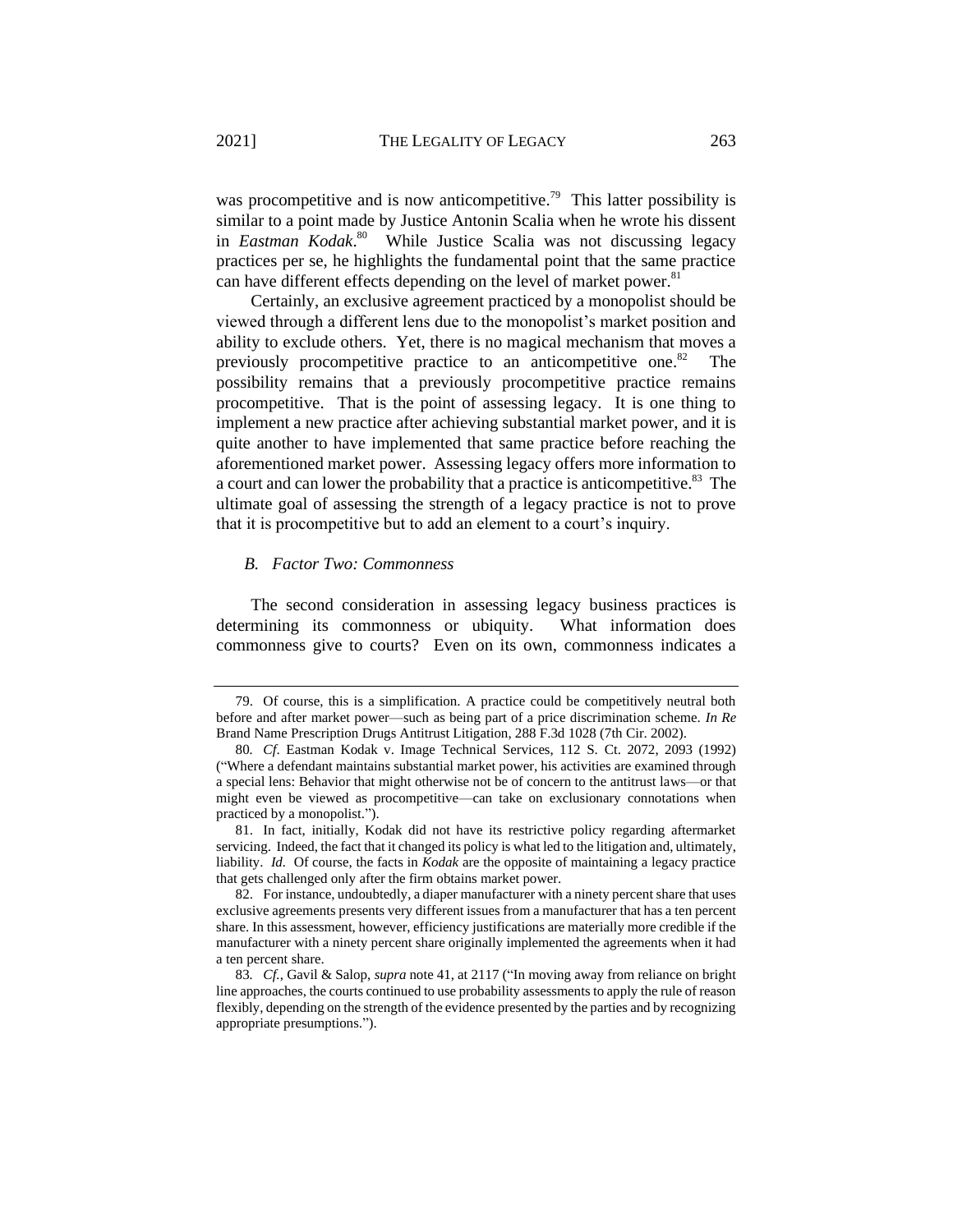practice has the potential to be welfare-enhancing and not associated with attempts to maintain or expand antitrust market power. Some academics have even suggested that ubiquitous practices used *across* markets should be given considerable leeway when considering antitrust liability.<sup>84</sup> Further, the U.S. antitrust agencies also highlight the relevance of ubiquity when assessing a business practice as it relates to intellectual property (IP) bundling.<sup>85</sup> A fortiori, these arguments would hold for ubiquitous practices *within* a market. Even falling short of ubiquity, practices that are common can indicate, with very little informational requirements, the potential to be efficient and beneficial to social welfare. A key caveat, however, is that commonness cannot be the result of industry coordination.<sup>86</sup>

<span id="page-20-0"></span>The primary informational value from commonness is foundationally based on whether a practice is observed across the market power spectrum. If only firms with substantial market power engage in a specific practice, then this can create a much different prior than if the practice is used by smaller and dominant firms alike. This observation is not infallible,

85. U.S. DEP'T OF JUSTICE & FED. TRADE COMM'N ANTITRUST ENFORCEMENT AND INTELLECTUAL PROPERTY RIGHTS: PROMOTING INNOVATION AND COMPETITION, 114 (2007)

[A]s a matter of their prosecutorial discretion, the Agencies will apply the rule of reason when evaluating intellectual property tying and bundling agreements. Given the ubiquitous use of these arrangements by businesses lacking in market power and the efficiencies that such arrangements can often entail, these practices usually are not anticompetitive.

<sup>84</sup>*. See, e.g.*, Timothy J. Muris & Vernon L. Smith, *Antitrust and Bundles Discounts: An Experimental Analysis*, 75 ANTITRUST L.J. 399, 406 (2008) ("[I]t seems unwise to condemn a ubiquitously used business practice because of a possibility of harm that is not formally modeled, much less empirically demonstrated."); Bruce H. Kobayashi, *The Economics of Loyalty Discounts and Antitrust Law in the United States*, 1 COMP. POL'Y INT'<sup>L</sup> 115, 145–46 (Autumn 2005) ("[W]ithout a reliable way to distinguish pro- and anticompetitive uses, any rule that condemns ubiquitous business practices without a showing of likely harm to competition would result in the widespread condemnation of efficient practices.").

<sup>86</sup>*. See infra* Section I[V.C.](#page-45-0) discussion of *Broadcast Music* and *NFL v. Ninth Inning*. *See also* Dennis W. Carlton*, A General Analysis of Exclusionary Conduct and Refusal to Deal— Why* Aspen *and* Kodak *are Misguided*, 68 ANTITRUST L.J. 659, 661 (2001) ("[I]n general, the laws treat collective action differently (more harshly) than unilateral action, implicitly adopting the view that collective action is more likely to create a competitive harm than is the action of a single firm."). If there is a coordination concern, then, naturally, commonness could be an indicator coordination rather than efficiency. *See* Leegin Creative Leather Products v. PSKS, Inc., 127 S. Ct. 2705, 2719 (2007) ("Resale price maintenance, it is true, does have economic dangers. . . . For example, the number of manufacturers that make use of the practice in a given industry can provide important instruction. When only a few manufacturers lacking market power adopt the practice, there is little likelihood it is facilitating a manufacturer cartel."). *See also* Frank H. Easterbrook, *Vertical Arrangements and the Rule of Reason*, 53 ANTITRUST L.J. 135 (1984) (discussing how the uniformity of a vertical control could be an indicator of collusion).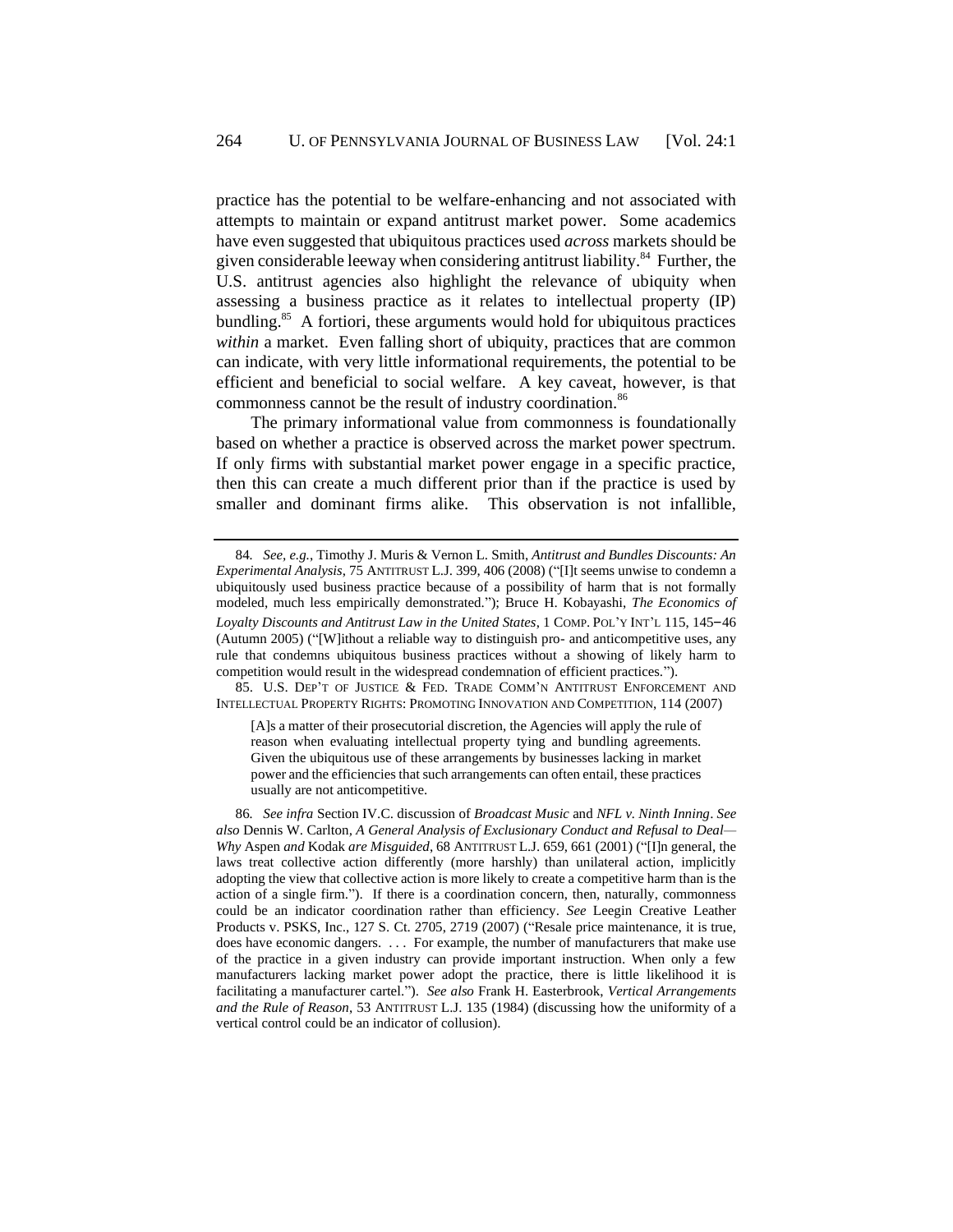however. Additionally, a lack of commonness is not necessarily an indicator of something amiss.<sup>87</sup> As Professor Joseph Farrell provocatively asks, "Isn't diversity of approach one of the benefits of competition?"<sup>88</sup> Further, industry-wide practices might not signal an efficient practice but rather a practice that thrives due to coordination—either explicitly or tacitly.<sup>89</sup> With these caveats in mind, observing that firms with and without market power engage in the same, or very similar, practices can strongly suggest a procompetitive rationale.

An example of a case that involves a common, or even near ubiquitous, practice is the FTC's Google Search investigation from 2010 to 2013.<sup>90</sup> The agency investigated a series of antitrust allegations including "search bias," a term used to indicate anticompetitive misbehavior on the part of Google in terms of how it displays its search results. The FTC ultimately closed its investigation, as did several State Attorneys Generals.<sup>91</sup> Yet, in 2015, the European Commission (EC) issued formal charges against Google alleging search bias and fined Google 2.42 billion euros for abuse of dominance in Google Shopping.<sup>92</sup> The issue of search bias, and more generally platform

<sup>87</sup>*. See* FTC v. Qualcomm, 969 F.3d 974, 990–91 ("Furthermore, novel business practices—especially in technology markets—should not be 'conclusively presumed to be unreasonable and therefore illegal without elaborate inquiry as to the precise harm they have caused or the business excuse for their use.' Microsoft, 253 F.3d at 91 (citing N. Pac. Ry. Co., 356 U.S. at 5, 78 S. Ct. 514)."). *See also* Ronald H. Coase, *Industrial Organization: A Proposal for Research*, in 3 ECONOMIC RESEARCH: RETROSPECT AND PROSPECT: POLICY ISSUES AND RESEARCH OPPORTUNITIES IN INDUSTRIAL ORGANIZATION 66, 68 (Victor R. Fuchs, ed., 1972) ("[T]he association of the study of industrial organization with antitrust policy has created a disposition to search for monopolistic explanations for all business practices whose justification is not obvious to the meanest intelligence.").

<sup>88</sup>*. See, e.g.*, Farrell, *supra* note [67,](#page-15-1) at 166; *see* Farrell, *supra* not[e 67,](#page-15-1) at 168 ("Diversity is most valuable in complex markets, because in simple markets everyone knows what to do.").

<sup>89</sup>*. See, e.g.*, Nat'l Football League's Sunday Ticket Antitrust Litig. v. DirecTV, LLC, 933 F.3d 1136 (9th Cir. 2019) (demonstrating competing corporations working together to exclusively license a bundled NFL Sunday Ticket package rather than individually licensing their games); Ice Cream Liquidation, Inc. v. Land O'Lakes, Inc., 253 F. Supp. 2d 262 (D. Conn. 2003) (showing conspiracy among dairy cooperatives to inflate the wholesale price of dairy used to make ice cream through a manipulation of the price formula used across the industry).

<sup>90.</sup> FED. TRADE COMM'N, FILE NO. 1110-0163, STATEMENT REGARDING GOOGLE'S SEARCH PRACTICES, IN THE MATTER OF GOOGLE INC. (Jan. 3, 2013).

<sup>91.</sup> The states of Texas and Ohio closed their respective investigations in 2014. Zach Miners, *Ohio Closes Google Antitrust Investigation*, PCWORLD (Feb. 9, 2015), https://www. pcworld.com/article/2882072/ohio-closes-google-antitrust-investigation.html [https://perma. cc/H93J-Y3MV].

<sup>92.</sup> European Commission Press Release, Antitrust: Commission Fines Google  $E2.42$ Billion for Abusing Dominance as Search Engine by Giving Illegal Advantage to Own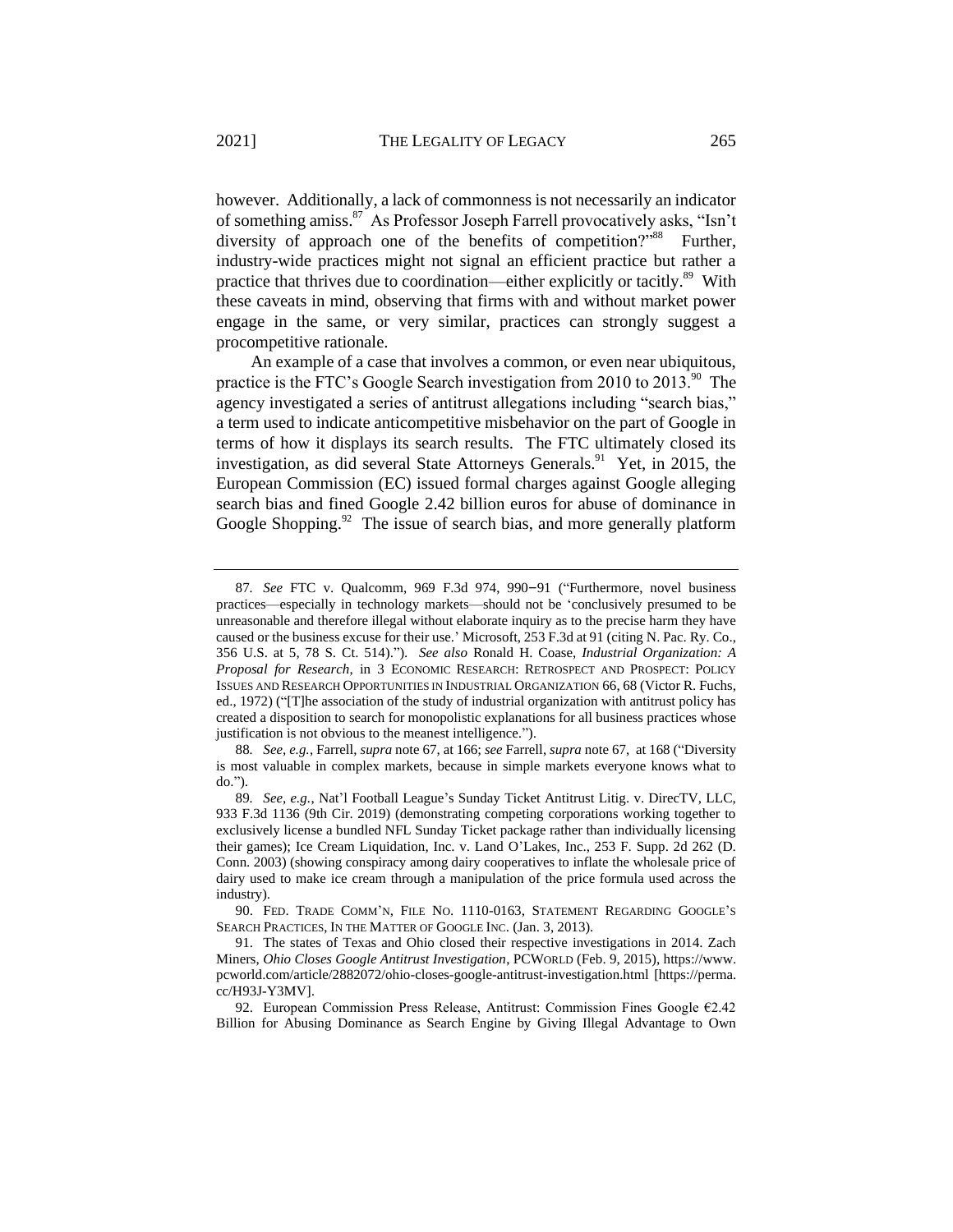bias, continues to garner significant antitrust attention.

Since Google introduced its online search engine in 1998, it has undergone numerous technological and design changes.<sup>93</sup> One of the most prominent changes, and the basis for much of the antitrust allegations, occurred in 2007, when Google introduced the concept of "universal search."<sup>94</sup> Universal search involves the integration of specialized (or "vertical") search results, which are results within a narrow category such as news, videos, and local businesses, with the unadorned "horizontal" search results, that is, the plain blue links. Google created a composite results page combining these two types of search results. The primary antitrust concern was that Google was favoring its own specialized search results (e.g., YouTube, Google Maps), which necessarily pushes down the blue links of sites with competing content (e.g., Yelp, TripAdvisor).

In 2007, Google likely already had substantial market power, so universal search is not a legacy practice. However, the practice was soon adopted by other search competitors, including Bing, Yahoo, and DuckDuckGo, and now is ubiquitous across search engines.<sup>95</sup> Of course, precisely how each search engine engages in the practice matters immensely.<sup>96</sup> Nonetheless, the fact that a search engine such as DuckDuckGo, which has no market power, also utilizes universal search is important. While it does not prove Google's implementation of universal search is definitely procompetitive or legal under the antitrust laws, it provides valuable information that the practice has the potential to increase welfare and gains from trade given its ubiquity.

Like legacy, commonness can be helpful in assessing probabilities.

96*. See, e.g.*, Joshua D. Wright, *Defining and Measuring Search Bias: Some Preliminary Evidence* (George Mason Law and Econ. Research Paper Series, No. 12–14, 2011) (describing a study that found that Bing preferences its own content more than Google).

Comparison Shopping Service (June 27, 2017), http://europa.eu/rapid/press-release\_IP-17- 1784\_en.htm [https://perma.cc/6U8R-B6BY]. Christian Bergqvist, *The* Google I *Decision in a Nutshell*, (Dec. 19, 2017), https://papers.ssrn.com/sol3/papers.cfm?abstract\_id=3090645 [https://perma.cc/3VB2-LRYT].

<sup>93</sup>*. See From the Garage to the Googleplex*, GOOGLE, https://www.google.com/intl/en/a bout/our-story/ [https://perma.cc/SXP2-D3LN] (discussing Google's evolution over the years).

<sup>94.</sup> Danny Sullivan, *Google Launches "Universal Search" & Blended Results*, SEARCH ENGINE LAND (May 16, 2007), http://searchengineland.com/google-20-google-universal-sear ch-11232/ [https://perma.cc/L3VE-A49N].

<sup>95.</sup> For example, on Google, Bing, Yahoo, and DuckDuckGo, the query "bbq restaurants near me" (searched on Jan. 21, 2021, at 1:20 pm EST in Arlington, VA) all produced search results pages that prominently featured a map with restaurant locations—along with pictures and reviews for those various restaurants. Apparently, however, based on the results, DuckDuckGo prefers Korean BBQ over American BBQ.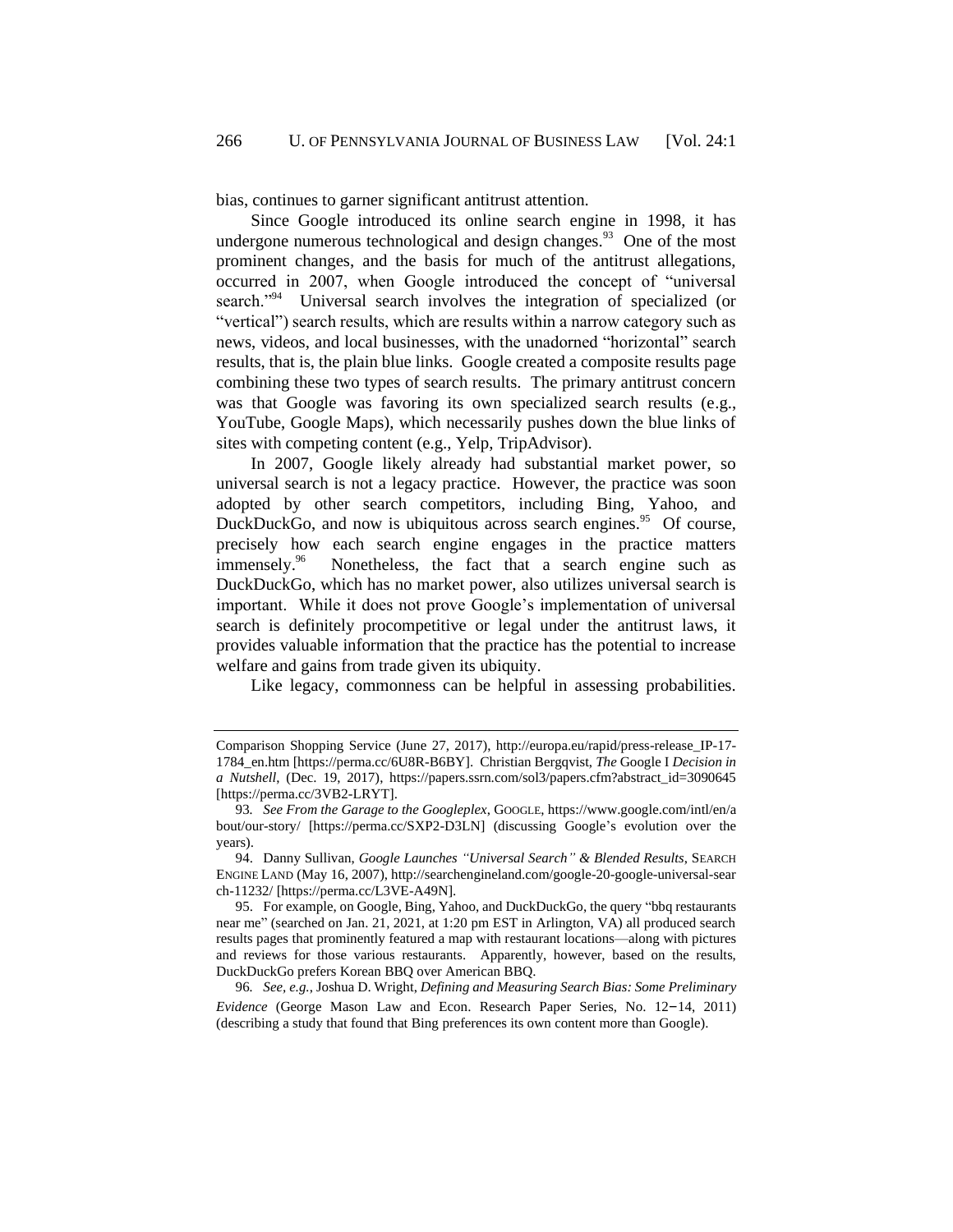When a practice is common across the market power spectrum—particular a practice that is virtually ubiquitous—then this lowers the likelihood of anticompetitive harm, *p*, from the practice and likely raises the social loss from stopping the practice if it is actually procompetitive (L). Thus, coupled with a long legacy, widespread market use of a practice gives even further information that a practice is more likely to be procompetitive than if the practice was neither longstanding nor ubiquitous.

This is an argument that Apple arguably could make in the *Epic* case with some important complications. The primary competitor to examine is Google with its Android operating system and policies regarding the Google Play Store. While Google is more permissive in its app store policies,  $97$  the effect on the platform does not seem to be materially different.<sup>98</sup> For instance, in 2018, when Epic launched Fortnite on Android, it initially chose to bypass Google Play entirely.<sup>99</sup> However, Epic's announcement created uncertainty and immediate questions. $100$  Eventually, Epic chose to move Fortnite to the Google Play Store after complaining that Android warnings and other hinderances "puts software downloadable outside of Google Play at a disadvantage."<sup>101</sup>

What to make of these facts? While Google's policy is not as restrictive

<sup>97.</sup> Users can download apps onto Android phones without going through the Google Play Store, which is called "sideloading." *See, e.g.*, Chris Hoffman, *5+ Ways to Install Android Apps on Your Phone or Tablet*, HOW-TO GEEK, July 11, 2017, https://www.howtog eek.com/161366/5-ways-to-install-android-apps-on-your-phone-or-tablet/ [https://perma.cc/J 6KE-S7TU]. However, users must go through a series of steps to alter their phone settings to allow for sideloading, which could expose them to risk. *Id*. ("Note that this can be a security risk, as it allows installation of apps from outside the Play Store, which could potentially contain malware. If you enable this setting, it's your job to install applications responsibly stay away from pirated games and other apps that may contain Android malware.").

<sup>98</sup>*. See* Damien Geradin & Dimitrios Katsifis, *The Antitrust Case Against the Apple App Store*, (Tilberg Univ. Working Paper No. 035, 2020), https://papers.ssrn.com/sol3/papers.cf m?abstract\_id=3744192 [https://perma.cc/69ZP-NWE7], at 9 ("Google, on the other hand, does not prohibit alternative app stores, and users may choose to use e.g., Samsung's Galaxy Store or Aptoide. However, users rarely do so in practice, instead preferring to access apps through the pre-installed Google Play.").

<sup>99.</sup> Nick Statt, *Fortnite for Android Will Ditch Google Play Store for Epic's Website*, THE VERGE (Aug. 3, 2018), https://www.theverge.com/2018/8/3/17645982/epic-games-fortn ite-android-version-bypass-google-play-store/ [https://perma.cc/V2NV-Z2Q7].

<sup>100</sup>*. Id*. ("Reasonably, there are some concerns about how exactly this will work, and whether it opens up Android users to any potential security or data privacy risks since running third-party software outside the Play Store involves removing certain protections on Android devices.").

<sup>101.</sup> Lucas Matney, *Epic Games Launches Fortnite on the Google Play Store and They're Not Happy About It,* TECHCRUNCH, Apr. 21, 2020, https://techcrunch.com/2020/04/21/epicgames-launches-fortnite-on-the-google-play-store-and-theyre-not-happy-about-it/ [https://pe rma.cc/EC24-HAJ9].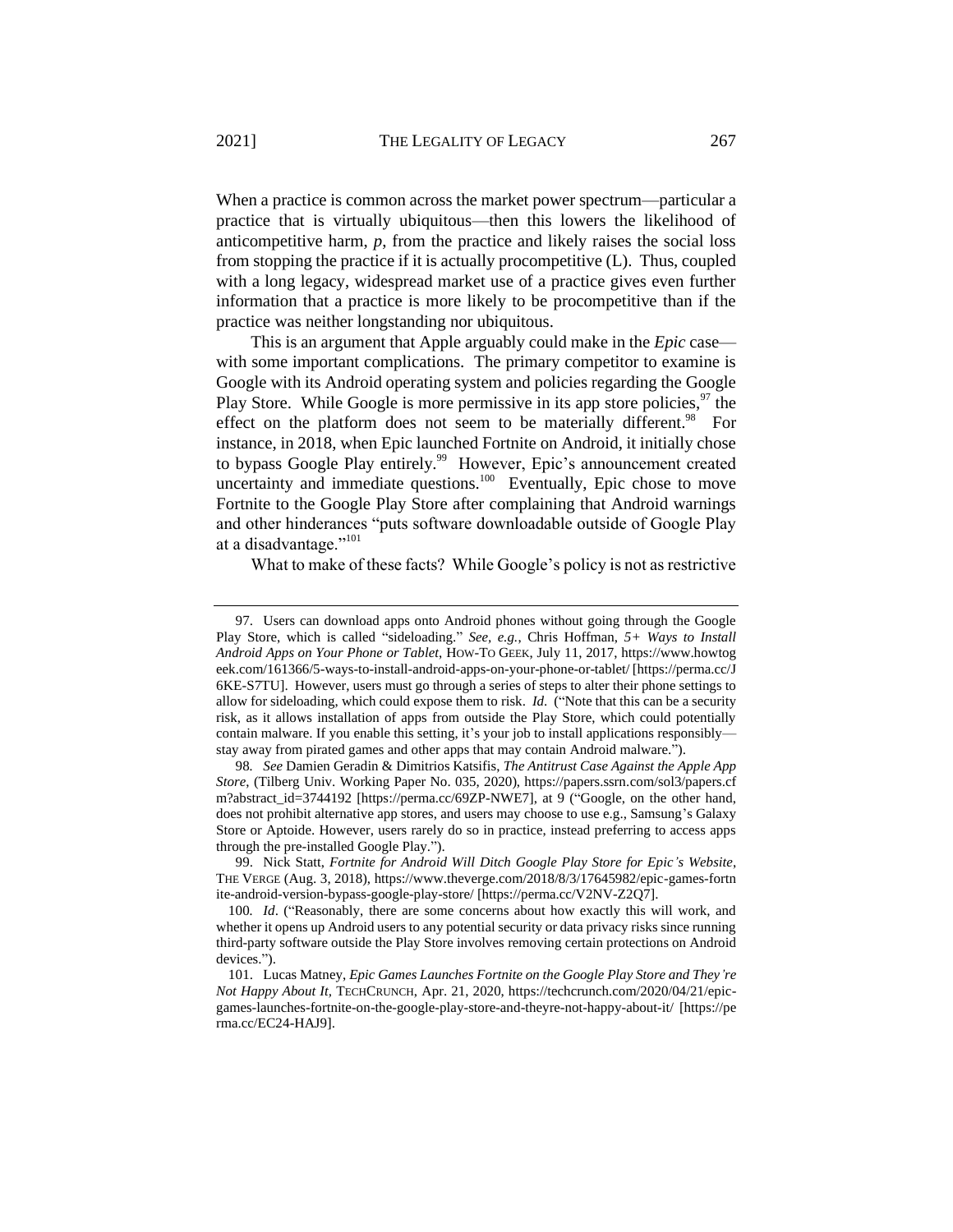as Apple's, all apps must effectively go through the Google Play Store. With this policy in place, Android grew its share from zero percent in 2009 to its current market leading position.<sup>102</sup> Thus, both Google and Apple obtained their market leading positions, overtaking incumbents Nokia and Motorola, with similar practices regarding how third-party software is downloaded and interacts with their respective mobile operating systems. Can these same practices now be a violation of U.S. antitrust laws based on a reduction in consumer welfare? There are certainly arguments to be made by both sides to address this question; however, explicitly weighing legacy and commonness can aid in that determination.

### *C. Factor Three: Changing Market Conditions*

The third consideration when assessing legacy practices is whether market conditions have sufficiently changed as to make the initial procompetitive justification(s) no longer valid. This factor is really an extension of examining the genesis of a practice. While the first factor is primarily concerned with comparing two events, that is, (a) when a practice was implemented and (b) when a firm achieved market power, this second factor gets at the heart of the procompetitive justification.

Particularly in dynamic industries, there can be regulatory, legal, and technological changes that render a previously legitimate justification invalid. For instance, suppose that, shortly after entering, a seller implemented exclusive agreements with distributors to solve a free-rider problem. Without the exclusives, distributors would use the seller's promotional data to help sell other products for which the distributor enjoyed a higher margin. If, over time, the industry solves this free-rider problem without exclusives—for instance, with a big data analytical approach, then the original exclusivity justification is no longer valid.<sup>103</sup>

<sup>102</sup>*. See, e.g.*, iClarified, *supra* note [16](#page-4-0) (showing the smartphone market over time); John Callaham, *From Android Market to Google Play: A Brief History of the Play Store*, ANDROID AUTHORITY, (Mar. 6, 2017), https://www.androidauthority.com/android-market-google-playhistory-754989/ [https://perma.cc/MCF3-56F7] (discussing the trajectory of the play store).

<sup>103.</sup> One real-world example of changing market conditions is the shifting landscape to license music, which was the subject of *Broadcast Music v. CBS*, 999 S. Ct. 1551. While music cooperatives such as BMI and ASCAP can significantly lower transaction costs, recent changes in digital technology appear to be weakening this justification. *See* Bruce H. Kobayashi, *Opening Pandora's Black Box: A Coasian 1937 View Of Performance Rights Organizations In 2014*, 22 GEO. MASON L. REV. 925, 926 (2015) (describing how "recent attempts by large music publishers to withdraw their 'new media' rights from the [music cooperatives] . . . can be explained by the lower costs of market transactions brought on by digital technology.").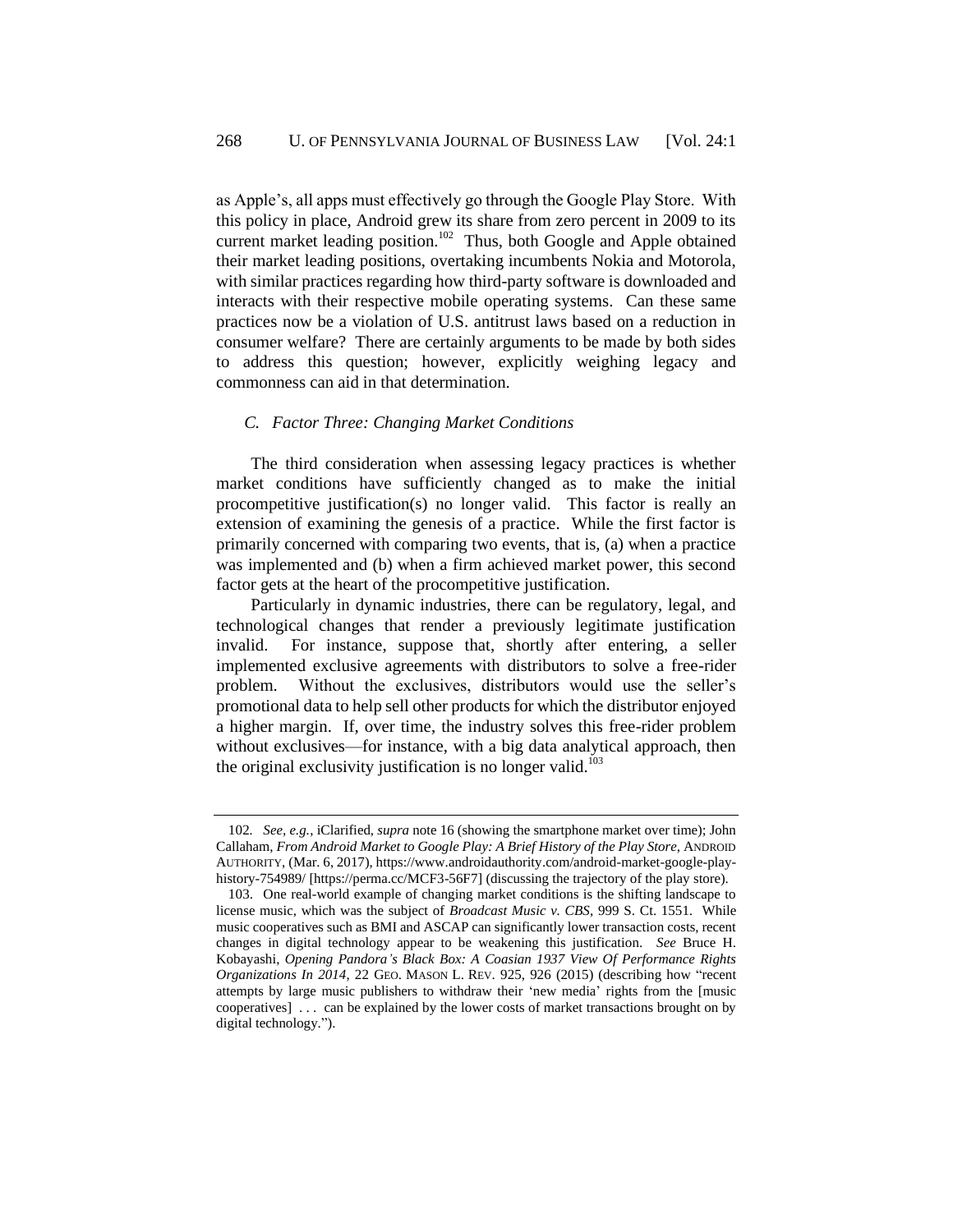In some instances, examining the commonness of a practice (factor two) can indirectly address this question of whether market conditions have sufficiently changed. If firms without market power also presently engage in the same practice, then this fact points to a significantly greater likelihood that the practice is being used for procompetitive purposes—rather than harming competition.

<span id="page-25-0"></span>As for the App Store, how much has changed since 2008? Are market conditions different? If so, in what way? Fundamentally, since its introduction, the iPhone is a "closed system." This means that its primary components, that is, hardware, operating system, and app delivery, are tightly controlled by one entity, in this case, Apple.<sup>104</sup> In fact, Apple's closed nature is arguably part of its "brand."<sup>105</sup> In the early 2000s, there were strong normative priors among some antitrust scholars that open systems were superior to closed ones as measured by consumer welfare.<sup>106</sup> The intuition is straightforward: open systems represent modularity, flexibility, and freedom, while closed systems represent uniformity, control, and captivity.

Yet, the success of the iPhone and its closely controlled delivery has put a damper on that ideal.<sup>107</sup> Market experience has demonstrated that strong vertical controls and governance over one's "system" is not necessarily a sign of market power and, most certainly, is not necessarily a

<sup>104</sup>*. See, e.g.*, Jonathan Zittrain, *A Fight Over Freedom at Apple's Core*, FINANCIAL TIMES, Feb. 3, 2010, https://www.ft.com/content/fcabc720-10fb-11df-9a9e-00144feab49a/ [https://perma.cc/M9CW-QKT2] ("Despite outsiders being invited to write software, the iPhone thus remains tightly tethered to its vendor—the way that the Kindle is controlled by Amazon."). The distinctions between open and closed systems, however, are not always clear cut. *See* Hanno F. Kaiser, *Are "Closed Systems" an Antitrust Problem?*, 7 COMP. POL'Y INT'L. 91, 94 (2011) ("Open versus closed is therefore not a binary distinction but a matter of degree. All real-world systems are open in part and closed in others.").

<sup>105</sup>*. See, e.g.*, Zittrain, *supra* not[e 104](#page-25-0) ("'We define everything that is on the phone,' said Mr. Jobs. 'You don't want your phone to be like a PC. The last thing you want is to have loaded three apps on your phone and then you go to make a call and it doesn't work any more."").

<sup>106</sup>*. See, e.g.*, TIM WU, THE MASTER SWITCH: THE RISE AND FALL OF INFORMATION EMPIRES 6 (2010) ("History shows a typical progression of information technologies . . . from a freely accessible channel to one strictly controlled by a single corporation or cartel—from open to closed system."); Carlton & Gertner, *supra* note [59,](#page-13-0) at 31–32 ("We argue that winners in early stages of competition often have the incentive and ability to close the system and thereby reduce subsequent competition.").

<sup>107</sup>*. See, e.g.*, Thompson, *supra* note [15](#page-3-0) ("The App Store changed all of that: Apple effectively extended the trust it had earned with users over the years to all developers in the App Store. Users could install whatever they wanted, confident the app would not mess up their phone, rip them off, or be a virus."); Majority Staff House Report, *supra* note [11,](#page-2-0) at 17 (acknowledging that since its launch "in 2008, the App Store revolutionized software distribution on mobile devices, reducing barriers to entry for app developers and increasing the choices available to consumers.").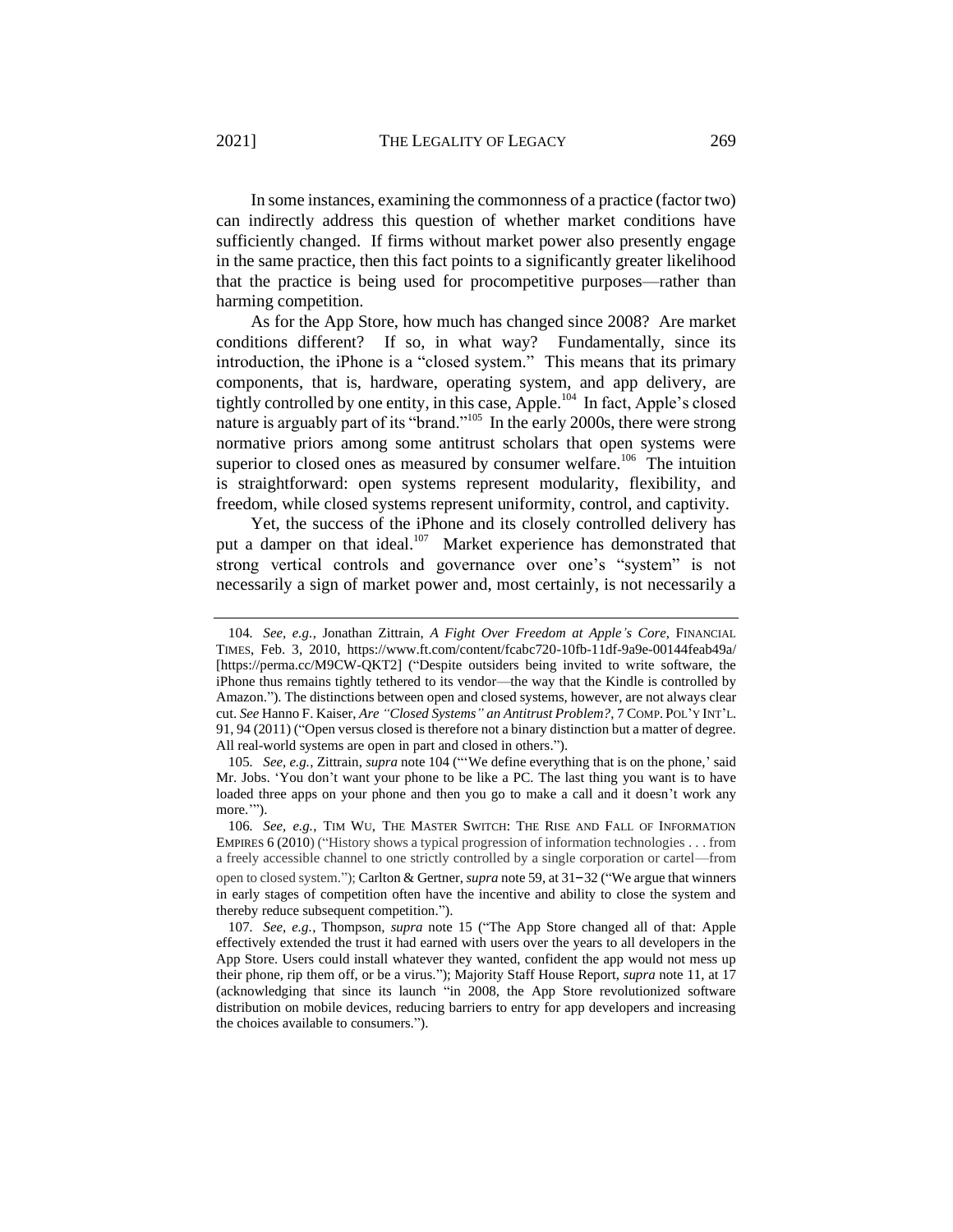sign of anticompetitive injury. Fundamentally, a closed system is one where the proprietor implements strong vertical restraints as part of its governance of the platform or ecosystem—often coupled with a degree of vertical integration. As Hanno Kaiser explains: "In its path-breaking 1977 *Sylvania* decision, the Supreme Court acknowledged that modular market structures are also vulnerable to systemic market failures stemming from transaction costs, lack of coordination, opportunism, free-riding, and double marginalization among others."<sup>108</sup> As with almost every economic organization, there are trade-offs between open and closed systems. While strong vertical restraints such as absolute control over all downloaded software on the iPhone restricts, by its very nature, the freedom of some suppliers to do what they want, the procompetitive effects from such a restraint could be significant.<sup>109</sup>

Thus, returning to our question, arguably, market conditions are changing, but in a manner that would suggest greater concern for privacy violations and software intrusions rather than less.<sup>110</sup> A closed system such as the iPhone can internalize and prevent negative externalities that could be present in more open systems.<sup>111</sup> Further, research suggests that the 30 percent ad valorum tax on each transaction in the App Store has no impact on the final price that consumers pay.<sup>112</sup>

111*. See* Kaiser, *supra* note [104,](#page-25-0) at 99

[L]ow-quality contributors do not fully internalize the costs that they impose on the more committed platform participants and might therefore have incentives to release poor products, turn a quick profit, and have other platform constituents suffer the consequences. Quality control has thus long been recognized as a bona fide business justification for vertical restraints and refusals to deal.

112*. See* Bruce H. Kobayashi & Joshua D. Wright, *What's Next in Apple Inc. v Pepper? The Indirect-Purchaser Rule and the Economics of Pass-Through*, CATO SUP. CT. REV. 249, 266 (2018–19) (finding that Apple's ad valorum royalty rate does not cause a pass-through charge to iPhone users compared to a world with a competitive app store market).

<sup>108.</sup> Kaiser, *supra* note [104,](#page-25-0) at 95.

<sup>109</sup>*. See, e.g.*, Kevin J. Boudreau & Andrei Hagiu, *Platform Rules: Multi-Sided Platforms as Regulators*, *in* PLATFORMS, MARKETS, AND INNOVATION 163, 163 (Annabelle Gawer, ed., 2009) (describing the fall of Atari's dominance in video games in the 1980s "because it had not developed technology for locking out unauthorized games, Atari was unable to prevent the entry of opportunistic developers, who flooded the market with poor-quality games.").

<sup>110</sup>*. Cf.*, Brooke Auxier et al., *Americans and Privacy: Concerned, Confused and Feeling Lack of Control Over Their Personal Information*, PEW RESEARCH CENTER, Nov. 15, 2019, https://www.pewresearch.org/internet/2019/11/15/americans-and-privacy-concerned-confu sed-and-feeling-lack-of-control-over-their-personal-information/ [https://perma.cc/H3JC-N UZW] (detailing how many users feel an overall lack of control over their online privacy).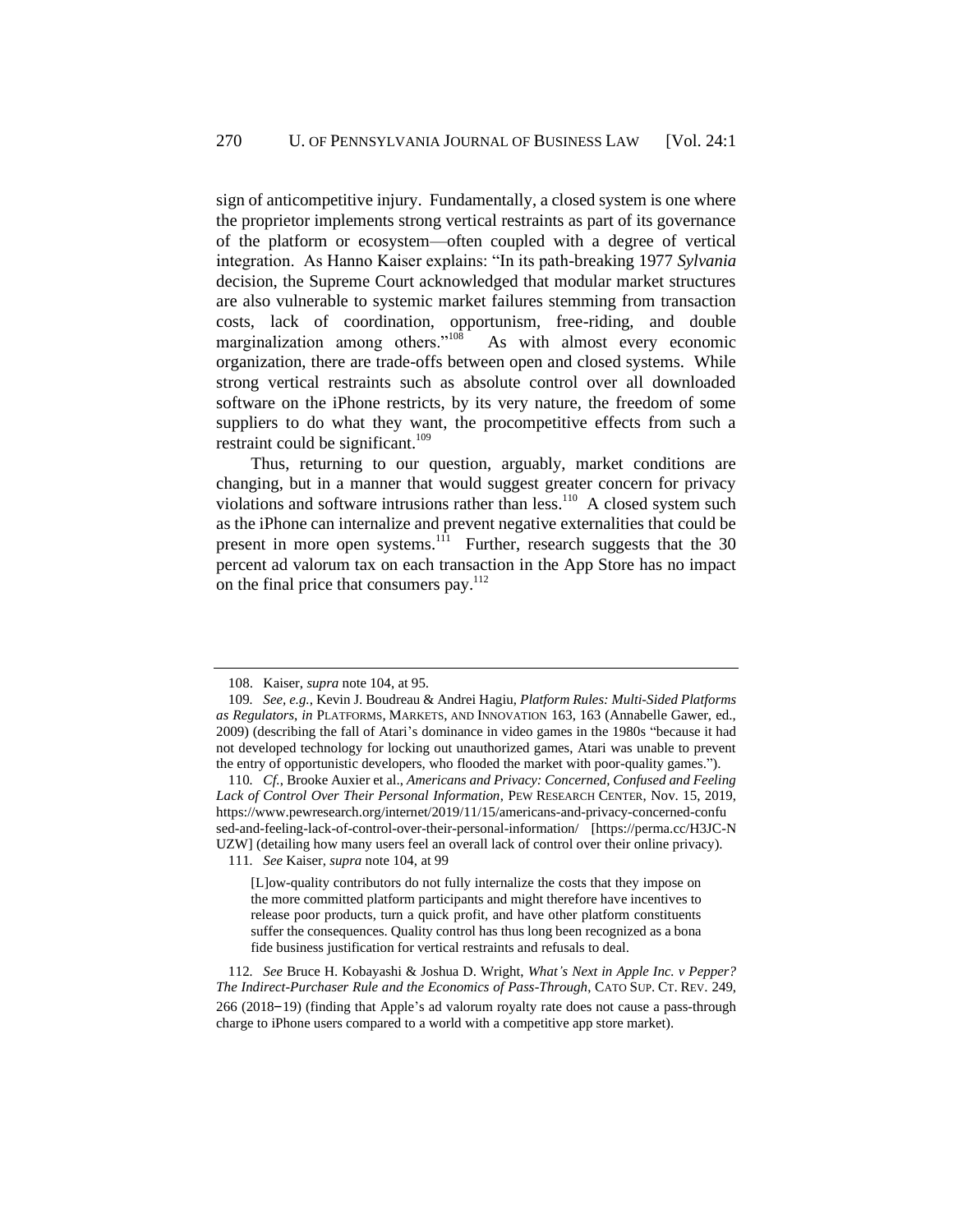# III. CONDITIONS TO JUSTIFY A PROCOMPETITIVE PRESUMPTION, A

### *A. When a Procompetitive Presumption is Merited*

CAVEAT, AND AVOIDING MORAL HAZARD

In current policy discussions regarding the digital economy, there is certainly no shortage of proposals for new presumptions to make it easier for plaintiffs to win.<sup>113</sup> It is easy to understand why. There is a sense that "big tech" platforms are getting too big and powerful.<sup>114</sup> Certainly, presumptions allow courts to more nimbly navigate through often complex business practices and economize on the weight of evidence needed to make sound decisions.<sup>115</sup> Yet, presumptions need to be grounded in market realities.

This leads to the question: What legal treatment should legacy and common or ubiquitous conduct receive? This Article proposes that a structured inquiry into the genesis, commonness, and consistency of the practice and market conditions should be integrated into each step of the rule of reason framework. Further, this Article proposes that legacy business conduct that (i) was instituted long before a firm achieved substantial market power—particularly at the time of entry—and (ii) is common across competitors and degrees of market power indicates that the practice is likely to be procompetitive, though not inevitably so. When these conditions are satisfied, defendants should be afforded a substantially reduced burden in proving efficiencies under a rule of reason analysis commensurate with the

<sup>113</sup>*. See, e.g.*, Subcommittee on Antitrust, Commercial and Administrative Law of the Committee on the Judiciary, Investigation of Competition in Digital Markets, 2020, https://ju diciary.house.gov/uploadedfiles/competition\_in\_digital\_markets.pdf/ [https://perma.cc/Z8R V-YSGM], at 395 ("[T]he Subcommittee should examine the creation of a statutory presumption that a market share of 30% or more constitutes a rebuttable presumption of dominance by a seller . . . "); STIGLER COMM. ON DIGIT. PLATFORMS, FINAL REPORT (2019), https://www.chicagobooth.edu/-/media/research/stigler/pdfs/digital-platforms---committee-r eport---stigler-center.pdf/ [https://perma.cc/A98F-LK27] at 93 (recommending that legislation "implement a recalibration . . . by prescribing rebuttable presumptions that would ease the high proof requirements currently imposed on antitrust plaintiffs and place on defendants a more rigorous burden of proving efficiencies.").

<sup>114</sup>*. See generally* John M. Yun, *Does Antitrust Have Digital Blind Spots?*, 72 S.C. L. REV. 305 (2021) (detailing and assessing some of the bases premises and priors of those advocating for more aggressive antitrust in the digital sector).

<sup>115</sup>*. See, infra* Section [I.B.](#page-11-0) *See also* Easterbrook, *supra* note [25,](#page-6-2) at 14 ("Courts should use the economists' way out. They should adopt some simple presumptions that structure antitrust inquiry. Strong presumptions would guide businesses in planning their affairs by making it possible for counsel to state that some things do not create risks of liability.").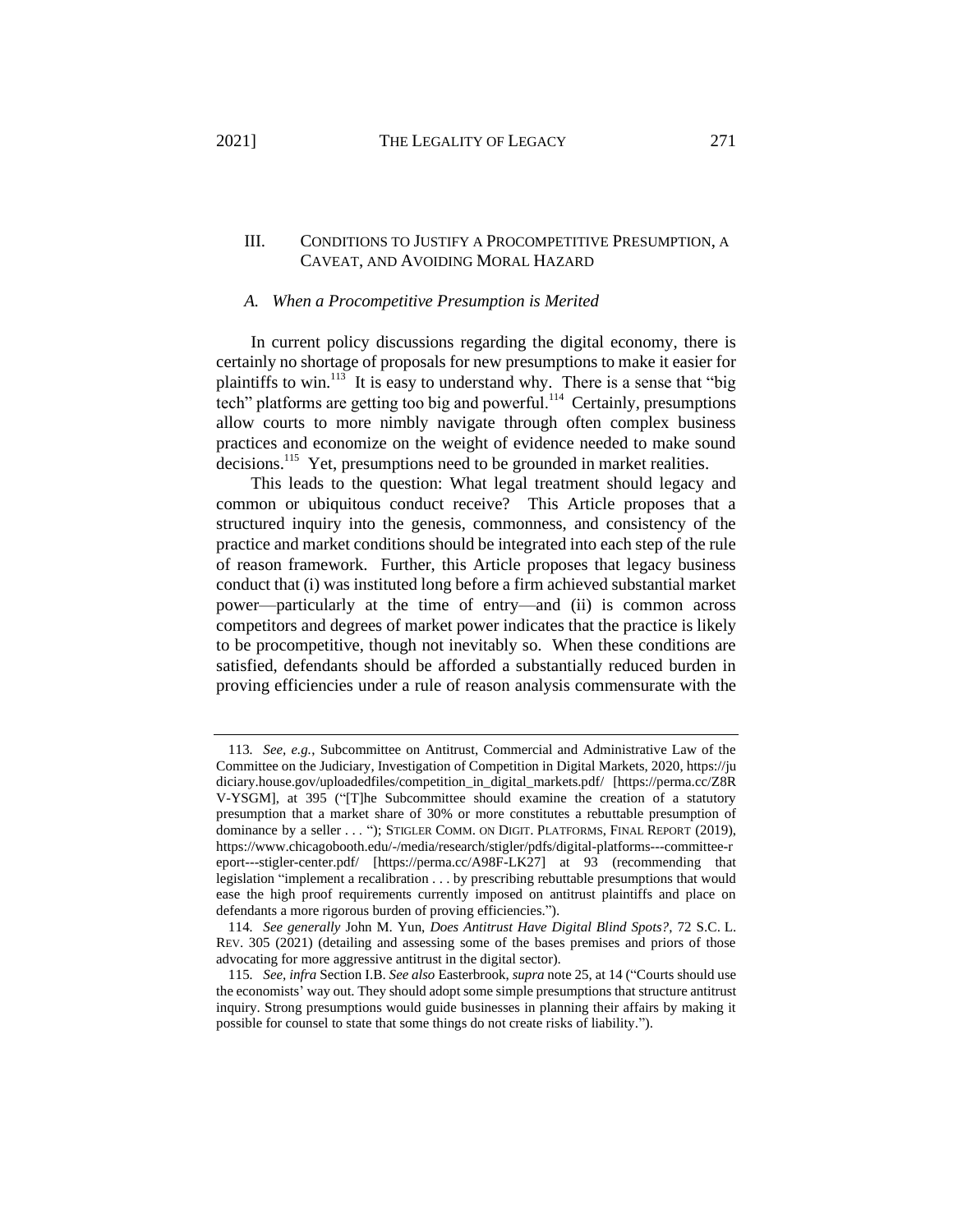strength of the legacy evidence—that is, they should be afforded a marginally procompetitive presumption.

A parallel can be found in the evidentiary standards under the Sherman Act, Section 1, to determine whether observed parallel conduct across firms within a market stems from collective action or from unilateral decisions. The type of circumstantial evidence which can be used to establish collective action are referred to as "plus factors." These are factors that tip the scale in favor of finding coordination—acting, in a sense, like a tiebreaker. $116$ 

Notably, this proposal falls short of a rebuttable presumption of legality.<sup>117</sup> Part of the reason is practical. While this Article has argued that considering the three-factor approach to legacy conduct economizes on adjudicating complex antitrust cases, a legacy review still involves some degree of inquiry and fact-finding. Thus, in practice, this proposal would not disturb the three-step rule of reason framework, but it would impact the degree and quality of proof required at each step. The argument being made here is that, if a specific fact pattern emerges after examining a practice's legacy, commonness, and consistency, then this should be considered probative evidence that the practice is procompetitive.<sup>118</sup>

<sup>116</sup>*. See, e.g.*, William E. Kovacic et al., *Plus Factors and Agreement in Antitrust Law*, 110 MICH. L. REV. 393, 393 (2011) ("Plus factors are economic actions and outcomes, above and beyond parallel conduct by oligopolistic firms, that are largely inconsistent with unilateral conduct but largely consistent with explicitly coordinated action.").

<sup>117.</sup> If one accepts Judge Easterbrook's conjecture that false positives (that is, falsely condemning procompetitive practices) are more harmful in antitrust than false negatives (that is, improperly allowing anticompetitive practices)—and not all do—then, arguably, an alternative proposal is to raise the standard of proof for plaintiffs to something stronger than the preponderance of the evidence. *See* Joshua Wright & Murat C. Mungan, *The Easterbrook Theorem: An Application to Digital Markets*, 130 YALE L.J.F. 622 (2021) (demonstrating that Easterbrook's Theorem can seamlessly interface with the existing antitrust infrastructure without disrupting established standards and presumptions).

<sup>118</sup>*. See* WILLIAM M. LANDES & RICHARD A. POSNER, THE ECONOMIC STRUCTURE OF INTELLECTUAL PROPERTY LAW 399 (2003) (suggesting that commonness, in the context of exclusive dealing, should play an important role for courts. In fact, they argue that commonness across industries is sufficient to grant a procompetitive presumption:

Balancing the costs and benefits of an exclusionary practice that also has efficiency characteristics may well be beyond the capacity of the courts. But here is a possible approach. If the practice is one employed widely in industries that resemble the monopolist's but are competitive, there should be a presumption that the monopolist is entitled to use it as well. For the widespread adoption of the practice implies that it has significant economizing properties, which implies in turn that to forbid the monopolist to use it will drive up his costs and so (if they are marginal costs) his profit-maximizing monopoly price. The burden should shift to the plaintiff to show that, nevertheless, forbidding the use of the practice will offset the effect of the prohibition on the monopolist's costs by increasing the rate or speed of new entry. Or, if this is deemed too difficult an issue for a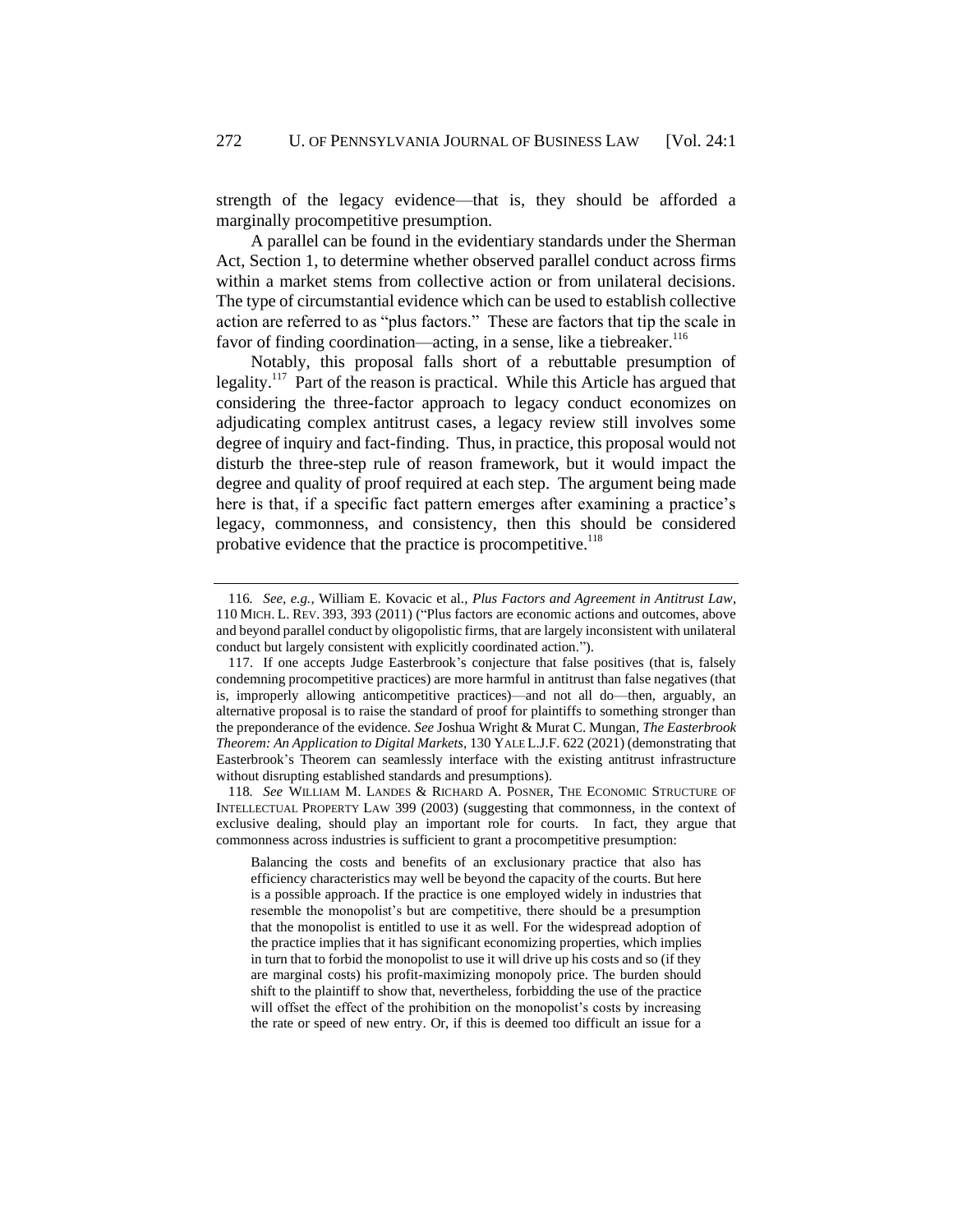Specifically, this presumption would have the most impact in Step Two, where the defendant is tasked with presenting evidence that the conduct promotes efficiency.<sup>119</sup> Legacy conduct and commonness would be evidence supporting the defendant's claim. By this point in the proceeding, the question of market power and the potential for the practice to harm consumers will have already been addressed. Having a marginally procompetitive presumption would naturally lighten the burden of production for the defendant to provide a cognizable efficiency justification.<sup>120</sup> The plaintiff in Step One will have (or should have) presented a coherent theory of harm. Whether the legacy and commonness of a practice helps a decisionmaker assess the validity of efficiency arguments will depend on the particular case, and perhaps there will be instances where a legacy determination is not particularly relevant. Such a scenario, however, would seem to be uncommon, given that the history and current use of a practice offer courts real-world information to validate theories of harm and efficiencies. Even if a practice does not fit neatly into a long legacy which is common across the market power spectrum, there is still value in weighing these considerations and adjusting the burden of production according to the strength of the evidence.

### *B. A Caveat: Intra-Market v. Intra-Market Commonness*

What if a particular type of conduct is common across industries but not within an industry? That is, what if there is inter-market commonness but little intra-market commonness? For example, suppose that a particular type of vertical restraint such as exclusivity, resale price maintenance (RPM), or

GREGORY J. WERDEN, THE FOUNDATIONS OF ANTITRUST 255–56 (2020).

court to resolve, proof that the challenged practice is widespread in competitive industries should be a complete defense.

<sup>119.</sup> Notably, as discussed in *infra* Section [I.B.,](#page-11-0) in practice, these various steps are all of one piece in determining the legality of a practice. As Gregory Werden clarifies:

The popular notion that the rule of reason admits an "efficiencies defense" is misleading because efficiency, as such, cannot justify a restraint. An admissible justification must be a variation on theme that the restraint, when properly viewed, actually promotes competition. Every cognizable justification is a fact-based narrative about the competitive process in which the restraint makes the defendant, or the market as a whole, work better to serve customers.

<sup>120.</sup> This point is strengthened if we recognize the difficulty in providing efficiencies. *See, e.g.*, Carlton, *supra* note [86,](#page-20-0) at 675 ("Efficiencies are hard to measure, and the benefit of the doubt should go to defendants, not to plaintiffs; otherwise, the continued generation of the large efficiency benefits responsible for raising our standards of living will be jeopardized."). Of course, just because efficiencies are hard to measure does not mean they are there and are substantial.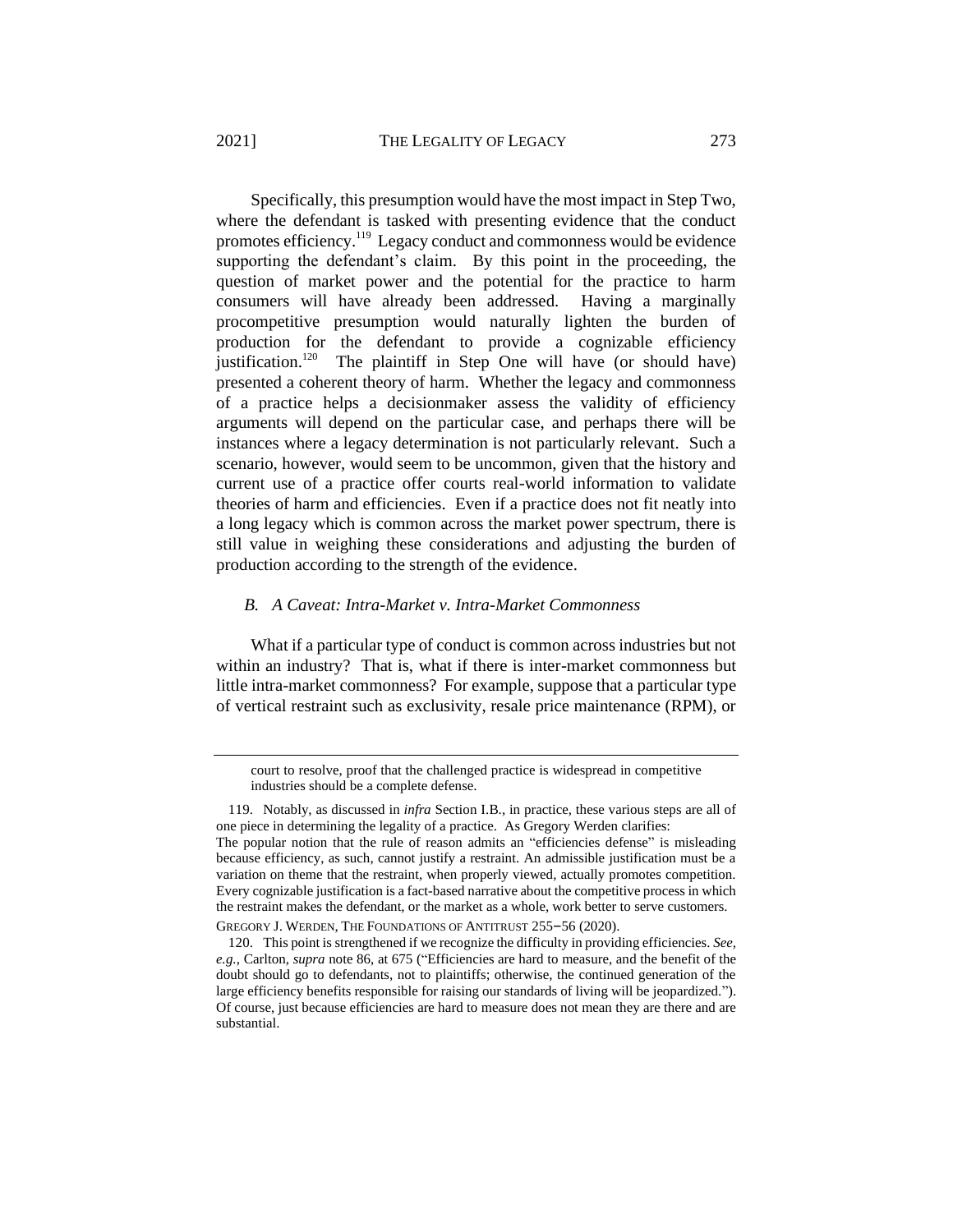bundling is common in similar, albeit different, relevant markets? Certainly, inter-market commonness provides some information about the merits of a practice, and academic policy debates routinely appeal to inter-market commonness when forming presumptions—particularly for vertical restraints.<sup>121</sup> These debates are important as they can lead courts to change legal rules regarding specific conduct, such as moving practices like minimum RPM, maximum RPM, and tying away from a strict per se condemnation to something less.<sup>122</sup>

The question, however, is whether inter-market commonness, coupled with legacy, should be used to establish a procompetitive presumption for a specific case. There are good arguments against this prescription. Interindustry experiences do less work in helping assess the legality of conduct for a specific case and market.<sup>123</sup> Each market is different, and prior studies that give a broader sense of various restraints are unlikely to perfectly map to the market at issue. Further, each manifestation of conduct is different, e.g., exclusively can differ based on length, scope, and repercussions from violations. Of course, there are also differences across firms within a market but, all else equal, the ability to discern and factor those differences are likely significantly less burdensome than looking across firms in different markets.

In sum, while understanding inter-market commonness is critical for antitrust policy, it is arguably less useful for shifting or reducing the burdens of production for a particular case. Thus, a key caveat is that courts should only consider common or ubiquitous conduct when it is *within* a relevant market, not whether it is also common *across* other industries or markets. This is not to suggest inter-market commonness is irrelevant as an indicium of a procompetitive practice, particularly as it pertains to antitrust policy more generally. But, as far as implementing a legal presumption, the strongest case is for intra-market practices. In essence, this caveat is baking

<sup>121</sup>*. See, e.g.*, Keith N. Hylton & Michael Salinger, *Tying Law and Policy: A Decision-Theoretic Approach*, 69 ANTITRUST L.J. 469, 471 (2001) ("Moreover, in formulating a rule, the prevalence of tying for procompetitive reasons is an important consideration. Because beneficial tying is so pervasive, rules against tying could be harmful even with a small rate of falsely labeling tying as anticompetitive.").

<sup>122</sup>*. See generally* Leegin Creative Leather Products, Inc. v. PSKS, Inc., 551 U.S. 877, 899 (2007) (moving minimum RPM away from a per se condemnation to a rule of reason); State Oil Co. v. Khan, 522 U.S. 3, 15–18 (1997) (moving maximum RPM away from a per se condemnation to a rule of reason); Jefferson Parish Hosp. Dist. No. 2 v. Hyde, 466 U.S. 2, 15–16 (1984) (narrowing the scope of a per se condemnation of tying).

<sup>123</sup>*. See, e.g.*, Baker, *supra* note [25,](#page-6-2) at 86 ("This literature mistakenly infers that firms cannot readily use these practices to harm competition, either at all or on balance after accounting for efficiencies.").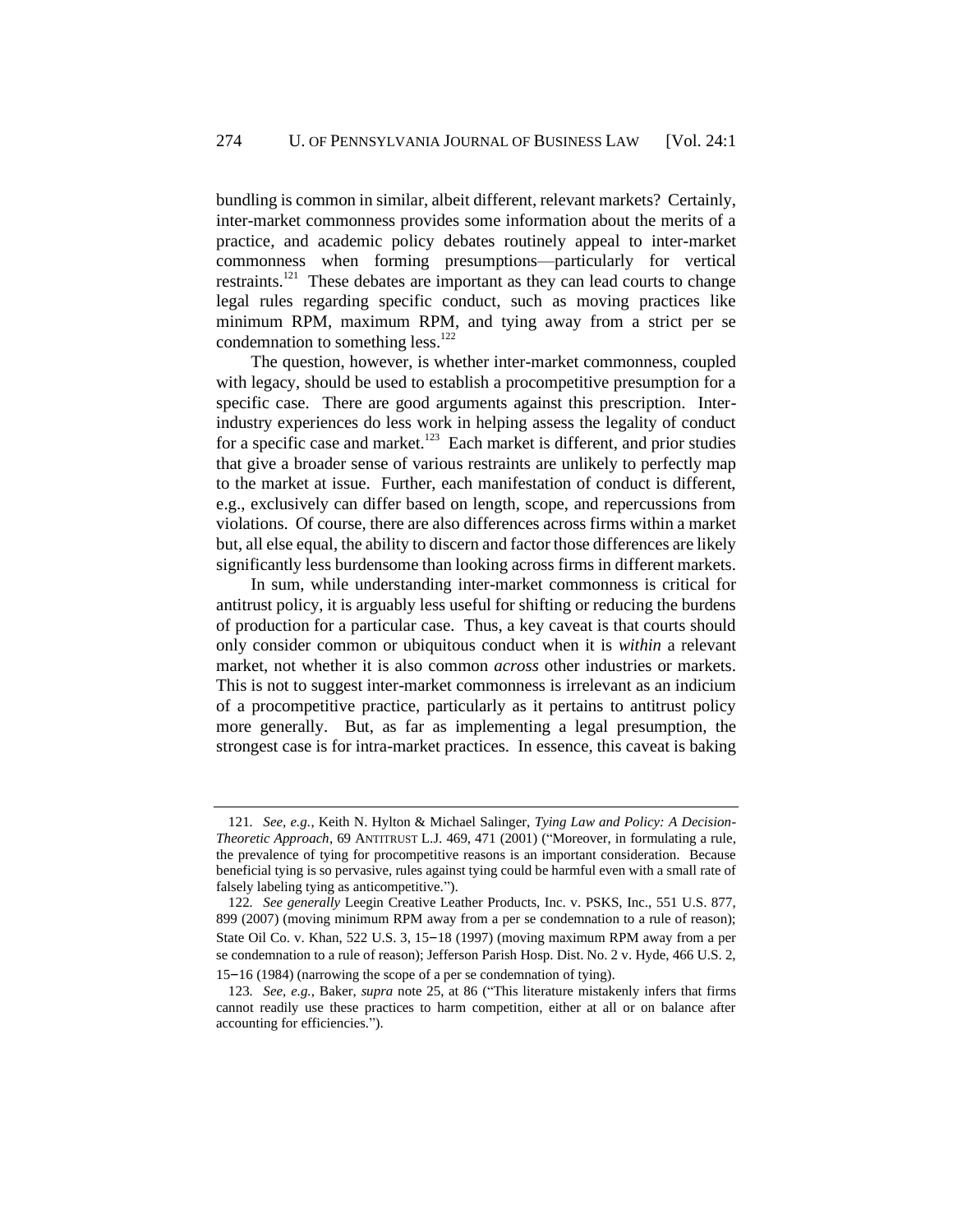in the principle of subsidiarity. $124$ 

### *C. Does a Marginally Procompetitive Presumption Create a Moral Hazard Problem?*

If a firm enjoys a marginally procompetitive presumption for a legacy business practice, then this, in a sense, provides some degree of "insurance" to the firm from antitrust liability—as long as it keeps the practice relatively the same. Consequently, a firm might be reticent to change a legacy practice, lest it lose its insurance. In other words, the procompetitive presumption would create a moral hazard problem.<sup>125</sup> This is certainly a potential  $concern$ <sup>126</sup>

We can consider the problem with a simple example. Suppose that a firm with market power has restrictive terms of service that include a requirement of exclusivity to interface with its product, but the exclusivity provision has remained unchanged since the firm first entered the market. Given a procompetitive presumption, let us assume that the probability of antitrust liability from continuing the practice is ten percent and damages would be \$500 if the firm was found liable. Further, suppose that the firm enjoys an incremental profit of \$1,000 each period that is directly attributable to the exclusivity provision. In expectation, the firm's expected damages from antitrust liability are fifty dollars  $(=\$500 \times 0.10)$ . Given that the benefit of the practice is \$1,000 and the cost (in expectation) is fifty dollars, it is optimal for the firm to continue to engage in the practice.

Now suppose that the firm is contemplating an expansion of the scope of the exclusivity, such as including another class of consumers. This expansion would negate the legacy protection and, consequently, would

<sup>124.</sup> Subsidiarity is "the principle that decisions should always be taken at the lowest possible level or closest to where they will have their effect, for example in a local area rather than for a whole country." *Subsidiarity,* CAMBRIDGE DICTIONARY, https://dictionary.cambr idge.org/dictionary/english/subsidiarity/ [https://perma.cc/9J8Q-TKR6] (last visited Oct. 6, 2021).

<sup>125</sup>*. See, e.g.*, Steven Shavell, *On Moral Hazard and Insurance*, 93 Q. J. ECON. 541, 541 (1979) ("Moral hazard refers here to the tendency of insurance protection to alter an individual's motive to prevent loss.").

<sup>126.</sup> There is also the possibility that firms, anticipating perhaps becoming very successful, will inefficiently adopt anticompetitive practices "early," thereby creating a track record of legacy use and strengthening a procompetitive presumption. While possible, engaging in injurious practices without substantial market power is likely to hinder becoming very successful in the first place. Nonetheless, this could be a concern if the success of a product is in some ways "inevitable" and the only downside to instituting an anticompetitive practice too early is that it somewhat delays success but does not stop it or significantly reduce its likelihood.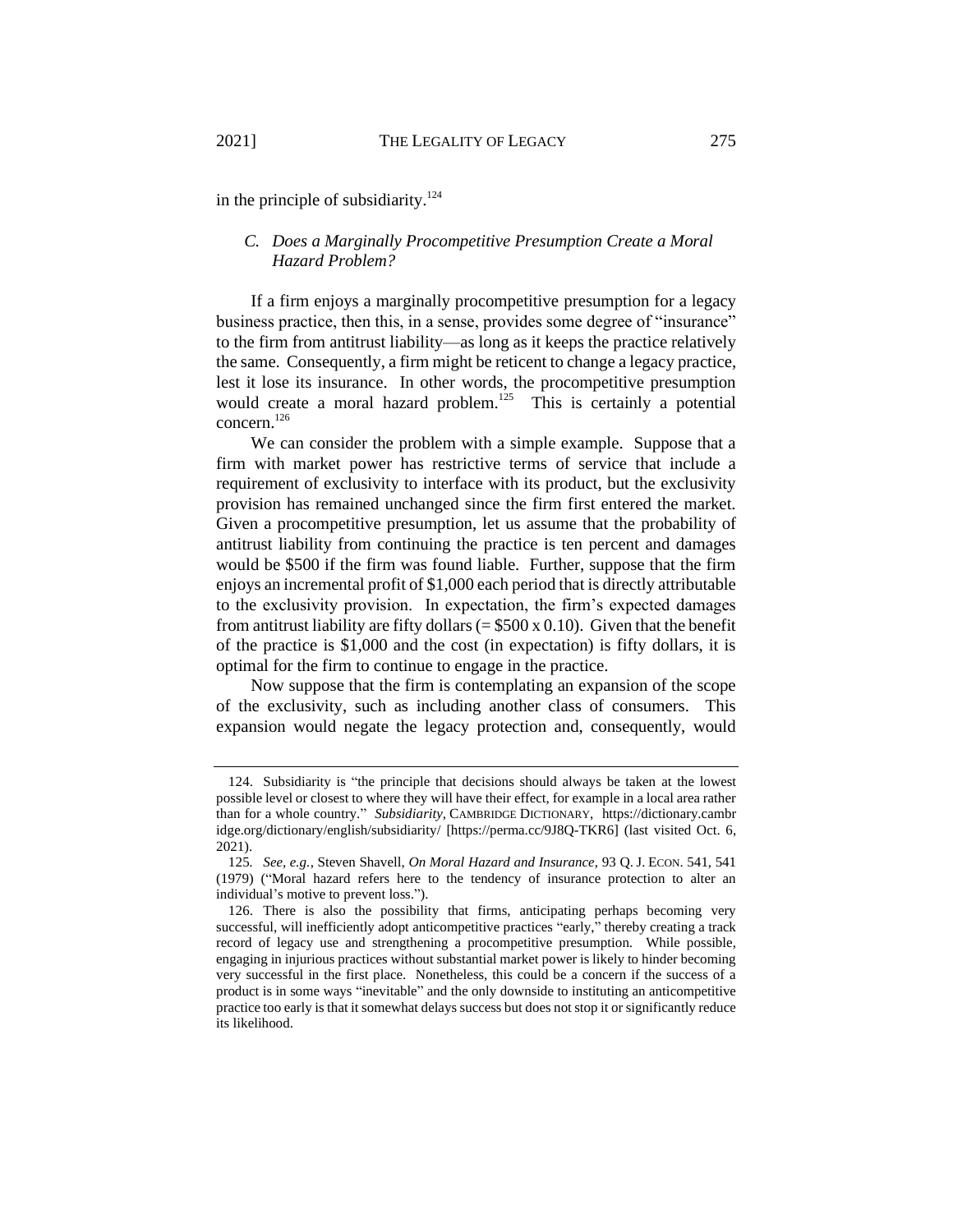increase the probability of liability to, let us assume, fifty percent. If we hold damages constant at \$500, then the expected damage would become  $$250 (=$ \$500 x 0.50). This is a \$200 increase in the expected cost from engaging in the practice. If the additional benefit to the firm from making the change was less than \$200, then the firm would not make the change, even if it would increase social welfare. However, if the firm never enjoyed the legacy protection and always faced a probability of liability of fifty percent, then the firm would make the change. Why? Because, without the presumption, the probability of liability from the practice would be fifty percent both before and after the change.<sup>127</sup> Thus, the expected damage would be \$250 both before and after the change in conduct. Consequently, changing the exclusivity provision would not result in a change in expected antitrust costs. As long as the expected benefit from the change is positive, the firm will make the change.

Of course, the above example is highly stylized. If we introduce additional assumptions and values, we could get a different result. Nonetheless, it points to the fact that making any change that directionally is more restrictive can result in large increases in expected marginal costs because of the potential loss of the legacy protection. There are, however, a number of factors that potentially mitigate this concern.

First, this concern is only applicable when a practice becomes more restrictive. In contrast, a firm would still enjoy a marginally procompetitive presumption if it relaxed the restriction, which might eliminate any cause for a case in the first place. For instance, if Apple began to allow some limited distribution for software outside of the App Store, it would still enjoy a legal presumption for the software that still must go through the App Store. Thus, firms are certainly free to relax or even abandon a specific practice all together.

Second, the loss of a procompetitive presumption means the practice will be assessed under a fuller rule of reason. Consequently, practices that legitimately and significantly increase welfare for both consumers and producers will not be unduly disincentivized because firms will still have the ability to defend the conduct in court.

Finally, as with most legal rules, there are tradeoffs. The current per se illegality for price fixing almost certainly will prevent a few efficiencyenhancing practices from being implemented. Nonetheless, the per se rule minimizes administrative costs and avoids lengthy litigation over

<sup>127.</sup> We could also incorporate a slightly higher probability of liability after the change, e.g., fifty-five percent instead of remaining at fifty percent.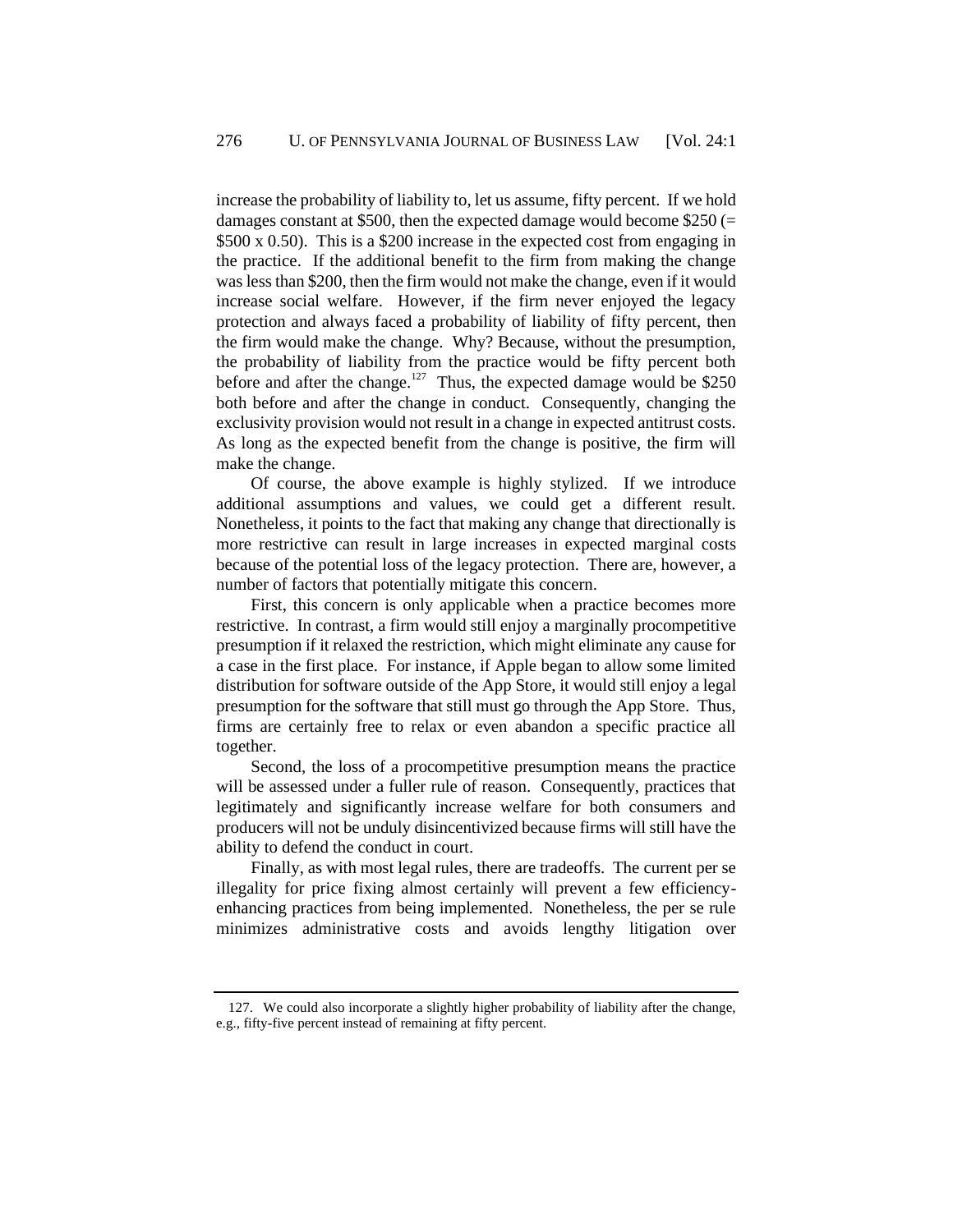determinations of market power and competitive effects.<sup>128</sup> Thus, while per se illegality may cause some false positives, the tradeoffs are almost certainly in favor of keeping the per se rule. Complex business practices often take a great deal of resources and time to explain in court, which increases the level of uncertainty and likelihood of errors. To the extent that legacy practices that were implemented well before market power was achieved and are ubiquitous within a market are generally procompetitive, having a marginally procompetitive presumption has the potential to significantly reduce administrative and legal costs without too much concern for perverse incentive effects.

### IV. LEGACY CONDUCT IN RECENT ANTITRUST CASES

This Part examines a number of recent antitrust decisions that involve, to one degree or another, determining the legality of various legacy business practices. What emerges is that courts treat legacy issues somewhat indiscriminately and often fail to explicitly relate market power with the genesis of the practice (factor one). This indicates that a systematic framework for assessing legacy and commonness could materially facilitate a court's determination of antitrust liability.

### *A. Ohio v. American Express*

In *Ohio v. American Express*, the Supreme Court considered the antitrust legality of Amex's "anti-steering" policy, which prohibits merchants from steering customers, at the point of sale, away from Amex to other credit cards.<sup>129</sup> For instance, suppose a customer at a high-end jewelry shop selects just the right Omega Seamaster watch and pulls out her American Express card. The merchant knows that he will have to pay a six percent transaction fee to Amex and therefore prefers to "steer" the cardholder to her Visa card, since the transaction fee will be something

<sup>128</sup>*. See* United States v. Trenton Potteries Co., 273 U.S. 392, 397 (1927) ("Agreements which create such potential power may well be held to be in themselves unreasonable or unlawful restraints, without the necessity of minute inquiry whether a particular price is reasonable or unreasonable. . . .").

<sup>129.</sup> Ohio v. Am. Express Co., 138 S. Ct. 2274, 2280 (2018)

If a merchant wants to accept Amex credit cards—and attract Amex cardholders to its business—Amex requires the merchant to agree to an antisteering contractual provision. The antisteering provision prohibits merchants from discouraging customers from using their Amex card after they have already entered the store and are about to buy something, thereby avoiding Amex's fee.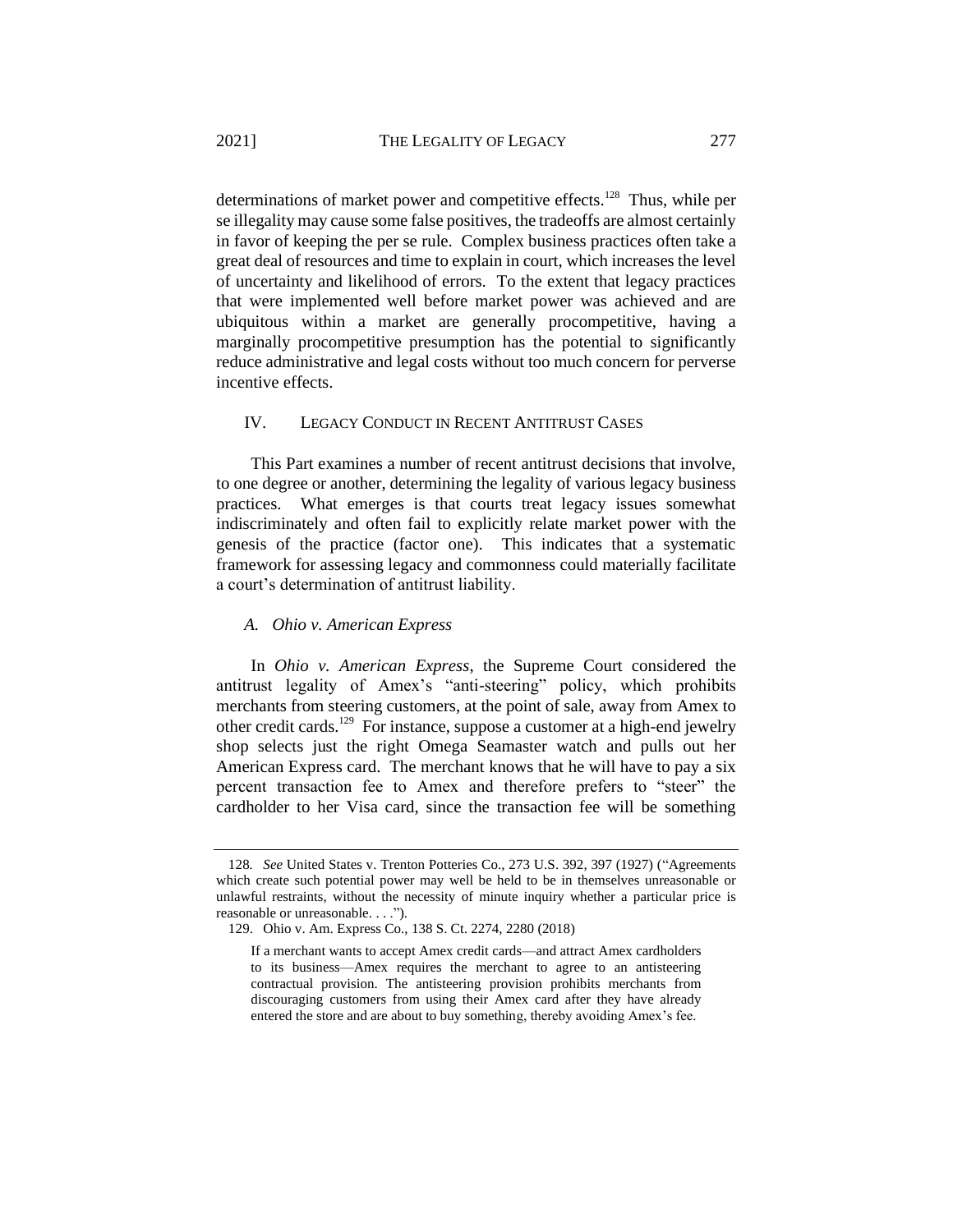lower, say, four percent. This two percent differential will be split between the merchant and cardholder in some manner (perhaps with the merchant keeping most of the surplus). In order to prevent such behavior, Amex requires merchants who wish to be part of the American Express network to abide by its anti-steering provision.<sup>130</sup>

In a 5-4 decision, the Supreme Court affirmed the appellate court's decision and ruled that Amex's anti-steering provision did not violate Section 1 of the Sherman Act.<sup>131</sup> Writing for the majority, Justice Clarence Thomas observed that Amex had been using the same policy for over sixty years: "Amex has prohibited steering since the 1950s by placing anti-steering provisions in its contracts with merchants."<sup>132</sup> If we consider that Amex entered the credit card market in  $1958$ ,<sup>133</sup> the fact that the steering provisions have been in place since the 1950s suggest that they were present since the beginning. Before Amex's entry, credit cards were a nascent industry marked with some successes, such as the Diners Club, and many failures.<sup>134</sup> It was not until 1958, when American Express, Bank of America, and Chase Manhattan entered, that the industry achieved widespread profitability.<sup>135</sup>

At the time of the case, Amex's market share was  $26.4\%$ .<sup>136</sup> Visa, MasterCard, and Discover had a forty-five percent, 23.3%, and 5.3% share,

<sup>130.</sup> Amex does not prevent merchants from steering cardholders to other payment methods including cash, checks, or debit cards. *See id*. at 2283.

<sup>131</sup>*. Id.* at 2283 ("In October 2010, the United States and several States (collectively, plaintiffs) sued Amex, claiming that its antisteering provisions violate § 1 of the Sherman Act."); *id.* at 2280 ("In this case, we must decide whether Amex's antisteering provisions violate federal antitrust law. We conclude they do not.").

<sup>132</sup>*. Id.*

<sup>133</sup>*. Our History*, AMERICAN EXPRESS, https://about.americanexpress.com/our-history/ [https://perma.cc/M83N-K4K9] (last visited Oct. 6, 2021).

<sup>134.</sup> Timothy Wolters, *"Carry Your Credit in Your Pocket": The Early History of the Credit Card at Bank of America and Chase Manhattan*, 1 ENTER. & SOC'<sup>Y</sup> 315, 318–24 (2000).

<sup>135.</sup> Wolters summarizes the state of the early credit card industry:

Diners' Club became a profitable enterprise and remained so until the late 1960s. Commercial banks entered the charge card field in 1951. . . . Despite optimistic performance predictions, however, many of these early charge card programs suffered significant losses. . . . Such obstacles proved insurmountable for many of the early credit card programs, and by 1957, only twenty-seven banks continued to offer such plans to their customers. The following year, however, management at the two largest banks in the United States concluded that they could overcome these obstacles. . . . Those two banks were Chase Manhattan and Bank of America.

*Id.* at 322, 324.

<sup>136.</sup> Ohio v. Am. Express Co., 138 S. Ct. 2247, 2282 (2018).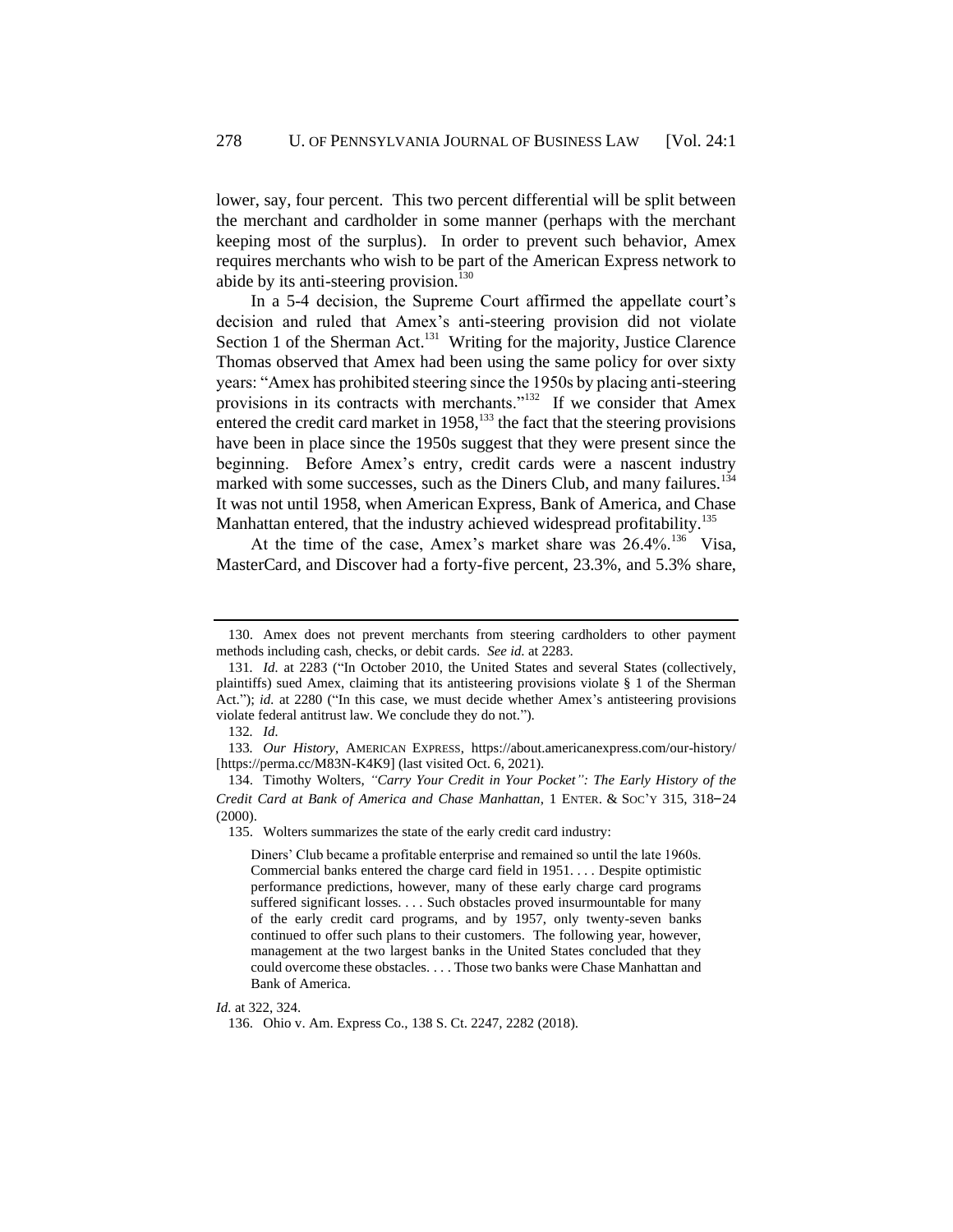respectively.<sup>137</sup> While Visa and MasterCard also implemented anti-steering requirements for their merchants, they both entered into a consent decree prior to the Amex decision.<sup>138</sup> The practice, however, was not universal given that Discover did not adopt such a policy.<sup>139</sup> Of course, it is fairly easy to understand why Discover had no interest in adopting an anti-steering provision—Discover had some of the lowest swipe fees, so it stood to benefit the most from merchant steering.<sup>140</sup>

While the Court found the legacy of Amex's anti-steering practices relevant enough to mention early in the decision, the Court never returned to it. Perhaps Justice Thomas felt the weight of the economic and legal evidence was sufficient to dismiss the anticompetitive claim without a need to explore the implications of its longstanding use.

Yet, the legacy of the conduct mattered to Amex, which prominently made note of it.<sup>141</sup> Amex also, unsurprisingly, characterizes the legacy practice as procompetitive.<sup>142</sup> It is important to note, however, the concession by Amex that it "strengthened these non-discrimination [antisteering] provisions in the 1990s following successful campaigns by Visa to encourage merchant steering."<sup>143</sup> This is highly relevant. Any change that strengthens the restrictions long associated with a business practice significantly mitigates legacy defenses along the lines of "we've always done this." In effect, the legacy is "reset" if a business practice is made more restrictive. While this does not completely negate the relevance of previous legacy behavior, it puts a significant asterisk next to the defense, and courts should rightly reset the legacy clock.

The Court never fully addressed whether Amex had substantial market

<sup>137</sup>*. Id.*

<sup>138</sup>*. Id.* at 2293 (Breyer, J., dissenting).

<sup>139</sup>*. Id.* at 2293–94 (Breyer, J., dissenting).

<sup>140.</sup> United States v. Am. Express Co., 88 F. Supp. 3d 143, 213 (E.D.N.Y. 2015) ("Discover pursued its low-price strategy by pricing its network services 'very aggressively for merchants,' setting all-in discount rates significantly below those of its competitors.").

<sup>141</sup>*. See* Brief for Respondents at 1, Am. Express Co., 138 S. Ct. 2274 (No. 16–1454) ("For decades, these nondiscrimination provisions [anti-steering provisions] have enabled Amex to innovate and compete effectively against the dominant payment networks.").

<sup>142</sup>*. Id.* at 5 ("Industry output has increased dramatically while Amex's nondiscrimination provisions have been in place.").

<sup>143.</sup> Brief for Respondents at 10, Am. Express Co., 138 S. Ct. 2274 (No. 16–1454). This change was also noted by the Second Circuit. *See* United States v. Am. Express, 838 F.3d 179, 191 (2d Cir. 2016) ("These restraints, known as non-discriminatory provisions ('NDPs'), had existed in Amex's card-acceptance agreements in some form or another since the 1950s, but Amex tightened them considerably in the late 1980s and early 1990s to ensure that merchants could not state a preference for any payment-card network other than Amex.").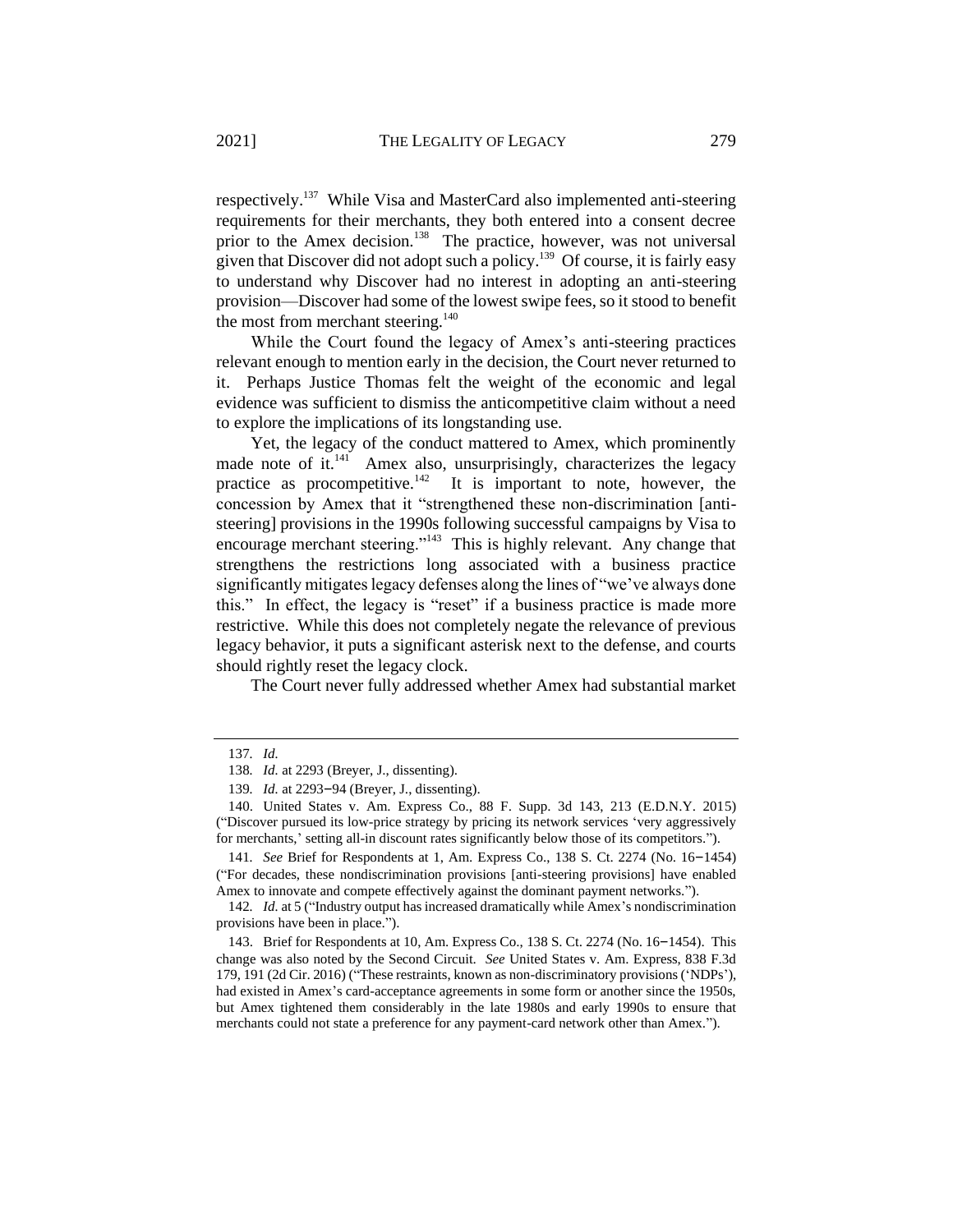power, although the district court concluded that it did.<sup>144</sup> Importantly, would the Court have treated the conduct differently if Amex more clearly had substantial market power—for example, if the case involved Visa rather than Amex? We can see why Amex's strategy was to allege that, with a market share of less than thirty percent, it did not have market power. For vertical restraints, the law is quite favorable to such businesses accused of anticompetitive conduct, $145$  and the Court may have concluded—at least implicitly—that Amex was legally blameless because it had too little market power to cause harm, irrespective of Amex's legacy conduct defense.

Overall, the *Amex* decision illustrates a number of relevant considerations. First, both Amex and the Court prominently noted the legacy of the conduct, although the Court did not pursue it further. Second, whether a legacy practice has changed also matters. Finally, if it has not been proven that a firm has market power, then there is no point in dwelling on legacy, as arguments based on a lack of market power generally suffice to exonerate the defendant. If the firm is found to have substantial market power, however, or if it is unclear whether the firm possesses substantial market power, then legacy can play a valuable role in determining whether the conduct has contributed to the firm's attractiveness and success in the marketplace, rather than being inherently objectionable under the antitrust laws.

### *B. FTC v. Qualcomm*

Legacy also played a key role in *Qualcomm*.<sup>146</sup> The facts are more muddied, however, and the theory of harm is more multifaceted. The first legacy issue is Qualcomm's historic practice of licensing its standard essential patents (SEPs) to original equipment manufacturers (OEMs) of mobile phones at a five percent royalty rate based off the price of the final

<sup>144</sup>*. See* Am. Express Co., 88 F. Supp. 3d at 151 ("American Express possesses sufficient market power in the network services market to harm competition. . . .").

<sup>145</sup>*. See* Leegin Creative Leather Products, Inc. v. PSKS, Inc., 551 U.S. 877, 898 (2007) (stating that a vertical restraint "may not be a serious concern unless the relevant entity has market power"); Arizona v. Maricopa Cnty. Med. Soc., 457 U.S. 332, 348 n.18 (1982) ("[H]orizontal restraints are generally less defensible than vertical restraints.").

<sup>146.</sup> FTC v. Qualcomm, Inc., 969 F.3d 974 (9th Cir. 2019).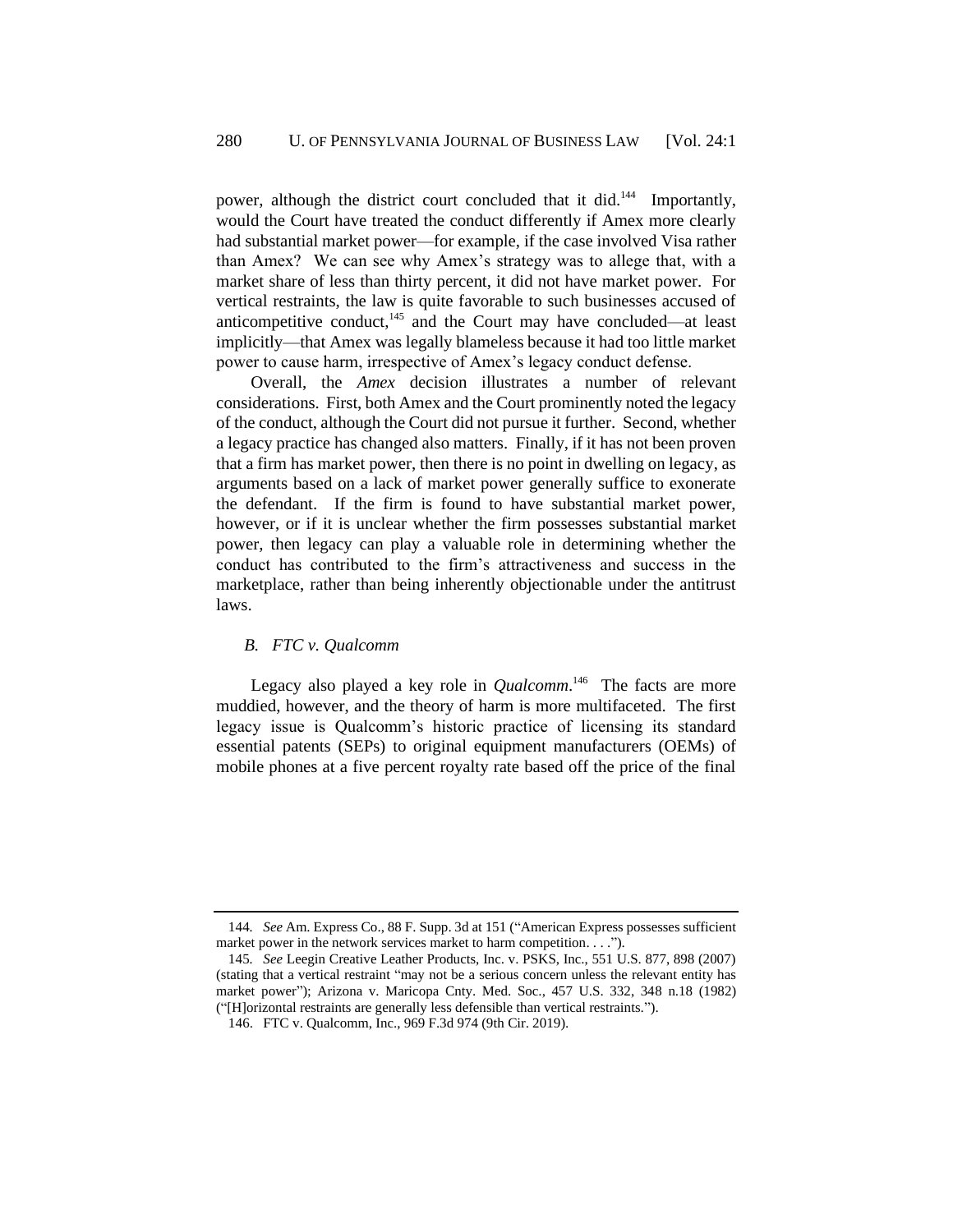<span id="page-37-0"></span>device.<sup>147</sup> Qualcomm engaged in this practice for three decades.<sup>148</sup> The second legacy issue is Qualcomm's licensing policy regarding chipset suppliers, who compete with Qualcomm in providing chipsets to handset OEMs.<sup>149</sup> Qualcomm maintained that it had not changed its practice of licensing primarily to OEMs and only licensing to chipset suppliers if the license did not exhaust the patent.<sup>150</sup> Once the legal environment regarding patent exhaustion changed, Qualcomm stopped licensing to chipset suppliers.<sup>151</sup> Qualcomm put a great deal of weight on the fact that it felt these legacy practices were part of the reason why it grew its business and, more generally, the mobile handset industry. Importantly, these practices were instituted long before Qualcomm had market power in chipsets, which is the market that the FTC alleged was the root of Qualcomm's anticompetitive behavior.<sup>152</sup>

### *Id.* at 16-17.

<sup>147</sup>*. See* Opening Brief for Appellant Qualcomm at 14, Qualcomm, 969 F.3d 947 (No. 19–16122) ("By the time Qualcomm began selling chips, its model of licensing its technology to OEMs on the basis of the entire cellphone was already well established. . . . Qualcomm elected to maintain that model, and therefore sold its chips at prices that are independent of the licensing fees."). More specifically, Qualcomm explains:

Over time, Qualcomm's licensing rates have been relatively stable . . . even as its patent portfolio has exploded in size and breadth. . . . In 1991, Qualcomm began licensing its full portfolio to OEMs, including SEPs and Non-SEPs, at around 5% of the net selling price of licensed cellphones. . . . More recently, Qualcomm established a 3.25% rate for a license to cellular SEPs only. . . . And, when Qualcomm recently added its 5G patents to the scope of its SEP licenses, it chose not to raise this rate despite the increased scope of the licensed technologies.

<sup>148.</sup> FTC v. Qualcomm, Inc. 411 F. Supp. 3d 658, 783 (N.D. Cal. 2019) ("A summary exhibit collecting Qualcomm's patent license agreements over the past 30 years shows that Qualcomm has consistently charged OEMs a 5% running royalty for licenses to Qualcomm's patent portfolio. . . . Qualcomm charged Siemens a 5% running royalty in 1996 and charged VIVO a 5% running royalty in 2015.").

<sup>149.</sup> Chipsets, or "modem chipsets," are essential components of mobile phones and allow the phone to communicate with cellular networks. Qualcomm began its foray into chipsets with the CDMA ("3G") wireless standard and continued with the LTE ("4G") standards. Qualcomm, 969 F.3d at 982.

<sup>150.</sup> Opening Brief for Appellant Qualcomm at 27, Qualcomm, 969 F.3d 947 (No. 19– 16122) ("[Qualcomm] has always recovered the value of its intellectual property through OEM licensing, while (as a result) its chip rivals have had only non-exhaustive access to its SEPs.").

<sup>151.</sup> Qualcomm, 969 F.3d at 984 ("OEM-level licensing allows these companies to obtain the maximum value for their patented technologies while avoiding the problem of patent exhaustion, whereby 'the initial authorized [or licensed] sale of a patented item terminates all patent rights to that item.' Quanta Comput., Inc. v. LG Elecs., Inc., 553 U.S. 617, 625, 128 S. Ct. 2109, 170 L.Ed.2d 996 (2008).").

<sup>152.</sup> FTC's Complaint for Equitable Relief ¶ 86, Qualcomm, 411 F. Supp. 3d 658 (No.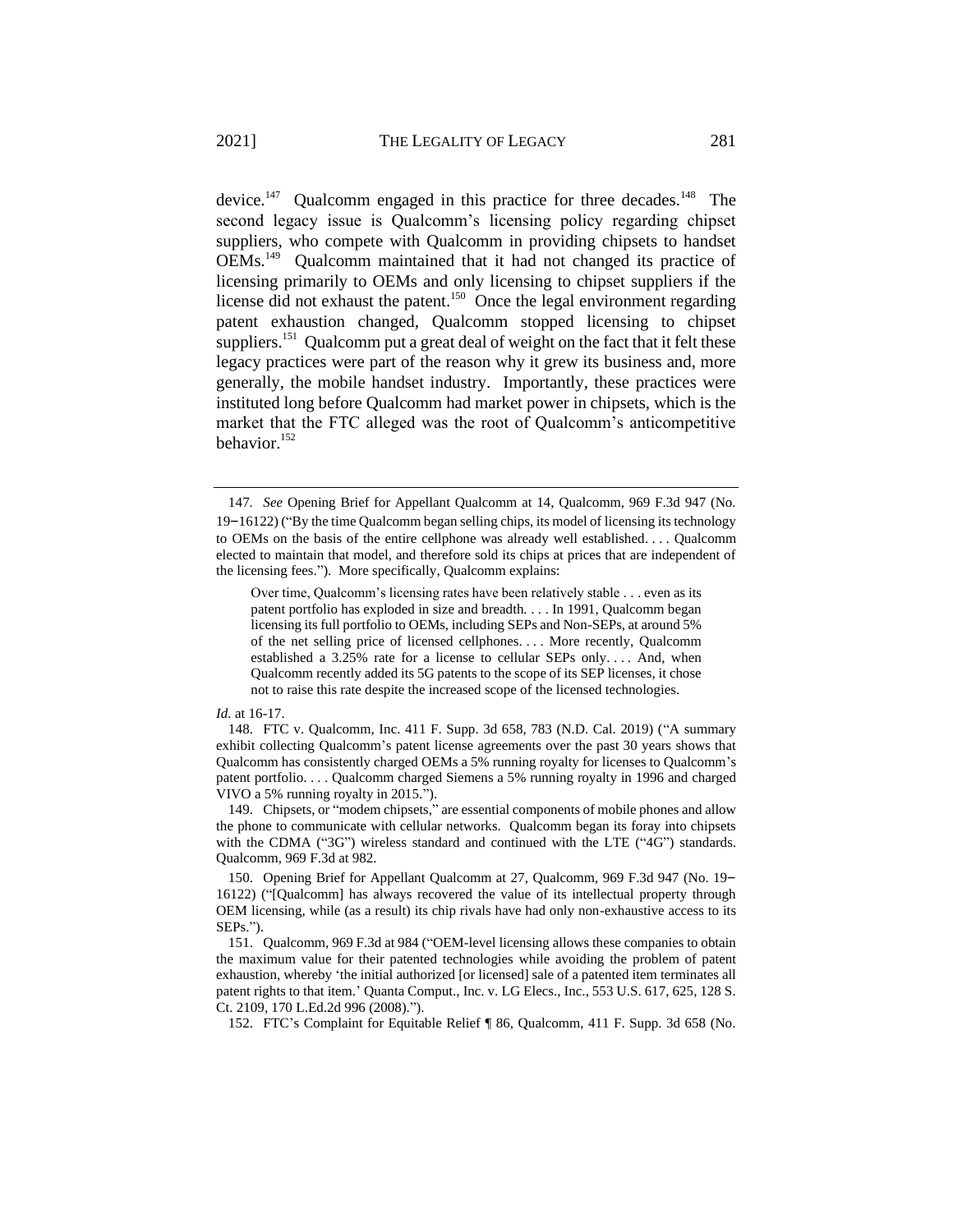The challenge is that Qualcomm's legacy arguments are not as clean as those that Amex made for its anti-steering provisions and Apple can make for the App Store. In effect, the FTC challenged whether these were legacy practices at all. Before addressing these arguments in depth, it is worth providing a little background on the case.

The case involves the interplay between two markets in which Qualcomm competes. In the first market, Qualcomm manufacturers modem chipsets. In parallel, Qualcomm develops technologies that it hopes will be incorporated into various wireless communication standards set by standard setting organizations (SSOs), also known as standard development organizations (SDOs). SSOs can be thought of as matchmakers that bring together innovators and implementors in order to reduce uncertainty and thereby efficiently speed convergence towards a standard.<sup>153</sup> SSOs commonly declare certain patents as being essential to a given standard, and these are labelled "standard essential patents" (SEPs). Before a standard is adopted, and in order to get approval for the standard from the SSO, SEP holders typically agree to license their SEPs on fair, reasonable, and nondiscriminatory (FRAND) terms.<sup>154</sup>

The allegation made by the FTC was that Qualcomm violated its commitment to license its SEPs on FRAND terms in two respects.<sup>155</sup> First, the FTC alleges that Qualcomm's royalty rate to its OEM customers was

<sup>5:17-</sup>cv-00220) ("To maintain access to Qualcomm's baseband processors, OEMs have accepted royalty and other license terms that they would not otherwise accept."); *See also* Qualcomm, 969 F.3d at 994 (noting that evidence of alleged anticompetitive behavior occurred "in 1999, seven years before Qualcomm gained monopoly power").

<sup>153</sup>*. See* Joanna Tsai & Joshua D. Wright, *Standard Setting, Intellectual Property Rights*, *and the Role of Antitrust in Regulating Incomplete Contracts*, 80 ANTITRUST L.J. 157, 183 (2015) ("SSOs . . . balance both sides of the market—that is, to attract contributors while balancing the needs of adopters."); *see also* Josh Lerner & Jean Tirole, *A Model for Forum Shopping*, 96 AM. ECON.REV. 1091, 1092 (2006) ("Despite the copious research on standards, little work has addressed the question of how SSOs should be organized or how firms should choose between competing SSOs.").

<sup>154.</sup> Much has been written regarding what "FRAND" precisely means. Ultimately, there is a compelling argument that FRAND is purposely vague. *See* Tsai & Wright, *supra* note [151,](#page-37-0) at 183 ("[T]he available data constitute a prima facie case against the presumption underlying some policy proposals that the incompleteness of SSO contracts represents market failure in need of regulatory gap-filling or expanded antitrust enforcement."). *See generally* Daniel G. Swanson & William J. Baumol, *Reasonable and Nondiscriminatory (RAND) Royalties, Standards Selection, and Control of Market Power*, 73 ANTITRUST L.J. 1 (2005) (offering mechanisms to determine whether a royalty rate is "reasonable" and "nondiscriminatory").

<sup>155.</sup> FTC's Complaint for Equitable Relief at 2, Qualcomm, 411 F. Supp. 3d 658 (No. 5:17-cv-00220); FTC v. Qualcomm, Case No. 5:17-cv-00220-LHK-NMC, Federal Trade Commission's Opposition to Qualcomm's Motion to Dismiss, May 5, 2017.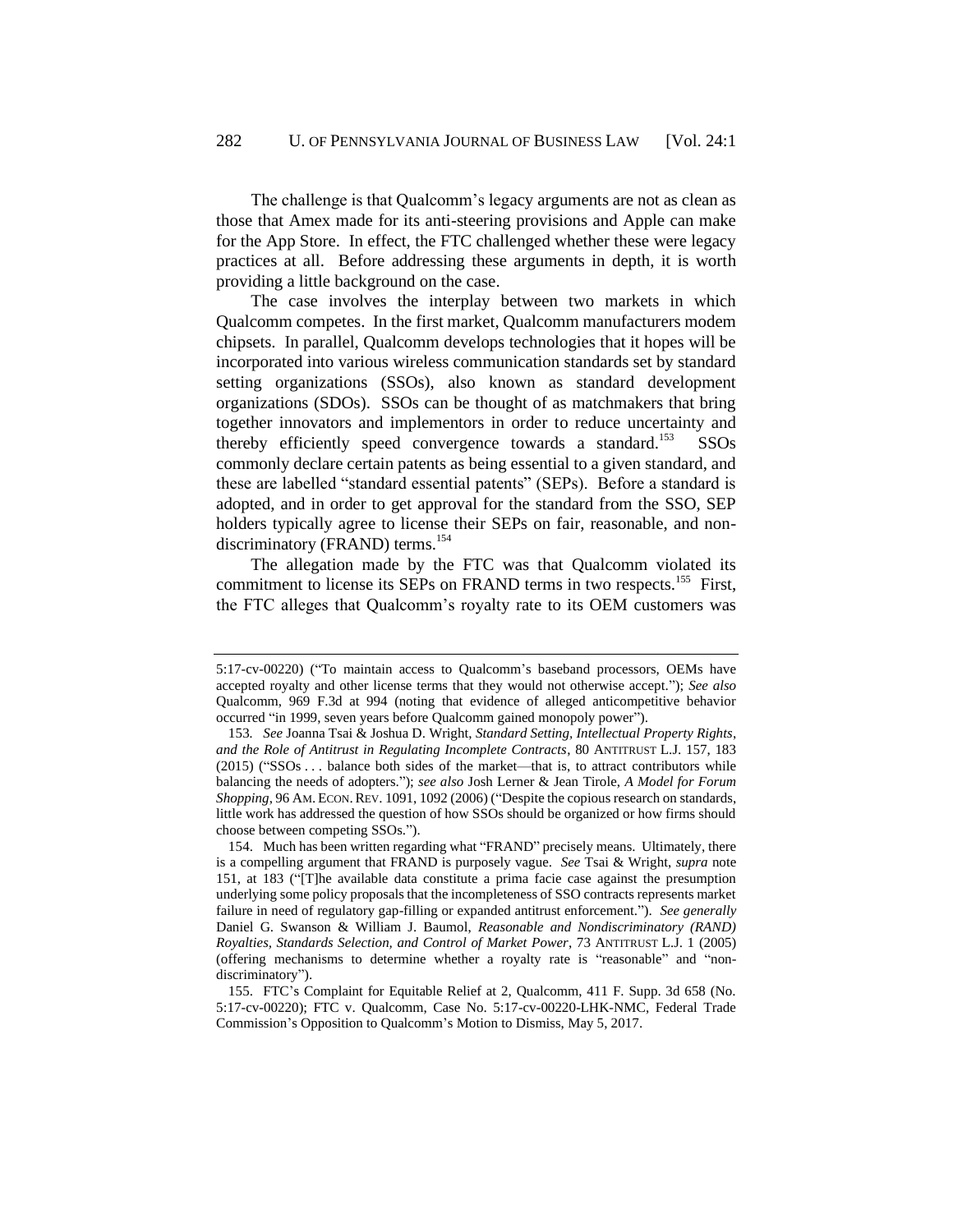supra-FRAND.<sup>156</sup> While the rate did stay the same in percentage terms, the FTC contends that, due to changing features of mobile phones and the composition of Qualcomm's patent portfolio, "a 5% royalty on a 2006 phone is not economically equivalent to a 5% royalty on a 2017 smartphone."<sup>157</sup> Second, the FTC claimed that Qualcomm's refusal to license to its chipset rivals, such as Intel and MediaTek, was a violation of its FRAND obligation.<sup>158</sup> Licensing SEPs to chipset suppliers is considered "component-level" licensing—whereas licensing to OEMs is considered "device-level" licensing.<sup>159</sup>

Importantly, the FTC also alleged that Qualcomm's FRAND violations

FTC v. Qualcomm, Case No. 5:17-cv-00220-LHK-NMC, Federal Trade Commission's Opposition to Qualcomm's Motion to Dismiss, May 5, 2017, at 3 ("Qualcomm uses its dominant position in the CDMA and premium LTE chip markets to distort license negotiations and secure elevated non-FRAND royalties."); FTC v. Qualcomm, Case No. 5:17 cv-00220-LHK-NMC, Federal Trade Commission's Opposition to Qualcomm's Motion to Dismiss, May 5, 2017, at 4 ("Qualcomm's conduct has raised its royalties above FRAND levels, so that the royalties incorporate an additional increment (or 'tax') reflecting Qualcomm's chip monopoly power.").

157. FTC v. Qualcomm, Case No. 5:17-cv-00220-LHK-NMC, Federal Trade Commission's Opposition to Qualcomm's Motion to Dismiss, May 5, 2017, at 7 ("Moreover, Qualcomm assumes that if its rate was ever FRAND, it must remain FRAND today because it has not changed. But the complaint alleges that 'handsets today offer a number of features' not offered by older handsets, and 'many of Qualcomm's patents related to CDMA technology have expired.' (¶ 77.) Thus, a 5% royalty on a 2006 phone is not economically equivalent to a 5% royalty on a 2017 smartphone.").

158. FTC's Complaint for Equitable Relief at 3, Qualcomm, 411 F. Supp. 3d 658 (No. 5:17-cv-00220) ("Qualcomm has consistently refused to license its cellular standard-essential patents to its competitors, in violation of Qualcomm's FRAND commitments."); *id*. at 23 ("In breach of its FRAND commitments, at odds with its recognition that other industry participants 'will require' a license to its FRAND-encumbered SEPs, and in tension with its practice of securing patent licenses for the benefit of its own customers, Qualcomm has consistently refused to license its SEPs to competing suppliers of baseband processors.").

159. FTC v. Qualcomm, Inc. 411 F. Supp. 3d 658, 814 ("Licensing at the component level refers to licensing to modem chip suppliers."); *id*. at 755 ("To license at the 'device level' means to license the OEM, not the modem chip supplier.").

<sup>156.</sup> FTC's Complaint for Equitable Relief at 3, Qualcomm, 411 F. Supp. 3d 658 (No. 5:17-cv-00220)

Qualcomm's 'no license-no chips' policy dramatically increases customers' costs of challenging Qualcomm's preferred license terms before a court or other neutral arbiter— including on the basis that those terms are non-FRAND—or to negotiate royalties in the shadow of such a challenge. This leaves Qualcomm's customers in a markedly different position than they would be in a typical patent licensing negotiation. As a result, Qualcomm's customers have accepted elevated royalties and other license terms that do not reflect an assessment of terms that a court or other neutral arbiter would determine to be fair and reasonable.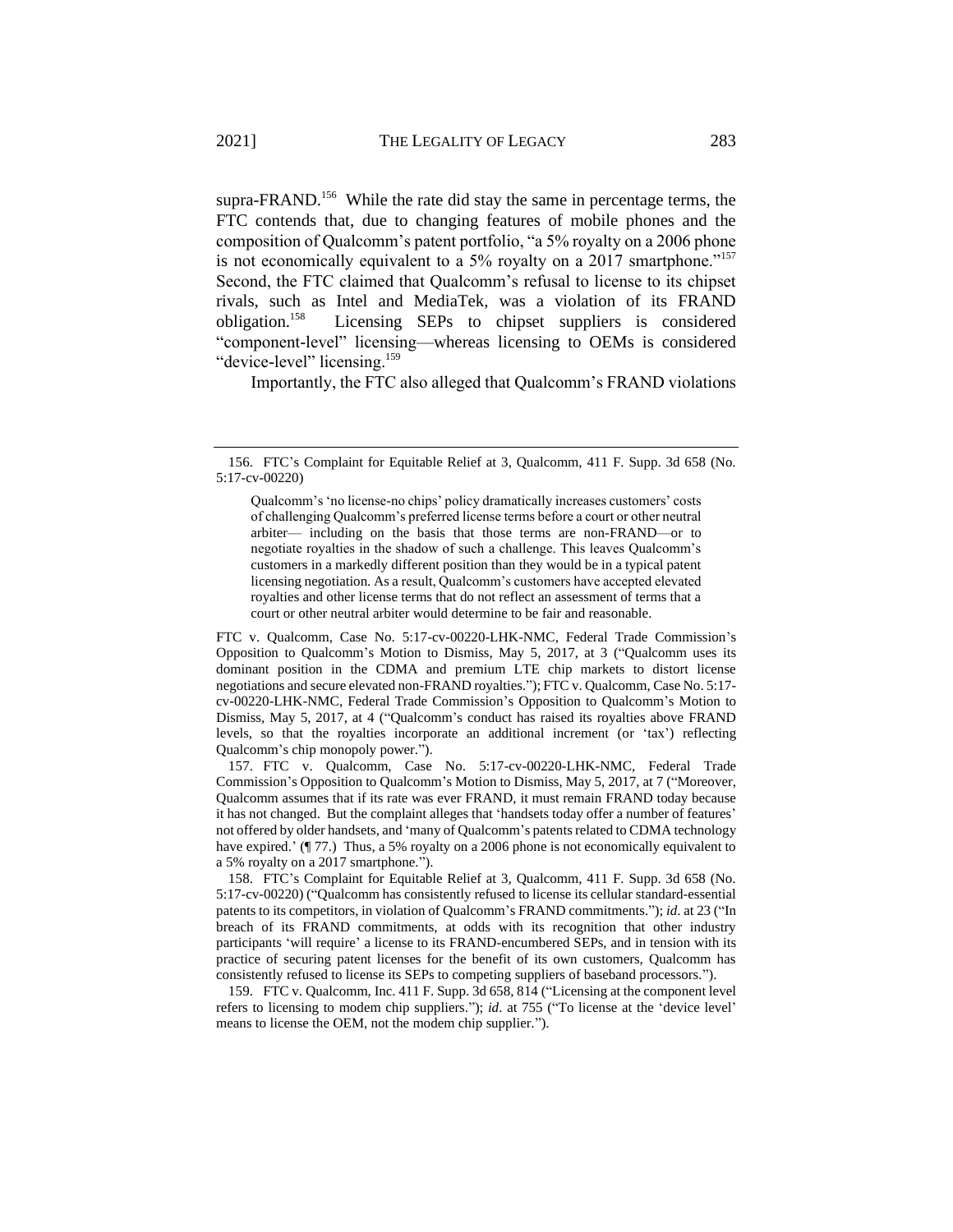violated the antitrust laws.<sup>160</sup> How? While the full description of this theory of harm is fairly intricate, it largely amounts to a price squeeze.<sup>161</sup> By charging supra-FRAND rates on its SEPs to handset makers, in effect, Qualcomm was squeezing the margins of chipset rivals because the elevated licensing royalties to OEMs leave less money to pay for chipsets.<sup>162</sup>

The district court agreed with the FTC and ruled that Qualcomm violated its FRAND commitment and, in doing so, also violated Section 2 of the Sherman Act.<sup>163</sup> The court focused on Qualcomm's prior episodes of licensing to chipset rivals.<sup>164</sup> According to the court, Qualcomm had a prior profitable course of dealing with chipset rivals and withdrew that based on opportunism.<sup>165</sup> Therefore, the court concluded that Qualcomm had a "duty to deal" with its rivals under the doctrine established by the Supreme Court in *Aspen Skiing*. 166 The Ninth Circuit reversed this finding, stating it was

Qualcomm uses its monopoly power to make OEMs pay a royalty overcharge a tax—when buying modem chips from its competitors. Qualcomm further hampers those competitors by denying them the licenses it promised would be available on FRAND terms during standard setting. ... Separately, those allegations present a forceful antitrust case.

161. A price squeeze is an antitrust theory of liability that is based on a vertically integrated firm (that is, a firm that has both upstream and downstream business units) (a) selling an input to a downstream competitor at an elevated price and, concurrently, (b) lowering its own downstream price in order to "squeeze" the margins of the downstream competitor. This makes life considerably more difficult for the competitor and can result in hampering their ability to compete on equal footing with the integrated firm in the downstream market. In a unanimous decision, the Supreme Court rejected the price squeeze theory. *See* Pac. Bell Tel. Co. v. Linkline Commc'ns, Inc., 555 U.S. 438, 449–52, 457 (2009).

162*. See* Lindsey M. Edwards, Douglas H. Ginsburg & Joshua D. Wright, *Section 2 Mangled:* FTC v. Qualcomm *on the Duty to Deal, Price Squeezes, and Exclusive Dealing*, 8 J. ANTITRUST ENFORCEMENT 335, 337 (2019) ("[A] particularly troublesome error in the district court's opinion is the acceptance of a price squeeze theory directly contrary to the Supreme Court's holding in *Pacific Bell Telephone Co v linkLine Communications, Inc*.").

163. FTC v. Qualcomm, Inc., 411 F. Supp. 3d 658, 811–12 (N.D. Cal. 2019).

164*. Id.* at 752 ("Qualcomm has previously licensed its modem chip SEPs to rivals and received modem chip-level (as opposed to handset-level) licenses to other patent holders' SEPs.").

165*. Id.* at 753 ("Qualcomm stopped licensing rival modem chip suppliers not because Qualcomm's view of FRAND changed, but rather because Qualcomm determined that it was far more lucrative to license only OEMs.").

166*. Id*. at 762 ("Accordingly, with all three factors from *Aspen Skiing* met, the Court concludes that Qualcomm has an antitrust duty to license its SEPs to rival modem chip suppliers."); Aspen Skiing Co. v. Aspen Highlands Skiing Corp., 472 U.S. 585, (1985).

<sup>160.</sup> FTC v. Qualcomm, Case No. 5:17-cv-00220-LHK-NMC, Federal Trade Commission's Opposition to Qualcomm's Motion to Dismiss, May 5, 2017, at 17 ("Qualcomm's Refusal to License Competitors on FRAND Terms Is Anticompetitive."); *id.* at 24–25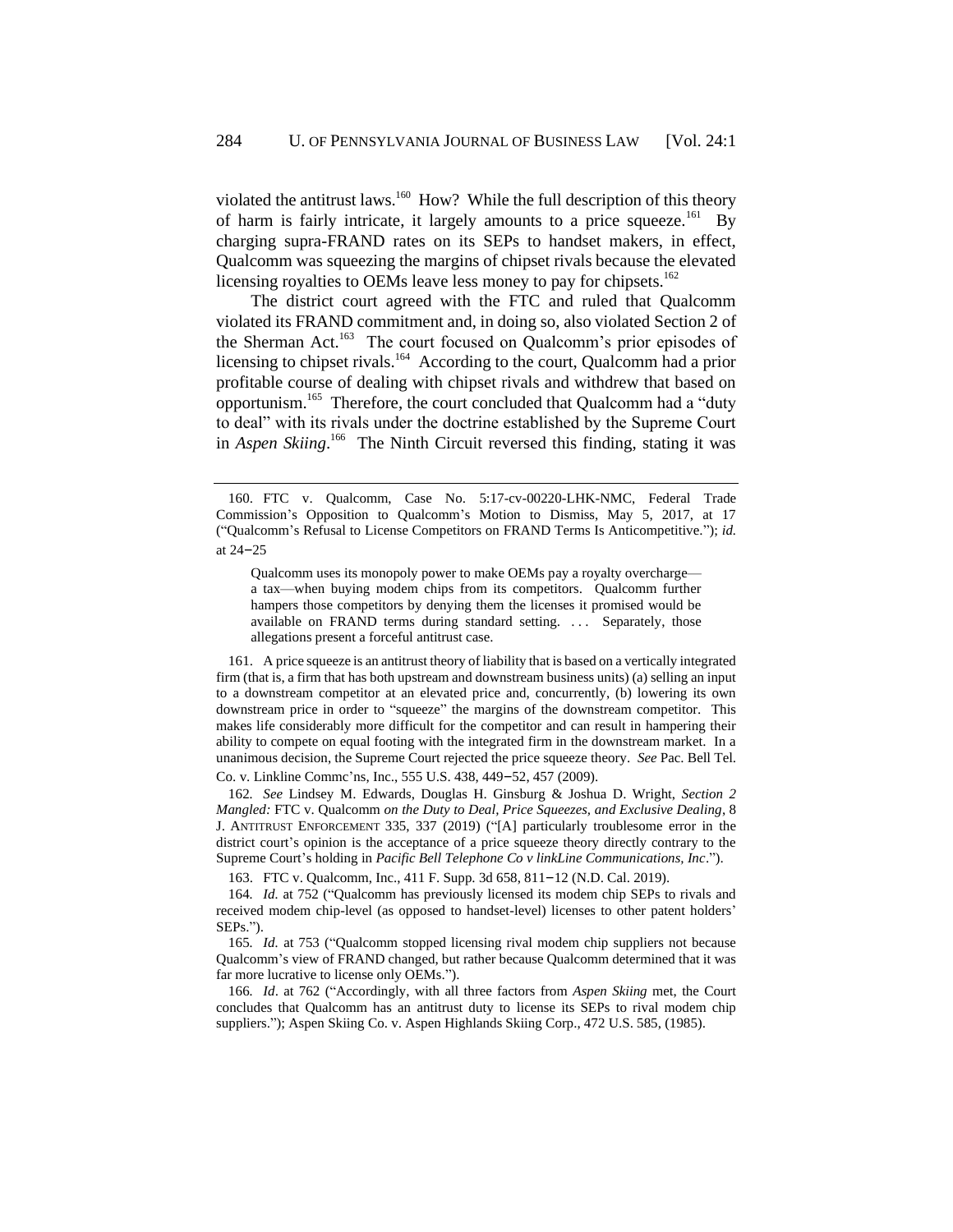inconsistent with the Supreme Court's actual ruling on duty to deal in *Aspen Skiing* and *Trinko*.<sup>167</sup> Thus, the appellate court concluded that Qualcomm had no obligation to license to chipset rivals.<sup>168</sup> Further, Qualcomm's patentlicensing royalties did not "impose an anticompetitive surcharge on rivals' modem chip sales."<sup>169</sup> Rather, the appellate court painted a narrative of frustration, both from OEMs and Qualcomm's chipset rivals, at Qualcomm's success.<sup>170</sup> Holding aside issues of a duty to deal, the district and appellate courts treated the two legacy issues very differently.

First, regarding the five percent royalty rate, while the district court acknowledged that the rate remained unchanged for over three decades, the district court judge agreed with the FTC that the quality-adjusted royalty rate had gone up rather than down due to the composition of Qualcomm's  $SEPs$ <sup>171</sup> The problem is that in order for this inquiry into the royalty rate to be a relevant antitrust concern, the court must tie changes to the qualityadjusted royalty rate to Qualcomm's market power in chipsets, which the theory of harm requires.<sup>172</sup> Absent this explicit tie, at best, Qualcomm

168*. Id*. at 1005 ("Qualcomm's practice of licensing its SEPs exclusively at the OEM level does not amount to anticompetitive conduct in violation of  $\S$  2, as Qualcomm is under no antitrust duty to license rival chip suppliers.").

169*. Id*. ("Qualcomm's patent-licensing royalties and 'no license, no chips' policy does not impose an anticompetitive surcharge on rivals' modem chip sales. Instead, these aspects of Qualcomm's business model are 'chip-supplier neutral' and do not undermine competition in the relevant antitrust markets.").

170*. Id.* at 985 ("Over the past several decades, as Qualcomm's licensing and modem chip businesses thrived and the company gained more and more market share, its OEM customers and rival chipmakers grew frustrated with the company's business practices.").

171. Qualcomm, 411 F. Supp. 3d at 783 ("Moreover, even though Qualcomm's share of SEPs is declining and Qualcomm's SEPs expire with successive standards, Qualcomm still maintains a constant royalty rate."); *id.* at 784 ("Qualcomm's royalty rate should not stay constant across standards when its patent portfolio has declined with successive standards.").

172. The idea is that, if the elevated royalty rate is due to Qualcomm's market power in chipsets, then royalty rates should be lower in periods when Qualcomm did not have market power in chipsets. This relationship between periods of market power and the royalty rate is precisely what Qualcomm's economic expert, Aviv Nevo, examined. Professor Aviv Nevo tested the hypothesis that, during periods when Qualcomm was alleged to have market power in chipsets, Qualcomm's actual, contractual royalty rates were higher than rates outside these periods. He concluded that the royalty rates did not increase with the advent of the CDMA standard or the LTE standard (two big changes in licensing periods). Transcript of

<sup>167.</sup> Qualcomm, 969 F.3d at 994

The district court's conclusion that Qualcomm's refusal to provide exhaustive SEP licenses to rival chip suppliers meets the *Aspen Skiing* exception ignores critical differences between Qualcomm's business practices and the conduct at issue in *Aspen Skiing*, and it ignores the Supreme Court's subsequent warning in *Trinko* that the *Aspen Skiing* exception should be applied only in rare circumstances. As a result, the FTC concedes error here. We agree.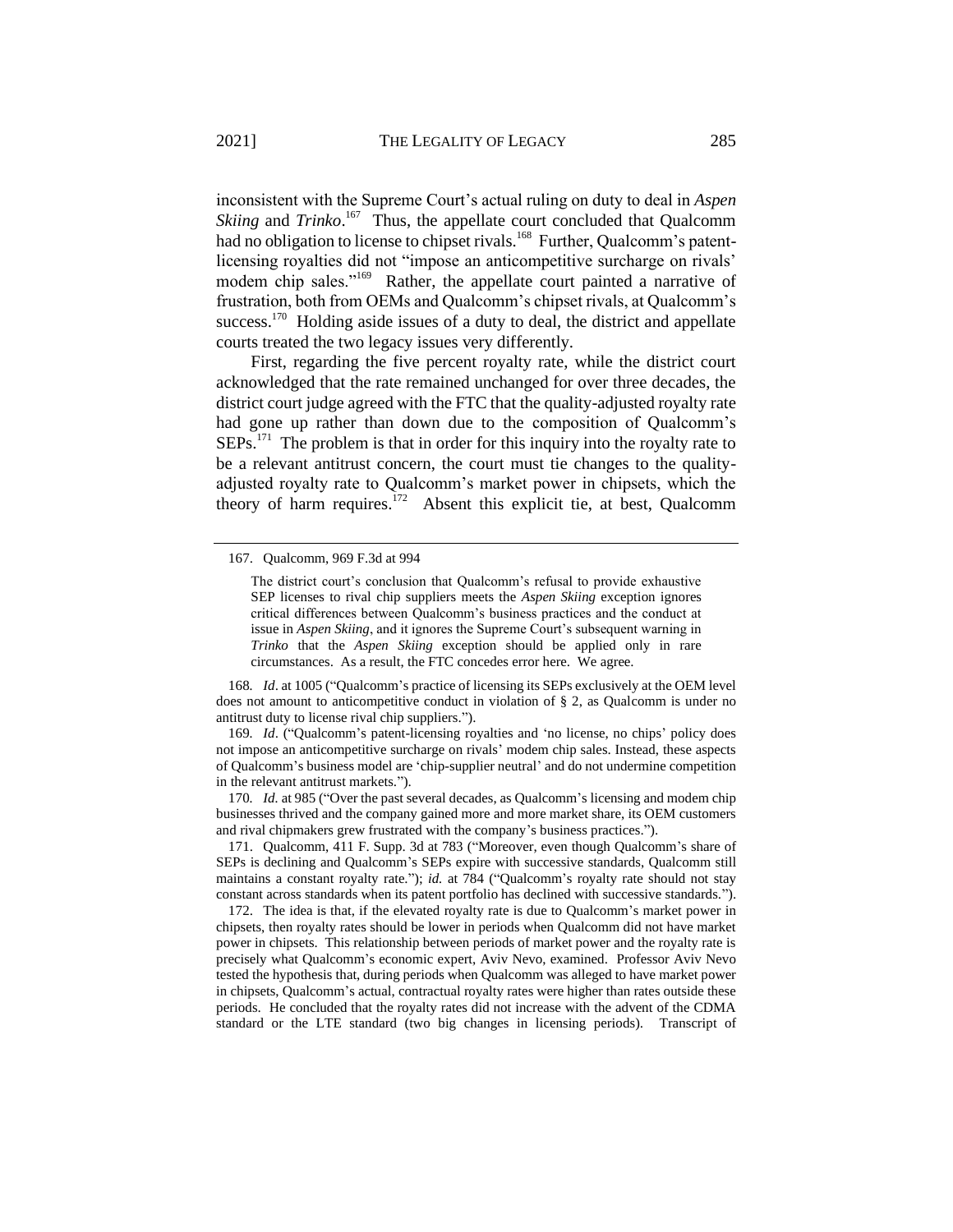charged a higher real royalty over time, but there is no evidence the terms were ever supra-FRAND or related to Qualcomm's level of market power in chipsets. $173$ 

The FTC also asserted that, even if Qualcomm's percentage royalty rate had not changed over time, the rate was supra-FRAND if we consider that the features found on mobile phones have changed as well as the composition of Qualcomm's patent portfolio.<sup>174</sup> Thus, the idea is that Qualcomm should be receiving a lower royalty rate—not the same rate. Qualcomm responded that the value of its SEPs has only increased over time as cellular standards have changed and its portfolio has grown.<sup>175</sup> Ultimately, discerning the validity of these arguments from both the FTC and Qualcomm is quite difficult. Nonetheless, the practice of charging a fixed royalty rate based off a device's price had not changed.

The lesson is that the crucial aspect of examining legacy practices is its relationship to the market power that allegedly is fueling the theory of harm. Consequently, assessing Qualcomm's practices relative to its market power in chipsets is the critical question. Moreover, the argument that the per device royalty amount is increasing because the value of Qualcomm's SEPs has decreased is not a change in practice per se.<sup>176</sup> As Qualcomm's market power in chipsets waxed and waned, the fact that there was no policy change is highly relevant.

Second, regarding the practice of licensing to OEMs and only to chipset

The FTC offered no evidence that the value of Qualcomm's patent portfolio is declining. It is undisputed that Qualcomm's licensed patent portfolio has grown, not diminished, because new patents covering more technology areas are added faster than old ones expire. Indeed, Qualcomm has added successive generations of SEPs through 3G, 4G, and now 5G at no extra cost. The portfolio exhibits approximately 30% compound annual growth, on net growing an average of 35 new patents per day—including patents fundamental to both newer generations of cellular communication and key improvements.

176. That being said, the FTC's theory of harm was dependent on an elevated royalty as a violation of FRAND, which then allowed Qualcomm to squeeze the margin of rivals. Thus, changing price/royalties has more relevance in this case than it would otherwise.

Proceedings at 1865–75, Qualcomm, 411 F. Supp. 3d 658 (No. 5:17-cv-00220).

<sup>173.</sup> There is also a legitimate question of whether or not the quality of Qualcomm's SEPs declined over time. *See, e.g.*, Douglas H. Ginsburg & Joshua D. Wright, *A Bargaining Model v. Reality in* FTC v. Qualcomm*: A Reply to Kattan & Muris* 4–5 (May 15, 2019), https://ss rn.com/abstract=3389476 (noting internal Apple documents supported the view that Qualcomm had, by far, the strongest set of patents).

<sup>174.</sup> FTC v. Qualcomm, Case No. 5:17-cv-00220-LHK-NMC, Federal Trade Commission's Opposition to Qualcomm's Motion to Dismiss, May 5, 2017, at 7.

<sup>175</sup>*. See, e.g.*, FTC v. Qualcomm, Appellant's Unopposed Motion for Leave to File an Enlarged Opening Brief, Aug. 23, 2019, at 88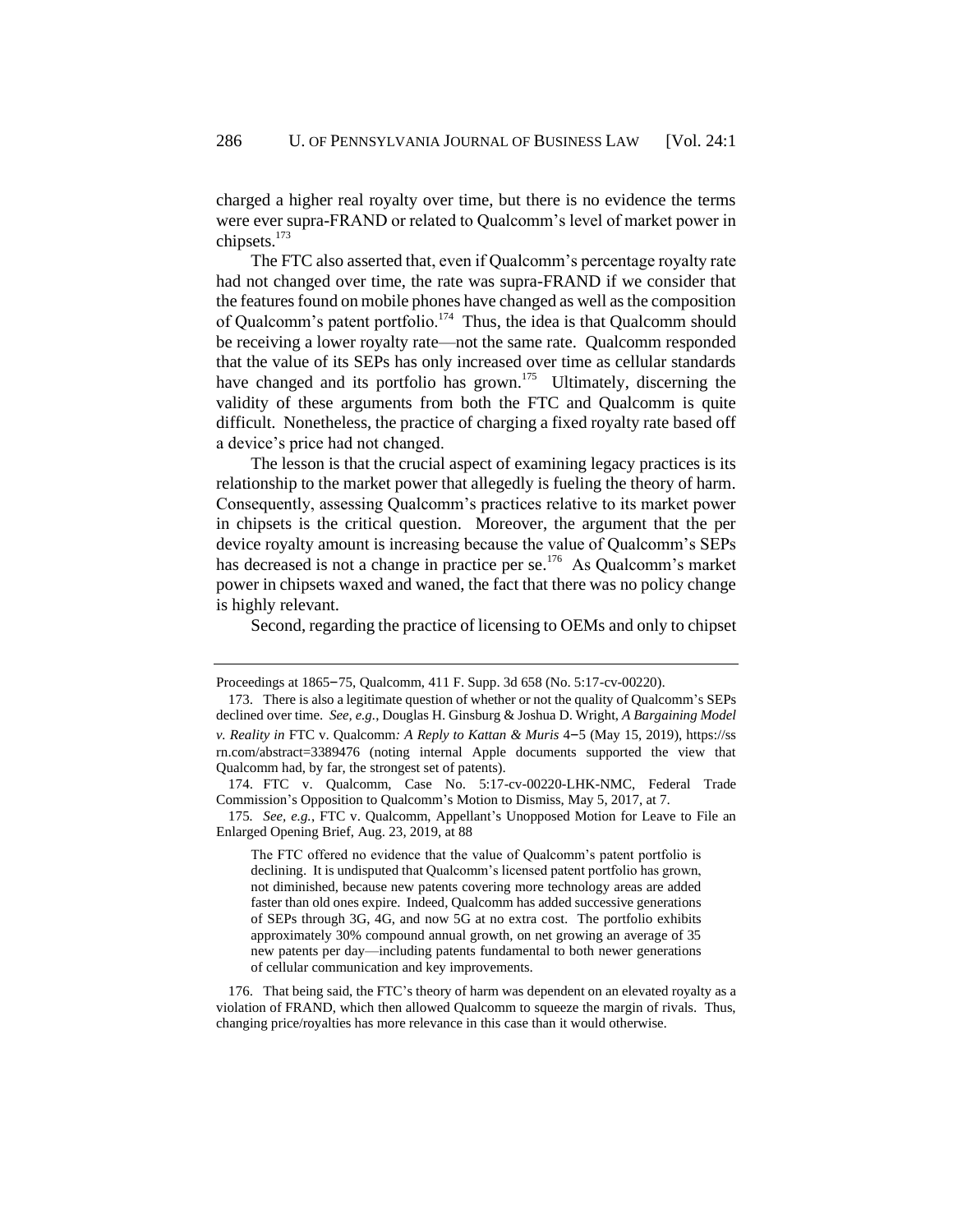suppliers if their patents are not exhausted, did Qualcomm change its practice over time? On the surface, Qualcomm did move from granting a few component-level licenses to granting none at all. On the other hand, Qualcomm had always licensed primarily at the device-level and based its royalties off a fixed percentage of the device price. Further, it only licensed at the component-level to the extent that the license did not inhibit its ability to license to device-level manufacturers. Once the patent law changed in a way that inhibited this, Qualcomm was no longer willing to license to chipset suppliers at the component-level. While this episode illustrates that legacy inquiries require some level of factual weighing, the important point is whether the change occurred before or after Qualcomm achieved market power in chipsets and whether the change was causal with Qualcomm's chipset market power.

Qualcomm's justification for licensing at the component-level only if it did not exhaust its patents is a straightforward efficiency argument based on transaction costs. Patent exhaustion would require Qualcomm to separate its SEPs into chipset- and device-level technologies, which is inherently difficult due to the interconnected nature of its intellectual property. Thus, while Qualcomm conceded that its policies had "evolved," it asserted that the fundamental practice of licensing at the device-level remained unchanged.<sup>177</sup>

Importantly, the appellate court noted that the only evidence cited by the district court of component-level licensing was a license that occurred years before Qualcomm obtained substantial market power in chipsets.<sup>178</sup> Ultimately, the appellate court found that the "FTC offered no evidence that, from the time Qualcomm first gained monopoly power in the modem chip market in 2006 until now, it ever had a practice of providing exhaustive licenses at the modem chip level rather than the OEM level."<sup>179</sup> Given that

<sup>177.</sup> Opening Brief for Appellant Qualcomm at 45, Qualcomm, 969 F.3d 947 (No. 19- 16122)

The precise mechanism by which rival chipmakers have had access to Qualcomm's SEPs has evolved. Early on, Qualcomm entered into nonexhaustive, royalty-bearing agreements with chipmakers that explicitly did not grant rights to the chipmaker's customers. . . . Qualcomm ceased doing so well over a decade ago, in response to evolving court rulings addressing patent law's exhaustion doctrine, which indicated that any license inherently is exhaustive regardless of any contractual provision to the contrary.

<sup>178.</sup> Qualcomm, 969 F.3d at 994 ("In support of this finding, the district court cited a single piece of record evidence: an email from a Qualcomm lawyer regarding 3%-royaltybearing licenses for modem chip suppliers. But this email was sent in 1999, seven years before Qualcomm gained monopoly power in the CDMA modem chip market.").

<sup>179</sup>*. Id.*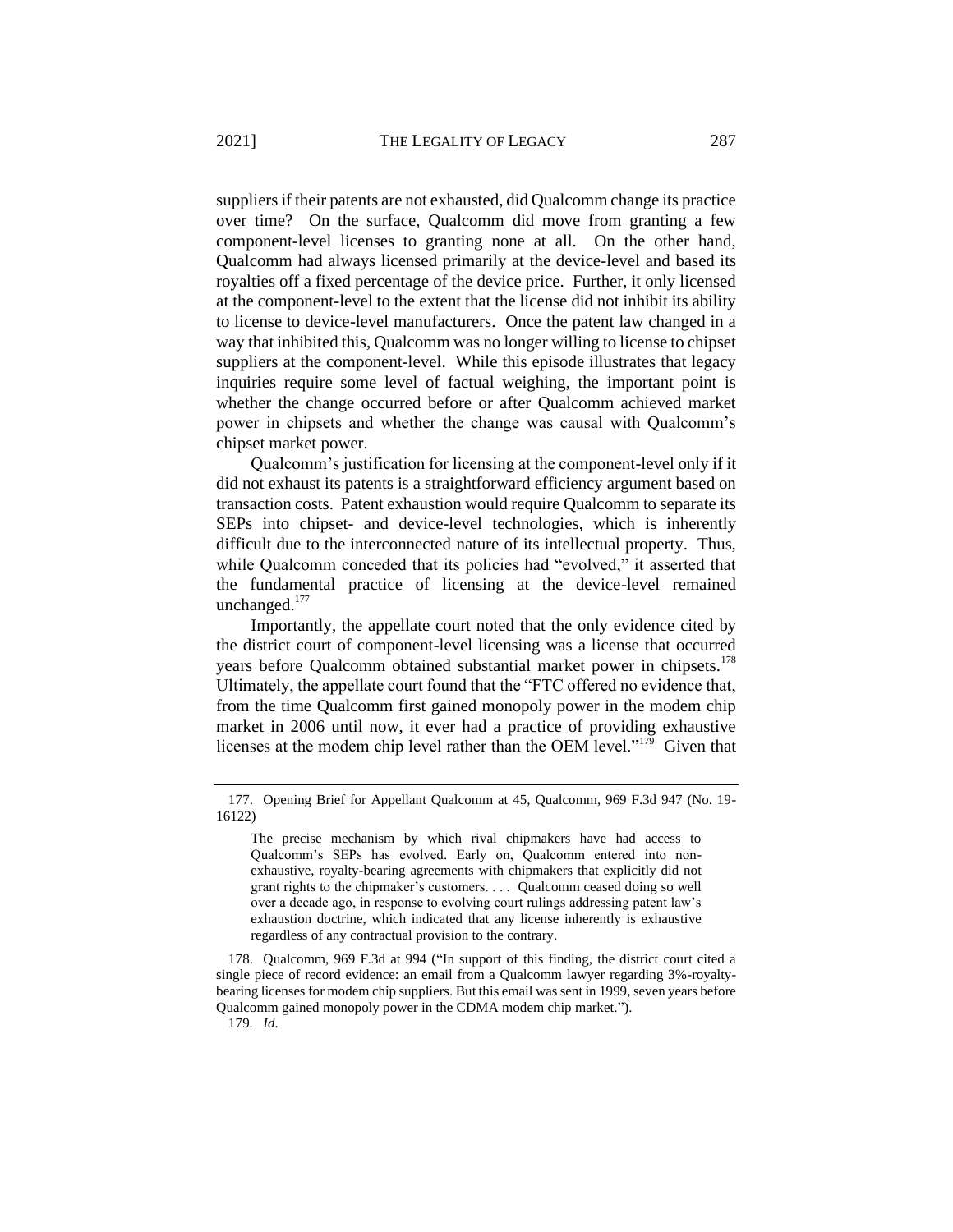the record indicates that Qualcomm instituted its policy regarding component-level license well before achieving substantial market power, it should be considered a legacy practice.

In addition to issues of legacy, the case also raised questions of commonness, as both Ericsson and Nokia also licensed and set royalties only at the device-level.<sup>180</sup> Not surprisingly, Qualcomm invoked this fact as part of its defense, $^{181}$  and both the district and appellate courts addressed this issue. The district court dismissed its ultimate value by noting that Nokia and Ericsson also had market power due to their portfolio of SEPs.<sup>182</sup> As a general principal, the district court properly examined the market power of rivals when assessing the universality of a practice within a market. Unfortunately, the district court focused on power in the wrong market. According to the theory of harm, the primary driver of Qualcomm's ability to deny component-level licenses and charge supra-FRAND rates to OEMs was Qualcomm's market power in chipsets—not SEPs. Neither Nokia nor Ericsson competed with Qualcomm in the mobile chipset market.<sup>183</sup> Thus, if these two major industry players do not have the chipset monopoly that Qualcomm allegedly had, then how can they still get away with violating FRAND by insisting on device-level licensing? This is a major gap in the district court's reasoning.<sup>184</sup> Further, if denying component-level licensing is a FRAND violation, then why did chipset rivals, such as Intel and MediaTek, not bring a FRAND case against Nokia and Ericsson for denying

<sup>180.</sup> *Id.* at 1003 ("Similarly here, companies like Nokia and Ericsson are now '[f]ollowing Qualcomm's lead' with respect to OEM-level licensing. . . .").

<sup>181.</sup> Opening Brief for Appellant Qualcomm at 13, Qualcomm, 969 F.3d 947 (No. 19- 16122) ("The inefficiencies and impracticality of such a 'multi-level' licensing scheme are so serious that no major industry participant uses it. Every major cellular SEP licensor grants exhaustive licenses to OEMs, not to chipmakers.").

<sup>182.</sup> FTC v. Qualcomm, Inc., 411 F. Supp. 3d 658, 754–55 (N.D. Cal. 2019) ("Following Qualcomm's lead, other SEP licensors like Nokia and Ericsson have concluded that licensing only OEMs is more lucrative, and structured their practices accordingly."); *id.* at 755 ("Nokia and Ericsson's contemporaneous documents and statements contradict Nokia's and Ericsson's self-serving and made-for-litigation justifications for refusing to license modem chip suppliers.").

<sup>183.</sup> Qualcomm, 969 F.3d at 983 ("Companies such as Nokia, Ericsson, and Interdigital have comparable SEP portfolios but do not compete with Qualcomm in the modem chip markets.").

<sup>184.</sup> Specifically, according to the district court, Qualcomm's market power in chipsets allows it to charge supra-FRAND rates to handset makers. The ability to withhold those vital chipsets from OEMs prevents these OEMs from challenging Qualcomm's licenses as non-FRAND. See Qualcomm, 411 F. Supp. 3d 658, 698 (" . . . Qualcomm wields its chip monopoly power to coerce OEMs to sign patent license agreements. Specifically, Qualcomm threatens to withhold OEMs' chip supply until OEMs sign patent license agreements on Qualcomm's preferred terms.").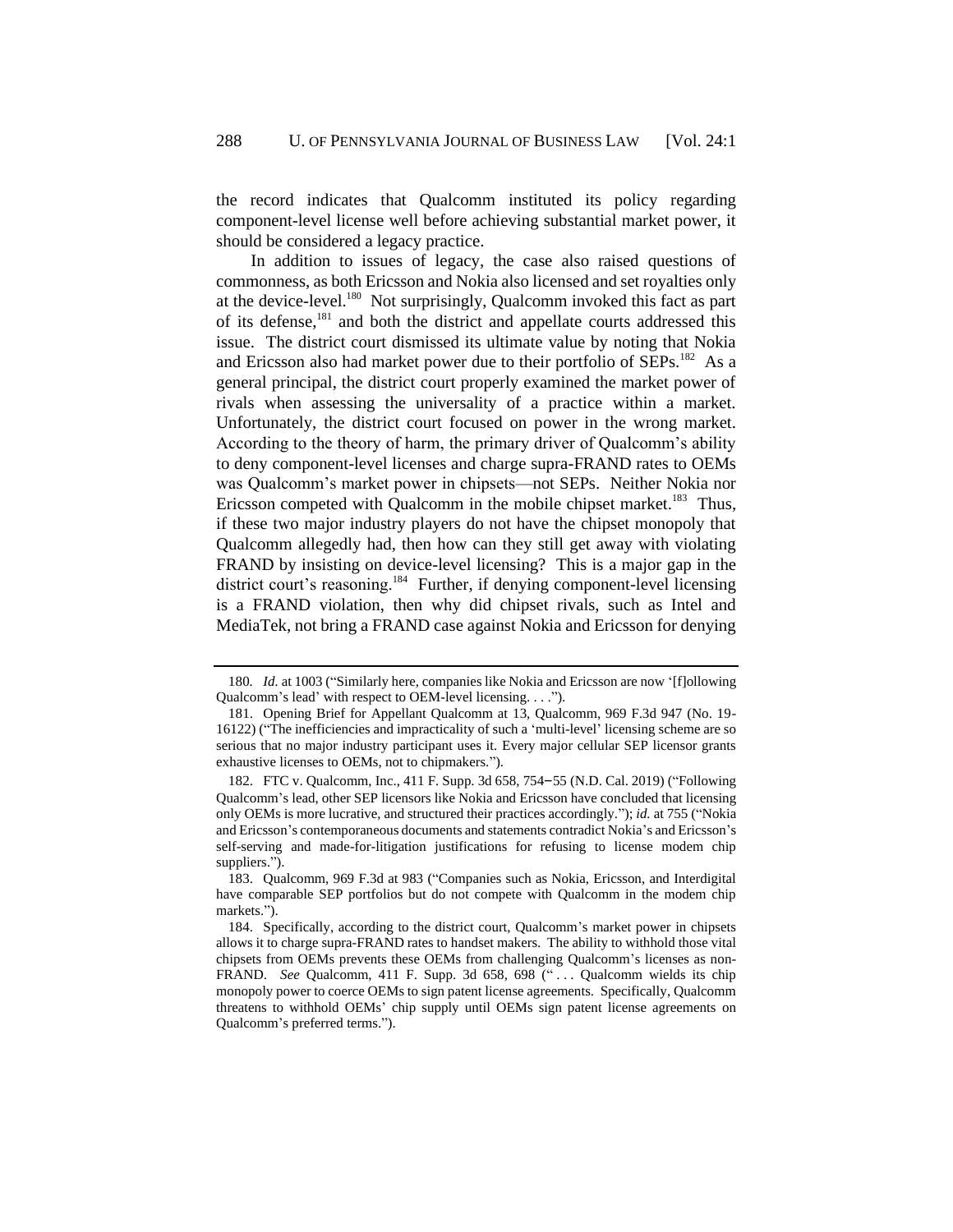them a license? Neither Nokia nor Ericsson have chipsets like Qualcomm that could be used to squeeze rivals and leverage supra-FRAND rates. Ultimately, the record indicates that device-level licensing is a common industry practice, and the appellate court properly placed significant weight on that fact.<sup>185</sup>

In sum, while *Qualcomm* represents one of the most complex antitrust cases in recent memory, the role of legacy and commonness mattered a great deal and provided a "North Star" to the appellate court. The district court clearly saw things quite differently, and what seemed to be missing was a systematic approach to the question of how to consider legacy and common practices—particularly how they relate to the relevant market power.

### <span id="page-45-0"></span>*C. Compromised Legacies*

Thus far, our primary focus has been on cases involving unilateral conduct—given that this is where legacy considerations are typically the most relevant. Yet, looking to cases involving cooperation across firms can also be illustrative as it can show how concerted action can provide even newly formed entities market power. In a nutshell, longstanding and common practices should be viewed with a different lens when examining potential Section 1 violations involving coordination.<sup>186</sup>

Conduct with a long history does not necessarily qualify as a legacy practice, as the practice must be established before achieving substantial market power.<sup>187</sup> Thus, even in situations where a practice is implemented at the time of entry, if that entry is "compromised," such as coupling the entry with coordination among competitors, then entry and market power are coincident. If so, then a long history tells us very little in regard to the likelihood that the practice is procompetitive.

One example of a compromised legacy is *Broadcast Music v. Columbia*  Broadcast System.<sup>188</sup> The case is perhaps best known for the ruling that

<sup>185.</sup> Qualcomm, 969 F.3d at 984 ("Qualcomm licenses its patent portfolios exclusively at the OEM level, setting the royalty rates on its CDMA and LTE patent portfolios as a percentage of the end-product sales price. This practice is not unique to Qualcomm."); *id.* at 996 ("Qualcomm's reasonable, procompetitive justification that licensing at the OEM and chip-supplier levels simultaneously would require the company to engage in 'multilevel licensing,' leading to inefficiencies and less profit. Qualcomm's procompetitive justification is supported by at least two other companies—Nokia and Dolby—with similar SEP portfolios to Qualcomm's.").

<sup>186</sup>*. See, e.g.*, Am. Needle, Inc. v. NFL, 560 U.S. 183, 198 (2010) ("[A] history of concerted activity does not immunize conduct from § 1 scrutiny.").

<sup>187</sup>*. See supra* Section I[I.A.](#page-15-0)

<sup>188.</sup> Broadcast Music, Inc. v. Columbia Broadcast Sys., Inc., 444 U.S. 1 (1979).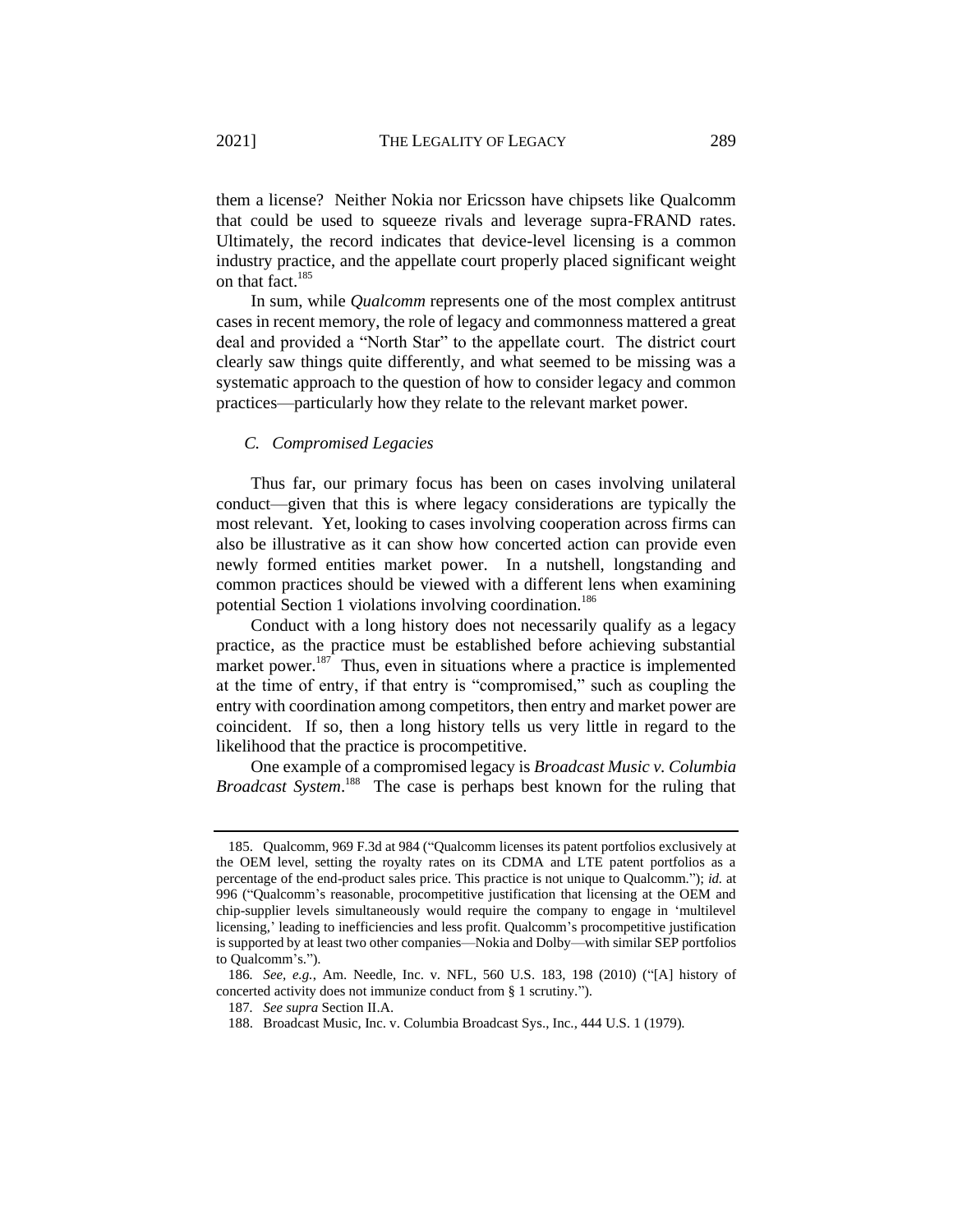music licensing collectives that negotiate a "blanket license" on behalf of its member artists should not be condemned as a per se illegal price fixing scheme under Section  $1.^{189}$  Specifically, in 1914 and 1939, the American Society of Composers, Authors and Publishers (ASCAP) and Broadcast Music, Inc. (BMI), respectively, formed as agencies to facilitate the licensing of music for its members to economize on transaction costs.<sup>190</sup> The formation of these licensing collectives in the early 20th century was almost immediately challenged as anticompetitive by the  $DOL^{191}$  ASCAP and BMI only survived after a series of consent decrees designed to minimize the potentially harmful effects of these collectives,<sup>192</sup> while preserving their ability to save on transaction costs when licensing music. In evaluating the legality of blanket licenses after the CBS complaint, despite their long history and ubiquity in music licensing, the Supreme Court properly afforded no procompetitive prior to ASCAP's and BMI's practices. The collective action behind the formation of both cooperatives surely gave them substantial market power. Thus, blanket licenses were never a legacy practice in the first place, as defined in this Article.

A parallel can be found in *National Football League v. Ninth Inning*. 193 The case involves the question of whether the NFL's Sunday Ticket Package sold exclusively through the satellite TV provider DirecTV is a violation of

<sup>189</sup>*. Id.* at 23–25. Blanket licenses give a licensee the right to publicly perform any or all of the portfolio of music owned by the members of the collective. *See, e.g.*, Andrew I. Gavil, *Burden of Proof in U.S. Antitrust Law*, *in* 1 ISSUES IN COMPETITION LAW AND POLICY 125, 139 (ABA Section of Antitrust Law 2008)

<sup>[</sup>T]he Court's decisions in BMI and Sylvania . . . introduced important core conceptual content to the rule of reason. ... Sylvania and BMI together appeared to mandate consideration of efficiencies. In fact, the Court concluded in BMI that the presence of plausible efficiencies—cost reducing and output expanding tendencies—could justify moving a case out from under the per se label.

<sup>190</sup>*. See* Broadcast Music, Inc.444 U.S. at 5 ("[A]s a practical matter it was impossible for the many individual copyright owners to negotiate with an license the users and to detect authorized uses.").

<sup>191</sup>*. Id.* at 10 ("In separate complaints in 1941, the United States charged that the blanket license . . . was an illegal restraint of trade. . . .").

<sup>192</sup>*. Id.* at 11 ("The case was settled by a consent decree that imposed tight restrictions on ASCAP's operations."). *See also* Stephen Calkins, Broadcast Music, Inc. v. Columbia Broadcasting System, Inc., *in* ANTITRUST STORIES 205, 213 (Eleanor M. Fox & Daniel A. Crane eds., 2007) ("Among other provisions, the 1941 ASCAP decree prevented ASCAP from receiving exclusive rights to compositions, prevented discrimination, and required ASCAP to offer a 'per-program' license (in addition to its customary blanket license which conveyed rights to all of ASCAP's music for all programs).").

<sup>193.</sup> NFL v. Ninth Inning, Inc., 141 S. Ct. 56 (2020).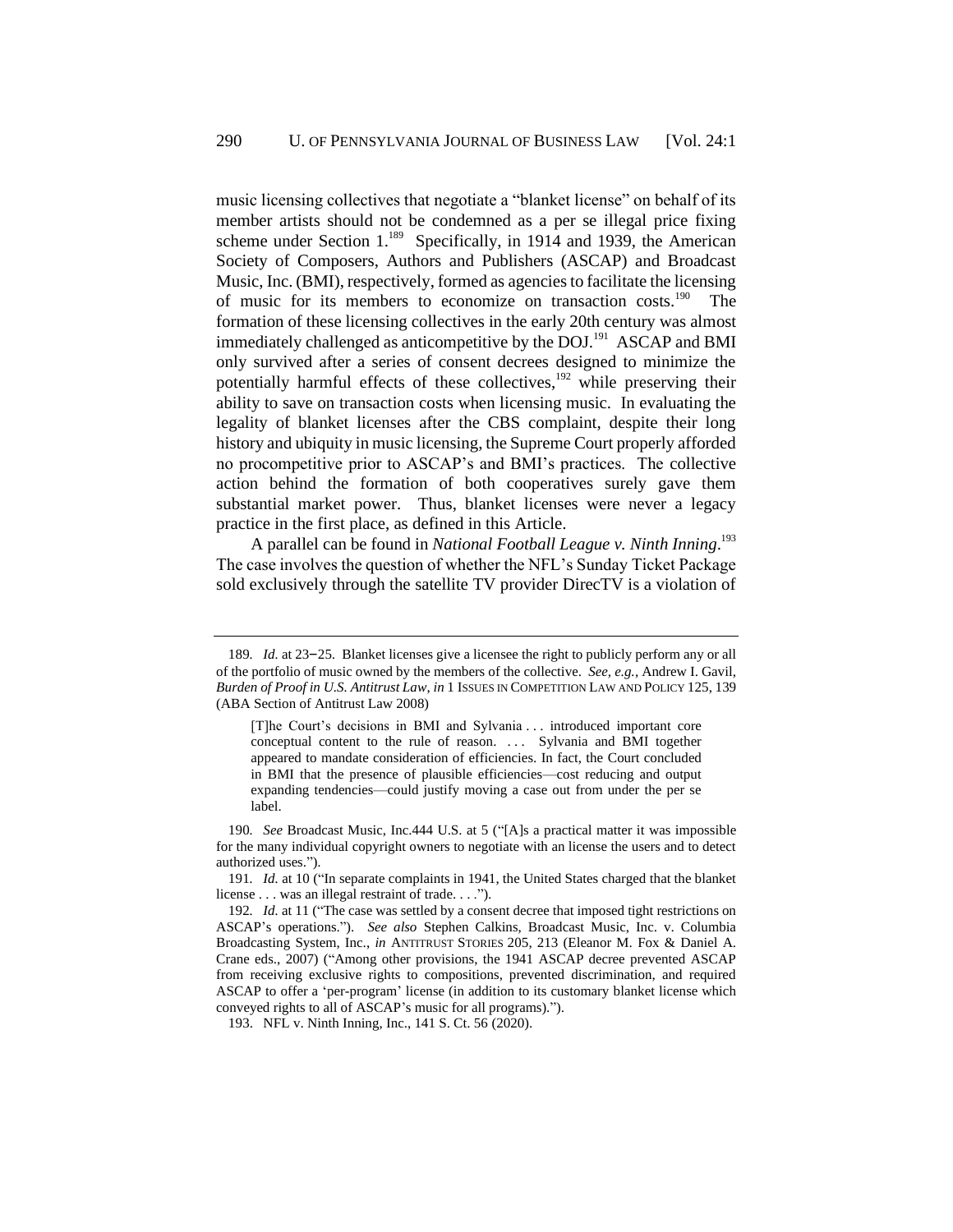Section 1 based on a conspiracy among the thirty-two NFL teams to jointly sell the broadcast rights to their games. $194$  As the Supreme Court pointed out in their decision denying certiorari (for now), the DirecTV contract has been in place for twenty-six years,  $195$  as the agreement goes back to 1994.<sup>196</sup> In this case, legacy offers no real information value as the legal question is not whether market power changes a previously procompetitive practice to one that is anticompetitive, but rather whether the initial agreement, whether in place twenty-six years or twenty-six days, is a "contract, combination, or conspiracy" in violation of Section 1.

Finally, in a case that came before Judge Richard Posner, *In re Brand Name Prescription Drugs Antitrust Litigation*, the primary issue was whether a "chargeback" system implemented by wholesalers of prescription drugs was a conspiracy with drug manufacturers to fix prices to the detriment of retail drug stores.<sup>197</sup> Alternatively, was the system part of scheme to prevent arbitrage from price discrimination, in which case, the conduct would be competitively neutral? Notably, this "chargeback" system had been adopted decades earlier in the early 1980s.<sup>198</sup> Based at least marginally on legacy considerations, Judge Posner determined that the scheme was merely part of a price discrimination mechanism.<sup>199</sup> This case is somewhat distinguishable from *Amex* and *Qualcomm* in that assessing legacy was used to demonstrate a practice was competitively neutral (that is, as part of a price discrimination scheme) rather than procompetitive.

### **CONCLUSION**

Courts operate under limited information. They gather evidence on

<sup>194</sup>*. Id*. at 57

Under the existing contract, the 32 NFL teams have authorized the NFL to sell the television rights for out-of-market games to a single buyer, DirecTV. The plaintiffs argue, and the Court of Appeals agreed, that antitrust law may require each team to negotiate an individualized contract for televising only its own games.

<sup>195</sup>*. Id.* at 56 ("In this antitrust case, the plaintiffs challenged the National Football League's contract with DirecTV for the television rights to out-of-market games. That contract has been in place for 26 years.").

<sup>196.</sup> Babette Boliek, *Antitrust, Regulation, and the "New" Rules of Sports Telecasts*, 65 HASTINGS L.J. 501, 541 (2014).

<sup>197.</sup> 288 F.3d 1028, 1029–30 (7th Cir. 2002).

<sup>198</sup>*. Id.* at 1030.

<sup>199</sup>*. Id.* at 1034 (given that "the chargeback system was adopted before the alleged collusion of the manufacturers began," inferring that the wholesalers knowingly engaged in a collusive scheme "would be particularly shaky here").